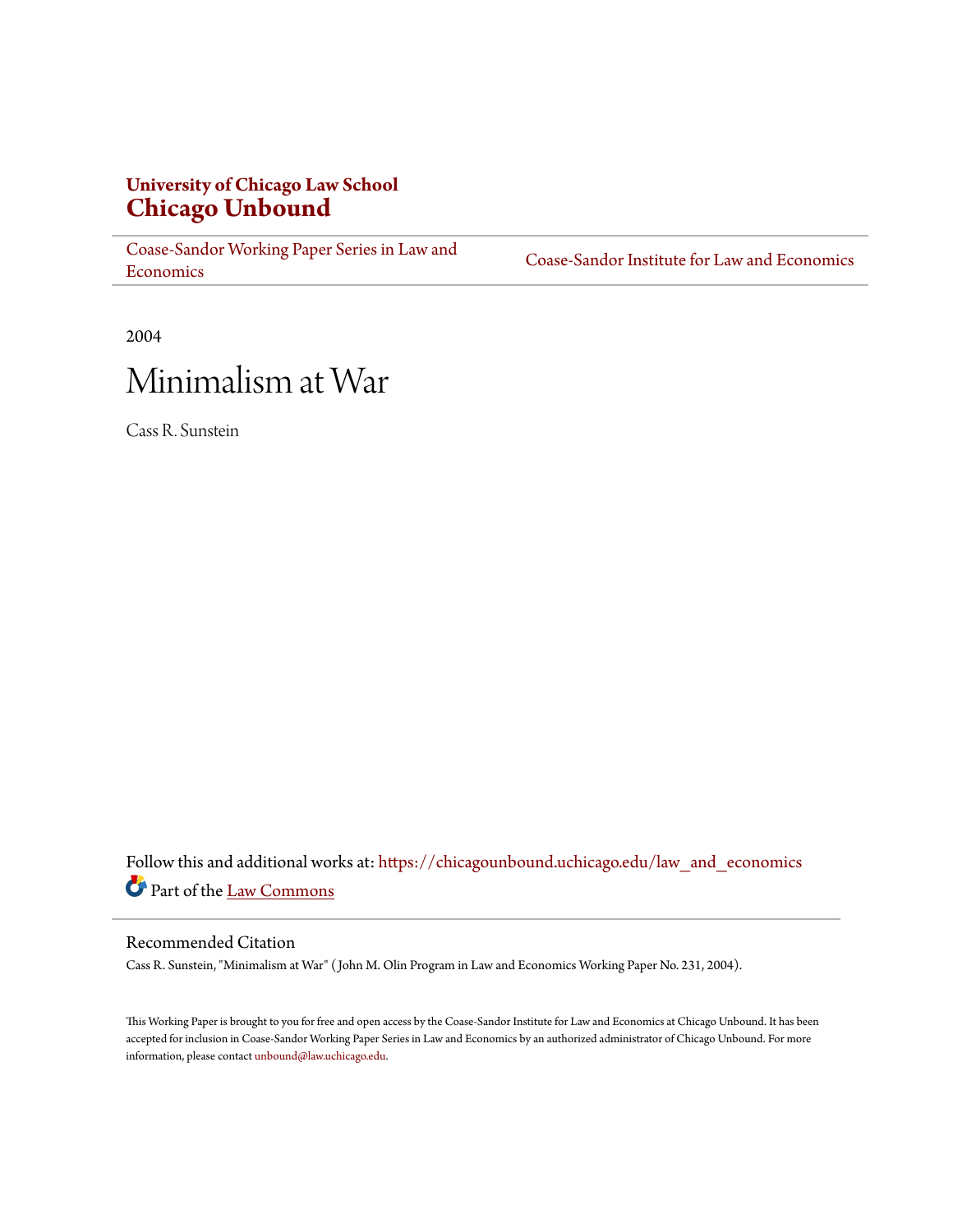# CHICAGO

#### **JOHN M. OLIN LAW & ECONOMICS WORKING PAPER NO. 231 (2D SERIES)**



# Minimalism at War

*Cass R. Sunstein*

### **THE LAW SCHOOL THE UNIVERSITY OF CHICAGO**

December 2004

This paper can be downloaded without charge at: The Chicago Working Paper Series Index: <http://www.law.uchicago.edu/Lawecon/index.html> and at the Social Science Research Network Electronic Paper Collection: [http://ssrn.com/abstract\\_id=629285](http://papers.ssrn.com/sol3/search.taf)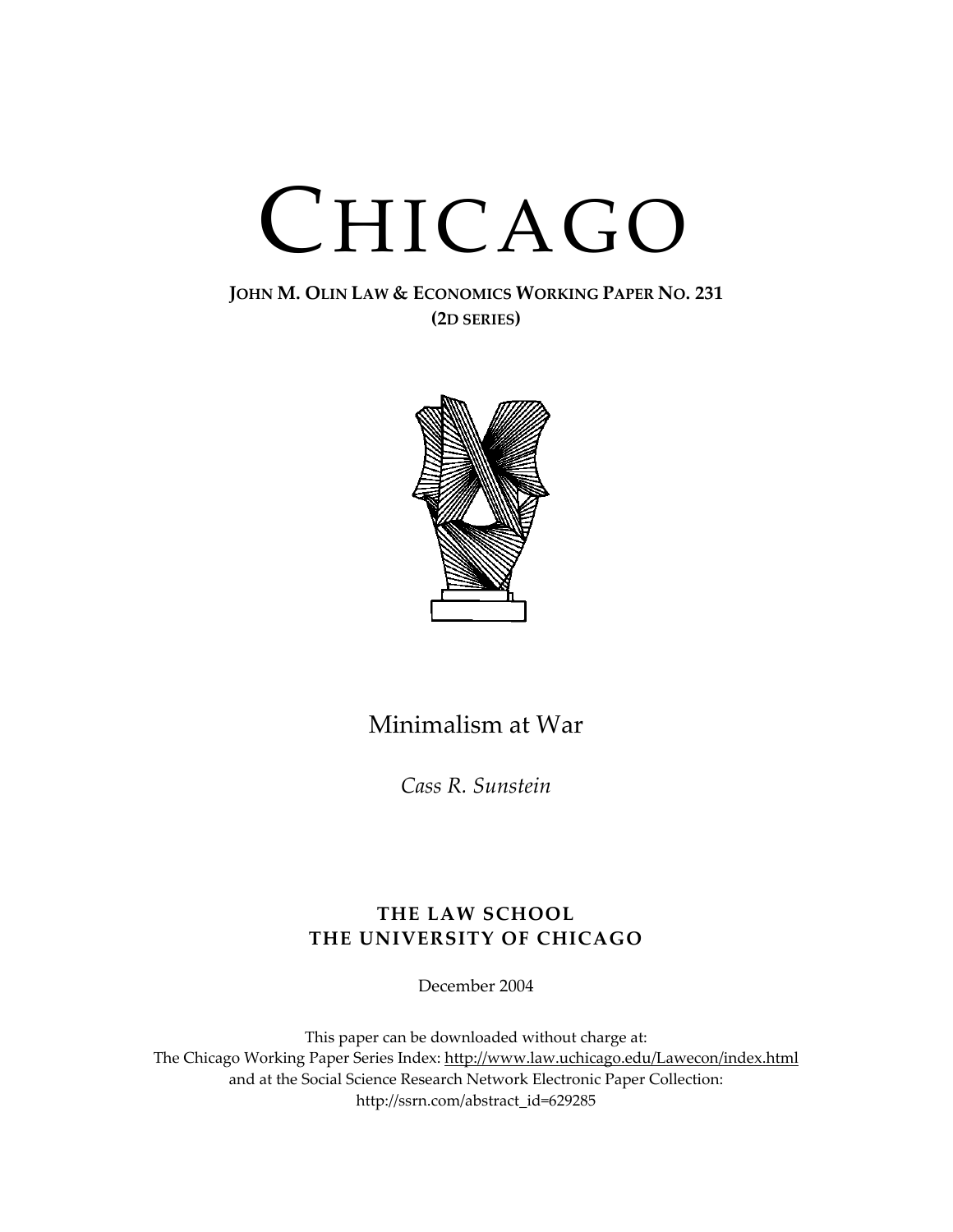Preliminary draft 12/03/04 All rights reserved

#### **Minimalism at War**

Cass R. Sunstei[n\\*](#page-2-0)

"The Founders intended that the President have primary responsibility—along with the necessary power—to protect the national security and to conduct the Nation's foreign relations. . . . This Court has . . . held that the President has *constitutional* authority to protect the national security and that this authority carries with it broad discretion. . . . [I]t is crucial to recognize that *judicial* interference in these domains destroys the purpose of vesting primary responsibility in a unitary Executive."<sup>[1](#page-2-1)</sup>

"The Constitution has never greatly bothered any wartime President.["2](#page-2-2)

"More importantly, the search for alternatives helps avoid two extreme positions. The first says that, insofar as war is concerned, the Constitution does not really matter. That is wrong. The Constitution always matters, perhaps particularly so in times of emergency. The second says that, insofar as the Constitution is concerned, war or security emergencies do not really matter. That is wrong too. Security needs may well matter, playing a major role in determining just where the proper constitutional balance lies."[3](#page-2-3)

#### **I. Introduction**

 Many judges are minimalists; they want to say and do no more than necessary to resolve cases.<sup>[4](#page-2-4)</sup> Judicial minimalism leads in two different directions. First, minimalists favor shallowness over depth, in the sense they seek to avoid taking stands on the most deeply contested questions of constitutional law. They attempt to reach incompletely theorized agreements, in which the most fundamental questions are left undecided. They prefer outcomes and opinions that can attract support from people with a wide range of theoretical positions, or with uncertainty about which theoretical positions are best. In these ways, minimalist judges avoid the largest questions about the meaning of the free

<span id="page-2-0"></span>\* Karl N. Llewellyn Distinguished Service Professor, Law School and Department of Political Science, University of Chicago. I am grateful to Jack Goldsmith, Richard Posner, Adam Samaha, Geoffrey Stone, David Strauss, and Adrian Vermeule for extremely helpful comments on a previous draft.

<span id="page-2-1"></span><sup>&</sup>lt;sup>1</sup> Hamdi v Rumsfeld, 124 S Ct 2633, 2675-76 (2004) (Thomas dissenting)  $\frac{2 \text{ Francis Biddle}}{2}$ 

<span id="page-2-2"></span><sup>&</sup>lt;sup>2</sup> Francis Biddle, In Brief Authority 219 (Doubleday 1962).

<span id="page-2-3"></span> $3$  Stephen Breyer, Liberty, Security, and the Courts (April 14, 2003), online at

http://www.supremecourtus.gov/publicinfo/speeches/sp\_04-15-03.html (visited Dec 1, 2004)

<span id="page-2-4"></span> $<sup>4</sup>$  Minimalism is discussed in general terms in Cass R. Sunstein, One Case at a Time: Judicial Minimalism</sup> on the Supreme Court (Harvard 1999).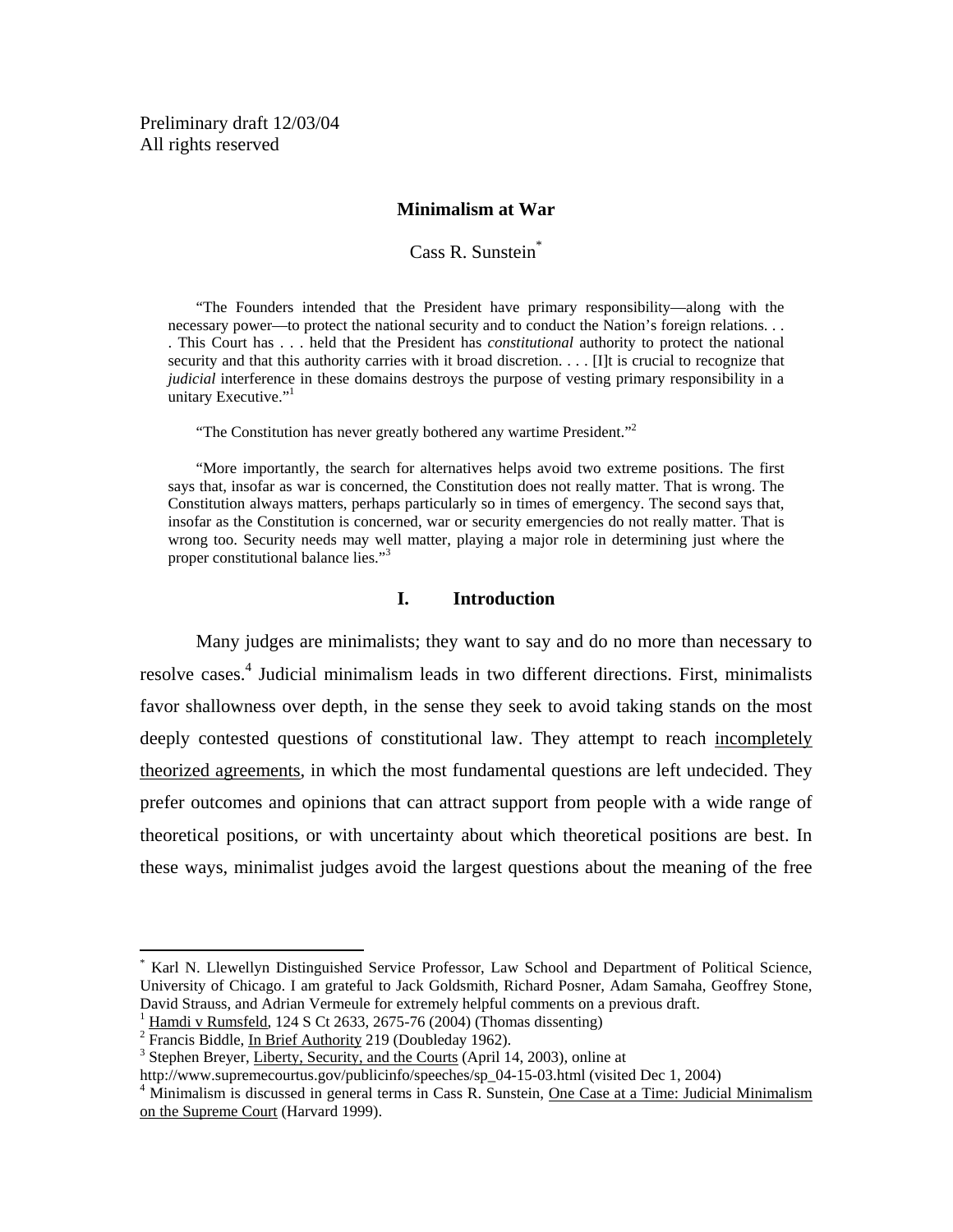speech guarantee, or the extent of the Constitution's protection of "liberty," or the precise scope of the President's authority as Commander in Chief of the Armed Forces.

Second, minimalists favor narrowness over width. Proceeding one case at a time, they seek decisions that resolve the problem at hand without also resolving a series of other problems that might have relevant differences. In the fashion of common law courts, minimalist judges prefer to focus on the particular question at issue, refusing to venture broader judgments that might turn out, on reflection, to be unwarranted.<sup>[5](#page-3-0)</sup> With their emphasis on shallowness and narrowness, some minimalists have a particular preference for democracy-promoting decisions, certainly as compared to decisions that simply invalidate what government proposes to do. Democracy-promoting decisions are those that lead to explicit judgments by democratically accountable actors, above all Congress.<sup>[6](#page-3-1)</sup>

Many judges distrust minimalism and prefer maximalism.<sup>[7](#page-3-2)</sup> Maximalists reject shallowness in favor of depth. They are committed to a large-scale theory about the foundations of constitutional law. They might believe that "originalism" is the best theory of constitutional meaning, or they might think that the document should be interpreted to ensure the appropriate operation of democracy itself.<sup>[8](#page-3-3)</sup> Typically they believe that their own theory is correct and that it reflects the right kind of judicial modesty (or, as the case may be, aggressiveness). What matters is that maximalists want to adopt a foundational account of one or another kind.

In the same vein, maximalists reject narrowness in favor of width. They believe that narrow rulings leave a great deal of unpredictability and also promote judicial discretion.<sup>9</sup> They think that firm, clear rules, laid down in advance, are the best way of

<span id="page-3-0"></span><sup>&</sup>lt;sup>5</sup> See Richard A. Posner, Law, Pragmatism, and Democracy 80 (Harvard 2003): "The pragmatic judge tends to favor narrow over broad grounds of decision in the early stages in the development of a legal doctrine. . . . What the judge has before him is the facts of the particular case, not the facts of future cases. He can try to imagine what those cases will be like, but the likelihood of error in such an imaginative projection is great. Working outward, in stages, from the facts before him to future cases with new facts that may suggest the desirability of altering the contours of the applicable rules, the judge avoids premature generalization." 6

<span id="page-3-1"></span> $\frac{6}{6}$  This point is elaborated in Sunstein at pp. 26-39 (cited in note 4).

<span id="page-3-2"></span><sup>&</sup>lt;sup>7</sup> See Antonin Scalia, <u>A Matter of Interpretation</u> (Princeton 1997). <sup>8</sup> See John Hart Ely, **Democracy** and Distrust (Harvard 1983).

<span id="page-3-3"></span>

<span id="page-3-4"></span> $9$  For an argument in favor of width, see Antonin Scalia, The Rule of Law is a Law of Rules, 56 U Chi L Rev 115 (1989); the best general treatment is Adrian Vermeule, Interpretive Choice, 75 NYU L Rev 74 (2000)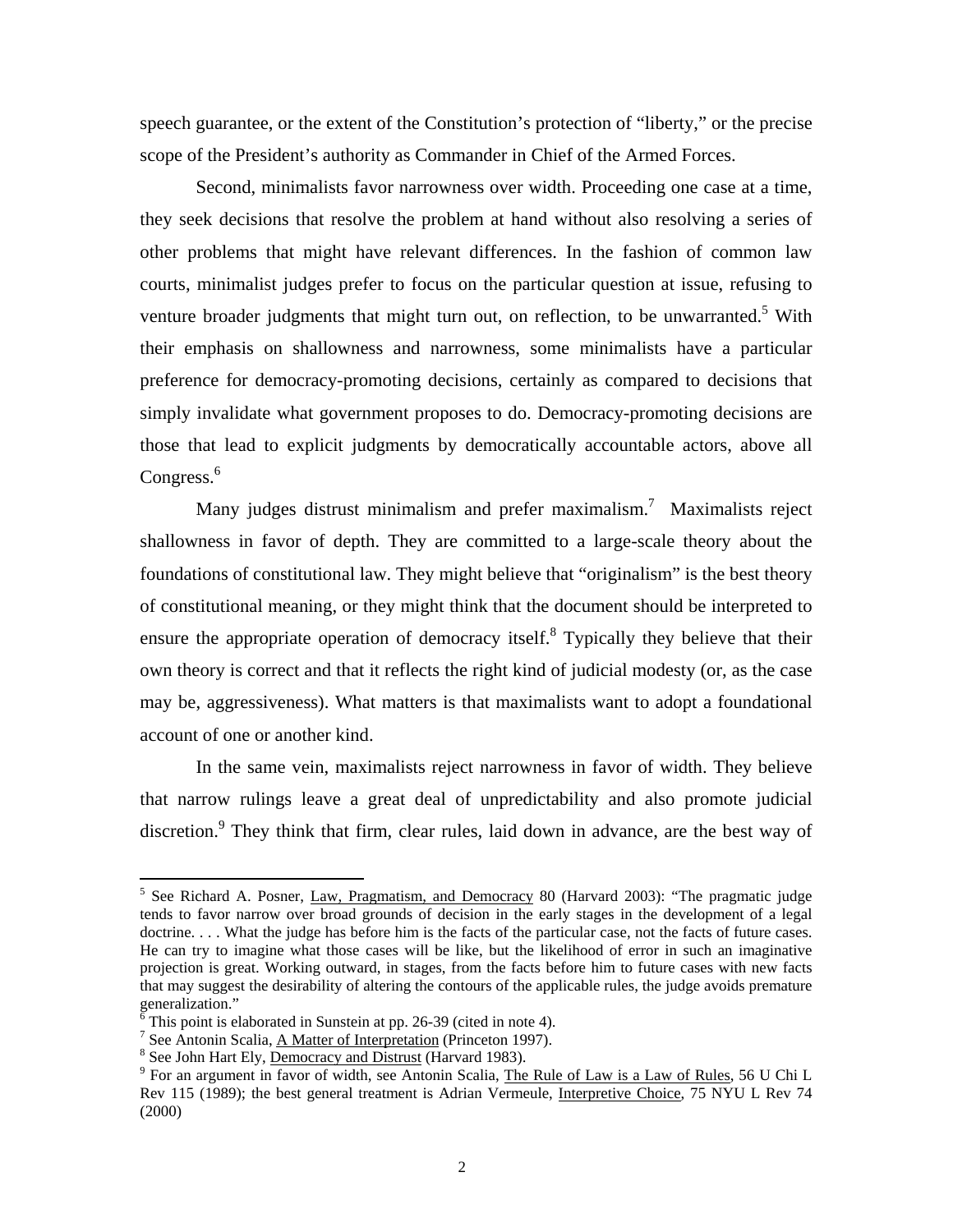ensuring clarity for the future—and also of simultaneously constraining and emboldening judges, encouraging them to protect liberty when the stakes are highest.<sup>10</sup> They add that such rules provide a highly visible background against which other branches of government can do their work. $^{11}$ 

The terrorist attacks of September 11, 2001 have raised fresh questions about the places of minimalism and maximalism in American constitutional law. Those questions are especially pressing in the face of conflicts between national security and claimed violations of constitutional rights. Perhaps a form of minimalism makes particular sense for the resolution of such conflicts; perhaps some kind of maximalism is much better. In fact we can readily imagine two stylized positions: National Security Maximalism and Liberty Maximalism.<sup>12</sup> National Security Maximalists understand the Constitution to call for a highly deferential role for the judiciary, above all on the ground that when national security is threatened, the President must be permitted to do what needs to be done to protect the country. If he cannot provide that protection, who will? By contrast, Liberty Maximalists insist that in times of war, at least as much as in times of peace, federal judges must protect constitutional liberty.<sup>13</sup> Indeed, Liberty Maximalists believe that under circumstances of war, it is all the more important that federal judges take a strong stand on behalf of liberty.<sup>14</sup> If they do not, who will?

<span id="page-4-0"></span> $10^{10}$  Scalia, at 119 (cited in note 9).<br> $11$  See id.

<span id="page-4-1"></span>

<span id="page-4-2"></span><sup>&</sup>lt;sup>12</sup> For excellent and related discussions from which I have learned a great deal, see Eric A. Posner and Adrian Vermeule, Accommodating Emergencies, 56 Stan L Rev 605 (2003); Richard Pildes and Samuel Issacharoff, Between Civil Libertarianism and Executive Unilateralism: An Institutional Process Approach to Right During Wartime, 5 Theoretical Inquiries in Law (Online Edition) No 1, Article 1 (Jan 2004), online at

http://www.bepress.com/til/default/vol5/iss1/art1 (visited Dec 1, 2004). National Security Maximalism is an extreme version of what Posner and Vermeule call the accommodationist view; Liberty Maximalism is akin to what they deem the strict enforcement view. Their target is the civil libertarian concern that accommodationist rulings will weaken liberty during peacetime and that during emergencies, the government will respond to unjustified public panic. Like Posner and Vermeule, I reject the strict enforcement view, and for reasons that overlap with theirs. National Security Maximalists are what Pildes and Issacharoff call Executive Unilateralists; Liberty Maximalists are what Pildes and Issacharoff call Civil Libertarians. Like Pildes and Issacharoff, and borrowing from their discussion, I stress the use of clear statement principles.<br><sup>13</sup> See generally David Cole, Enemy Aliens: Double Standards and Constitutional Freedoms in the War on

<span id="page-4-3"></span>Terrorism (WW Norton 2003).<br><sup>14</sup> This is one reading of Geoffrey R. Stone, <u>Perilous Times: Free Speech in Wartime from the Sedition Act</u>

<span id="page-4-4"></span>of 1798 to the War on Terrorism (WW Norton 2004).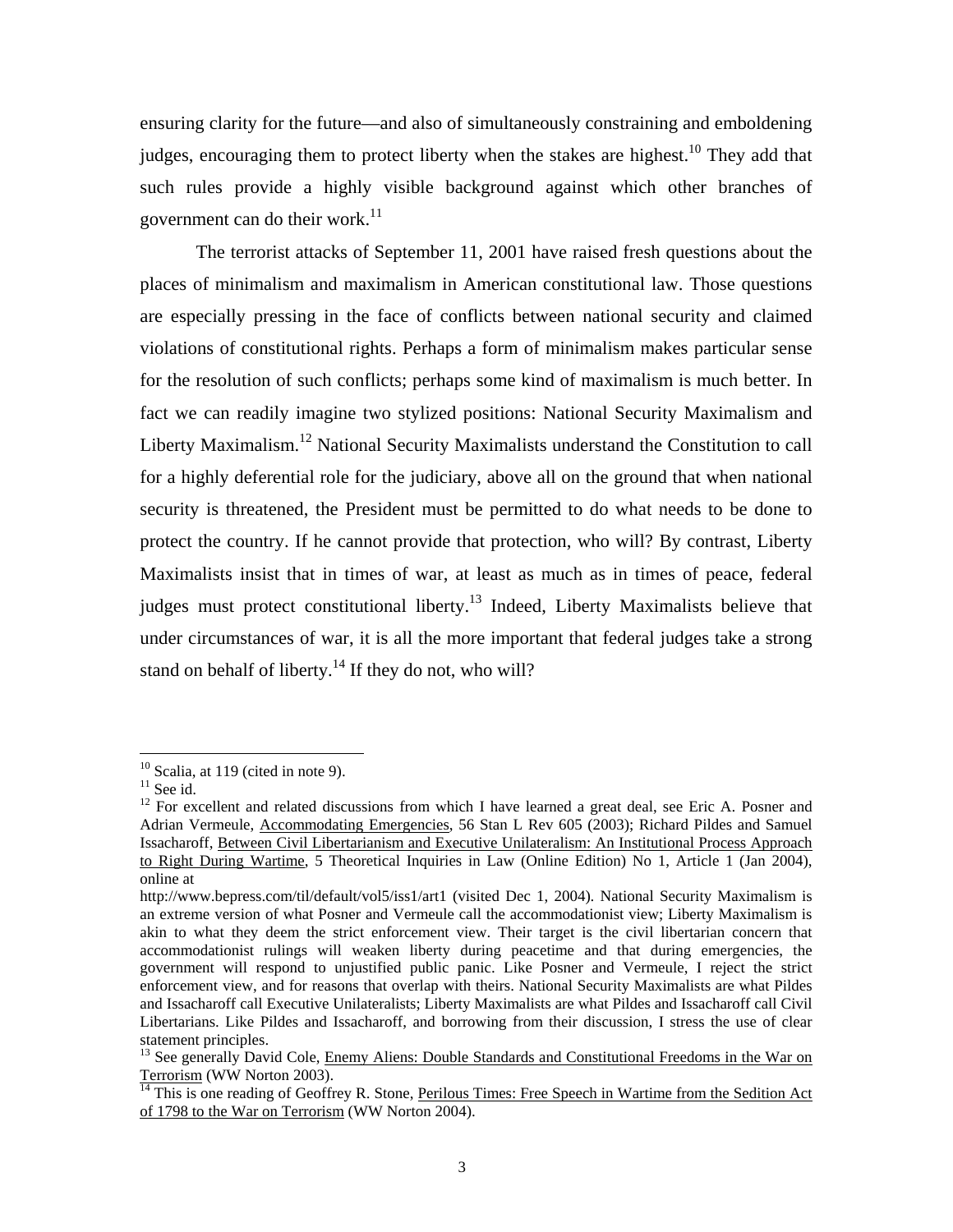Of course some people reject both maximalism and minimalism in favor of an intermediate approach. They might, for example, err in the direction of presidential power without accepting National Security Maximalism, or err in the direction of freedom without accepting Liberty Maximalism. But an emphasis on the two forms of maximalism is helpful for analytic purposes; by exploring the poles, we can have a clearer sense of what might be wrong with more cautious versions as well. In addition, the poles have considerable appeal—National Security Maximalism to many federal judges as well as to the executive branch, Liberty Maximalism to many academic commentators as well as mission-oriented organizations focussed on the protection of freedom. As we shall see, unmistakable forms of National Security Maximalism, rather than an intermediate approach, can be found in several places in recent years.

This Article has two central purposes. The first is to reject both forms of maximalism and to specify and support a minimalist approach to intrusions on freedom amidst war. The second is to suggest that to a remarkable degree, an identifiable form of minimalism captures the practices of the American courts when national security is threatened[.15](#page-5-0) Prominent uses of minimalism can be found during the Civil War, World War I, World War II, the Cold War, and the contemporary war on terrorism. In general, the Supreme Court has adopted a form of minimalism having three central components: a requirement of clear congressional authorization for executive action intruding on interests with a claim to constitutional protection<sup>16</sup>; an insistence on fair hearings, including access to courts, for those deprived of liberty; and judicial decisions that are themselves shallow and narrow and that therefore impose modest constraints on the future. The minimalist pattern unifies an extraordinary number of seemingly disparate decisions, including those in the recent past.<sup>17</sup> Indeed, the Court's notorious decisions involving the exclusion and detention of Japanese-Americans during World War II should be seen not as blind deference to executive power, but as a tribute to

<span id="page-5-0"></span><sup>&</sup>lt;sup>15</sup> An important aspect of minimalism, requiring congressional authorization, is traced in some detail in Pildes and Issacharoff, Civil Libertarianism (cited in note xx).<br><sup>16</sup> The notion of authorization raises a number of complexities, on which see Curtis Bradley and Jack

<span id="page-5-1"></span>Goldsmith, Congressional Authorization and the War on Terrorism, Harv L Rev (forthcoming 2005); I deal with some of those complexities below, see TAN infra.

<span id="page-5-2"></span><sup>&</sup>lt;sup>17</sup> See <u>Rasul v Bush,</u> 124 S Ct 2686 (2004); Hamdi v Rumsfeld, 124 S Ct 2633 (2004).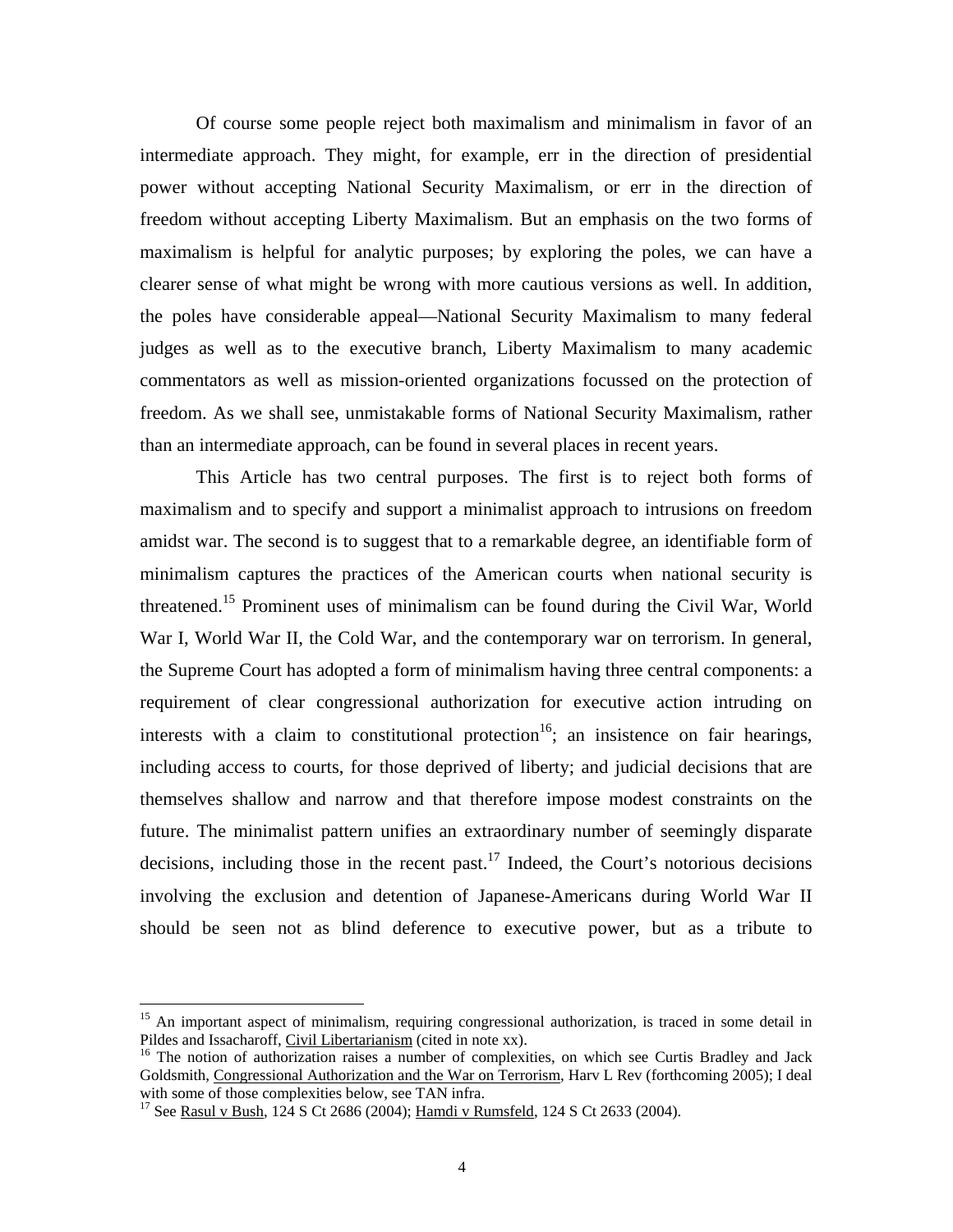minimalism—requiring clear congressional support for deprivations of liberty by the executive, and permitting those deprivations only if that support can be found.<sup>18</sup>

The Court's own practices help to identify serious problems with both forms of maximalism. If the nation is genuinely threatened, Liberty Maximalism runs into two difficulties. First, it is unrealistic, certainly in its most ambitious forms; judges simply will not protect liberty with the same aggressiveness when a country faces a serious threat to its survival.<sup>19</sup> By itself this is a large objection to Liberty Maximalism. "Ought implies can," and it is unhelpful to urge courts to adopt a role that they will predictably refuse to assume.<sup>20</sup> Second, Liberty Maximalism is undesirable. The government's power to intrude on liberty depends on the strength of the justifications it can muster on behalf of the intrusion.<sup>21</sup> When security is at risk, government has greater justifications than when it is not. Hence it is correct to say, with Chief Justice Rehnquist, that it "is neither desirable nor is it remotely likely that civil liberty will occupy as favored a position in wartime as it does in peacetime."<sup>22</sup>

None of this means that in times of war, the government may proceed however it wishes or act in blatant violation of constitutional commands. Interferences with freedom of speech, for example, should be regarded with great skepticism, simply because they eliminate the principal method by which democracies correct themselves.<sup>23</sup> As we shall see, courts do, and should, take steps to ensure against arbitrary detentions. In American

<span id="page-6-0"></span><sup>&</sup>lt;sup>18</sup> See below.

<span id="page-6-1"></span><sup>&</sup>lt;sup>19</sup> See Lee Epstein et al., The Supreme Silence During War (unpublished manuscript 2003) (offering quantitative study of judicial deference during war); William Rehnquist, All the Laws But One (Knopf 1998).

<span id="page-6-2"></span><sup>&</sup>lt;sup>20</sup> Of course I am using the term "can" to suggest willingness, rather than feasibility. There is nothing in the structure of the universe that would prevent courts from adopting Liberty Maximalism, and hence "can" operates, in this context, in a relatively weak sense. There is no point in asking courts to assume a posture that they will predictably refuse.<br><sup>21</sup> See Breyer, Liberty at 3 (cited in note xx): "The value does not change; the circumstances change,

<span id="page-6-3"></span>thereby shifting the point at which a proper balance is struck. That is what happens in wartime when more severe restrictions may be required."

<span id="page-6-5"></span><span id="page-6-4"></span>

<sup>&</sup>lt;sup>22</sup> Id at 224-25. <sup>22</sup> Id at 224-25. <sup>23</sup> See Stone, <u>Perilous Times</u>, (cited in note 14); see also Aharon Barak, <u>A Judge on Judging: The Role of a</u> Supreme Court in a Democracy, 116 Harv L Rev 16, 149 (2002): "[M]atters of daily life constantly test judges' ability to protect democracy, but judges meet their supreme test in situations of war and terrorism. The protection of every individual's human rights is a much more formidable duty in times of war and terrorism than in times of peace and security. . . . As a Justice of the Israeli Supreme Court, how should I view my role in protecting human rights given this situation? I must take human rights seriously during times of both peace and conflict."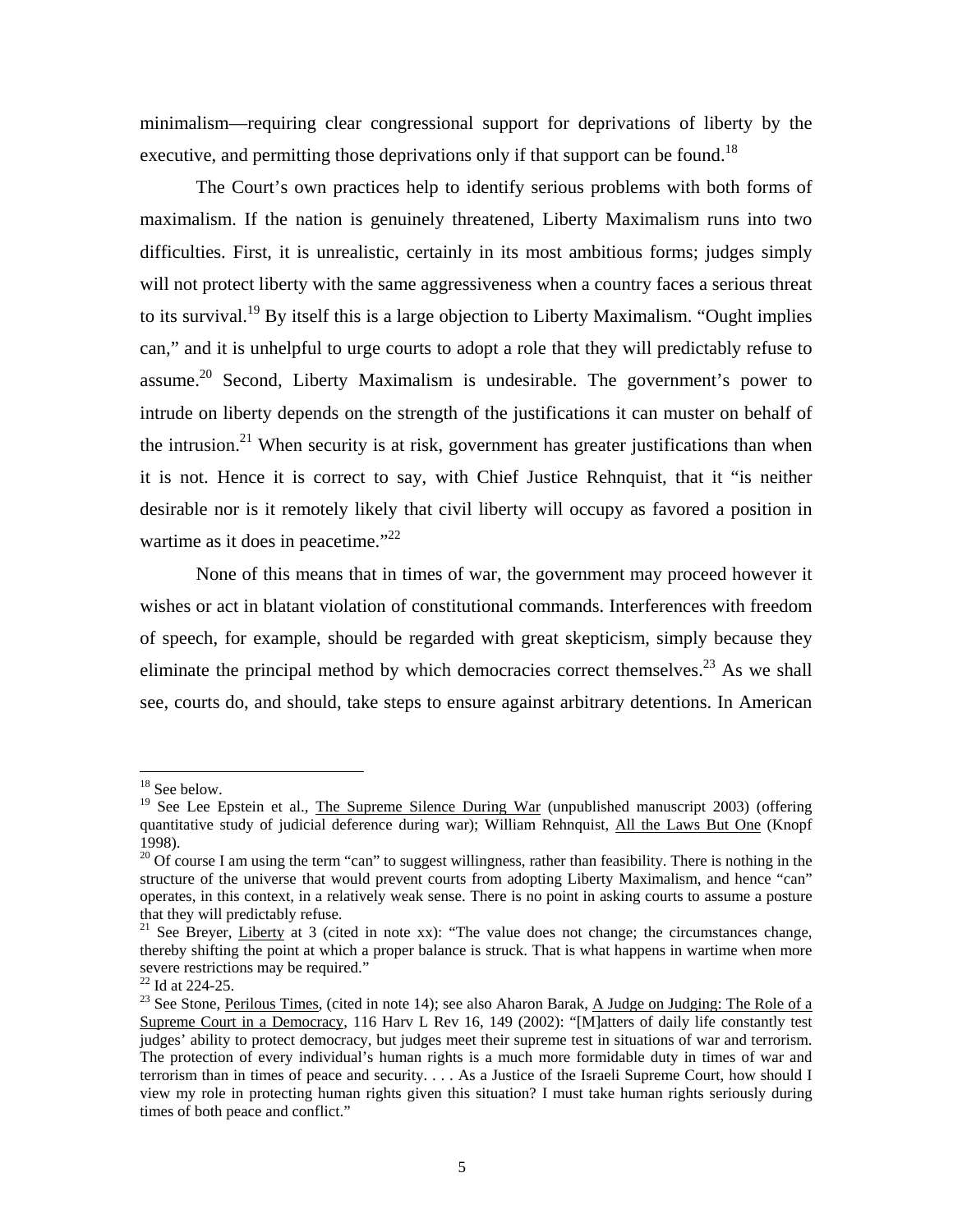law, it cannot be said that "inter arma silent leges" (amidst war laws are silent).<sup>24</sup> But as a general approach for courts in wartime, Liberty Maximalism is a nonstarter. It is too broad, and too neglectful of legitimate government interests, to have a serious claim to our attention.

But its principal competitor, National Security Maximalism, runs into serious problems as well. First, its reading of the Constitution, typically emphasizing the President's role as Commander in Chief, is tendentious; some of the document's provisions can be taken to support National Security Maximalism, but they need not be read in that fashion. In fact they are more plausibly seen to ensure a shared division of authority between the President and Congress, above all because they retain the role of Congress as the nation's lawmaker. Second, National Security Maximalism neglects the fact that under many circumstances, the executive branch is most unlikely to strike the right balance between security and liberty.<sup>25</sup> A primary task of the President is to keep the citizenry safe, and any error on that count is likely to produce extremely high political sanctions. For this reason, the President has a strong incentive to take precautions even if they are excessive and even unconstitutional. Internal deliberations within the executive branch are more likely than not to aggravate the problem, leading not to sensible checks and balances, but to a tendency toward a degree of extremism.

Of course unjustified intrusions on liberty can and do produce political retribution as well. But whether they do so depends on their incidence; and here is a further problem for National Security Maximalism. Political safeguards are most reliable if the intrusions severely burden many people at once. Such general intrusions are unlikely to be tolerated unless citizens can be convinced that they are necessary. But if the intrusions are faced by an identifiable few, political checks will not ensure that they are justified. On the contrary, political pressures might well favor them even if they are not.

In some circumstances, then, the executive is likely to adopt steps that sacrifice liberty for no adequate reason.<sup>26</sup> But judicial intervention is no panacea, for courts have institutional weaknesses of their own. Worst of all, they lack relevant information and

<span id="page-7-0"></span><sup>&</sup>lt;sup>24</sup> Cicero, Oratio Pro Annio Milone IV; see Rehnquist, All the Laws at 224 (cited in note xx).

<span id="page-7-2"></span><span id="page-7-1"></span>

<sup>&</sup>lt;sup>25</sup> For countless examples, see Stone, *Perlious Times* (cited in note 14).<br><sup>26</sup> See id; Epstein et al., Supreme Silence (cited in note xx); and Rehnquist, All the Laws (cited in note xx), for many illustrations.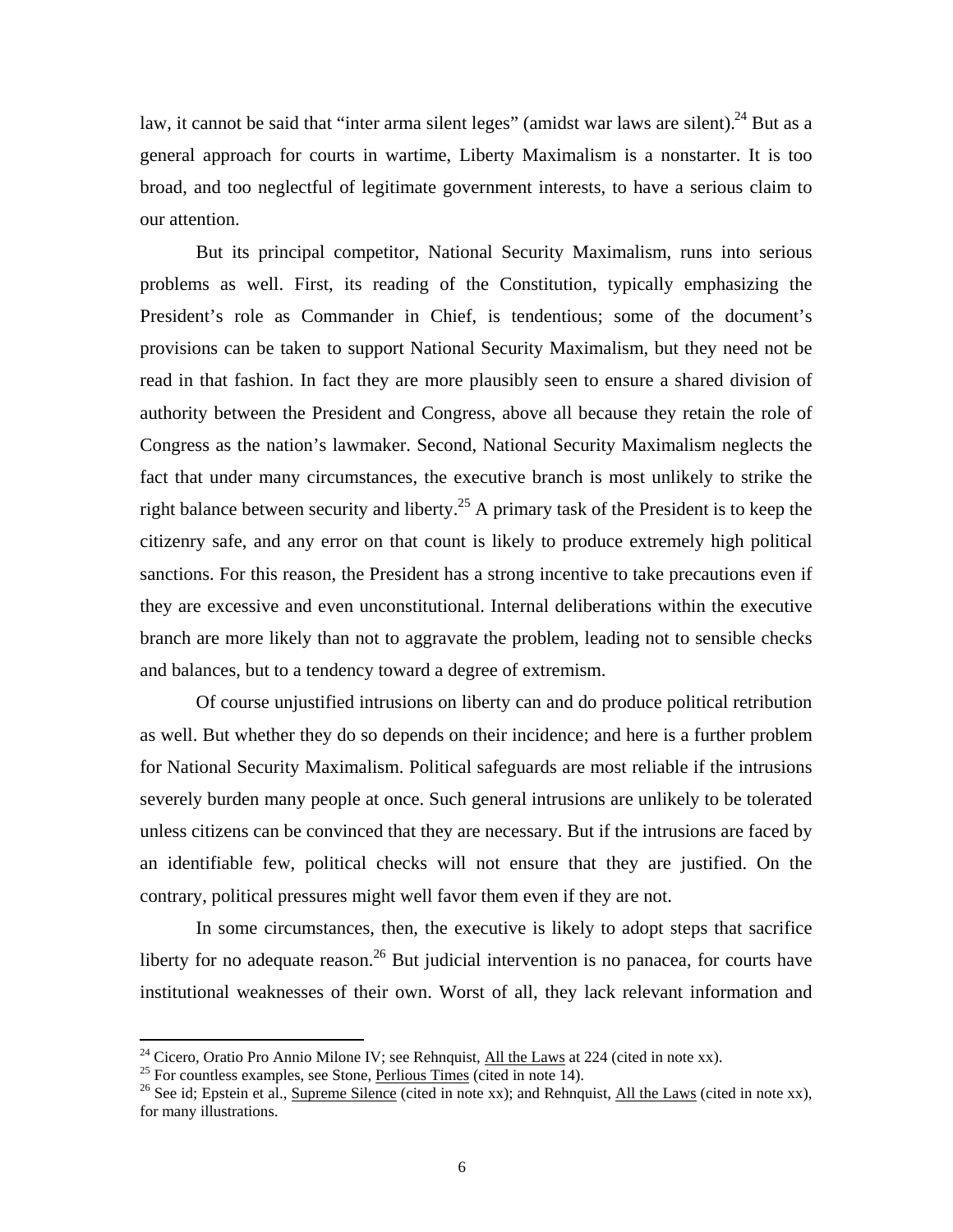hence they may not know whether an interference with liberty is actually justified. Because their historic mission is to protect individual liberty, they may give insufficient attention to the variables on the other side.<sup>27</sup> But none of this means that courts cannot play a productive role. I investigate here three ingredients of a minimalist approach that seems to me to have significant promise, and to represent a distillation of much of the practice of American courts over the last century and more:

1. *Clear congressional authorization*. Courts should require clear congressional authorization before the executive intrudes on interests that have a strong claim to constitutional protection.<sup>28</sup> As a general rule, the executive should not be permitted to act on its own.[29](#page-8-2) The underlying ideas here are twofold: a requirement of congressional authorization provides a check on unjustified intrusions on liberty, and such authorization is likely to be forthcoming when there is a good argument for it. A requirement of clear authorization therefore promotes liberty without compromising legitimate security interests.[30](#page-8-3) 

2. *Hearing rights*. Courts should insist, whenever possible, on the core principle of the due process clause: Before anyone is deprived of liberty, some kind of procedure must be put in place to ensure against erroneous deprivations. This requirement protects

<span id="page-8-0"></span> $27$  Notably, however, there appears to be no evidence of judicial overprotection of civil liberties in the nation's long history. See Stone, Perilous Times (cited in note 14). Compare the use of the Precautionary Principle in environmental regulation, which calls for margins of safety to protect against harmful outcomes. See Cass R. Sunstein, Laws of Fear: Beyond the Precautionary Principle (forthcoming 2005), for general discussion. When national security is in danger, governments officials are engaging in a form of risk management, and it should not be surprising to find that they often adopt a kind of Precautionary Principle. Stone, Perilous Times (cited in note xx), may be seen as a catalogue of instances in which something akin to that principle was employed to produce many unjustifiable intrusions on liberty; in this sense, it is a cousin to Aaron Wildavsky, But Is It True: A Citizen's Guide to Environmental, Health, and Safety Issues (Harvard 1995), which catalogues a number of cases in which unjustifiable steps were taken in response to imagined environmental concerns.<br><sup>28</sup> An early version of this idea can be found in Masses Publishing Co v Patten, 244 F 535 (SDNY 1917),

<span id="page-8-1"></span>discussed below.

<span id="page-8-2"></span> $29$  Complexities emerge when the President's inherent authority is plausibly involved. See Loving v United States, 517 US 748 (1996).<br> $\frac{\text{States}}{30}$  I discuss below the complex question whether clear authorization is sufficient as well as necessary; the

<span id="page-8-3"></span>short version is that outside of the egregious cases, courts should ordinarily respect the shared views of Congress and the President.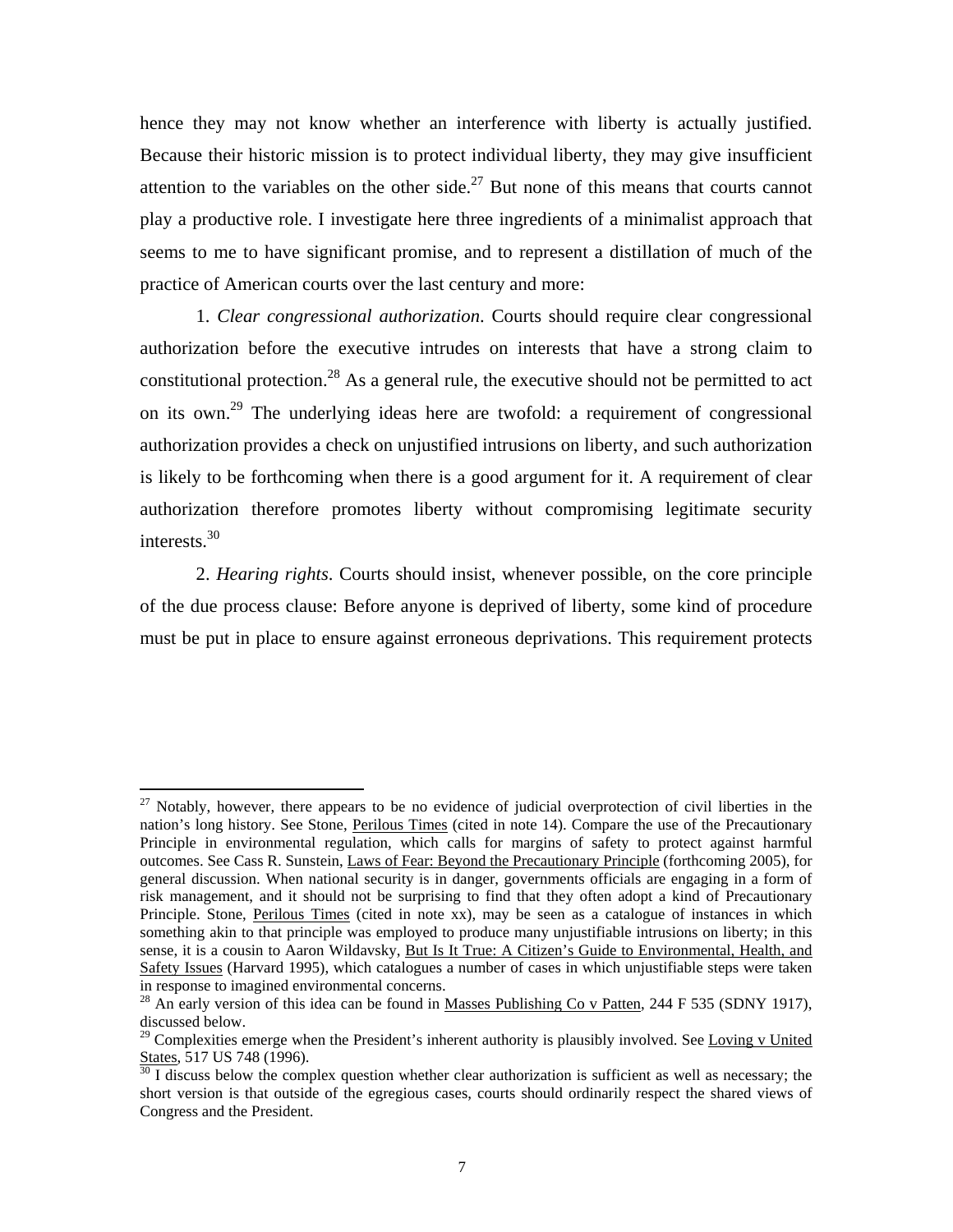against unjustified imprisonment, which counts as the most serious infringement of civil liberty. $31$ 

3. *Judicial self-discipline*. Courts should discipline themselves through narrow, incompletely theorized decisions. Such decisions tend to ensure against dual risks: judicial overreaching, in the form of limits on executive power that will ultimately prove unjustified; and excessive judicial modesty, in the form of decisions that, in the heat of the moment, lead to large-scale intrusions on liberty.<sup>32</sup> When vindicating minimalist principle (2), for example, judges can refuse to specify the precise procedure that must be used, allowing the executive (for example) to use military tribunals or otherwise to depart from ordinary adjudicative procedures, so long as the rudiments of due process are observed.

These three ideas can be unified under the general rubric of Due Process Writ Large. The requirement of congressional authorization provides a degree of procedural protection at the structural level. By mandating action from an institution that is both diverse and deliberative, that requirement offers a procedural safeguard against illconsidered intrusions into the domain of liberty. The requirement of a minimal hearing reflects the most familiar aspect of the due process guarantee. The requirement of narrow and shallow rulings from the courts applies due process principles to judges themselves, by ensuring that those not before the court will be provided with an opportunity to be heard.

All of these principles make sense not only for courts, but also for constitutional judgments within the executive branch and Congress in times of war. Judges are hardly the only people involved in constitutional interpretation. The executive branch, for example, would do well to seek congressional authorization for intrusions on constitutionally sensitive interests, to ensure hearings for those deprived of liberty, and to rely on narrow and incompletely theorized judgments about issues at the frontiers of constitutional law.

<span id="page-9-0"></span> $31$  The hearing right is a modest one, because as I am understanding it here, it requires a proceeding only to determine whether the executive has deprived someone of liberty on the basis of facts that under relevant as a matter of existing law.  $32$  See Epstein et al., Supreme Silence (cited in note xx), for details.

<span id="page-9-1"></span>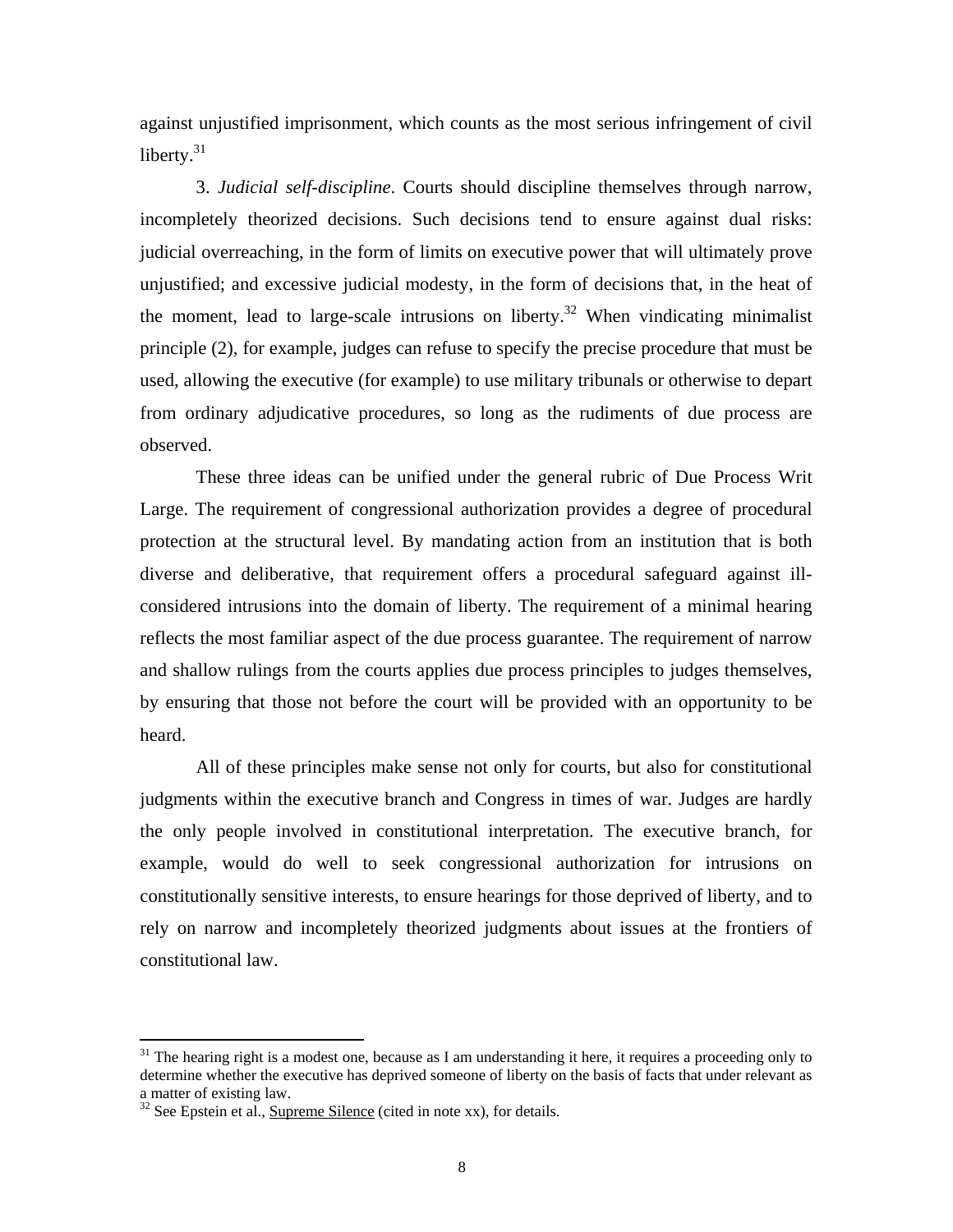Of course minimalism is not always the appropriate course for federal judges or for anyone else.<sup>33</sup> Predictability can be extremely important, and in some contexts minimalism cannot be tolerated, simply because it sacrifices rule of law values for no sufficient reason. And of course general principles cannot resolve concrete cases; everything turns on the particular intrusion and its underlying justification. Sometimes the President is constitutionally permitted to act on his own<sup>34</sup>; sometimes hearings need not be held<sup>35</sup>; sometimes judges should rule broadly. A committed minimalist will insist on these very points, contending that it is too ambitious to insist, all of the time, on congressional authorization, hearings, and narrow and incompletely theorized rulings. But when national security and liberty are in tension, the three principles provide the best general orientation.

This remainder of this Article comes in three parts. Part II sketches the role of National Security Maximalism in the war on terror. It shows that in recent years, this way of proceeding has had a prominent place in the Department of Justice, the Supreme Court, and federal courts of appeals. Part III outlines the problems with National Security Maximalism, including its tendentious reading of the Constitution and its failure to appreciate the relevant incentives on the part of the executive branch. Part IV sketches the minimalist alternative, with its emphasis on clear statement principles, hearing rights, and narrow, shallow judicial judgments.

#### **II. National Security Maximalism**

"We are now confronted by a profoundly disturbing trend in our national political life: the growing tendency of the judicial branch to inject itself into areas of executive action originally assigned to the discretion of the president. These encroachments include some of the most fundamental aspects of the president's conduct of the war on terrorism."<sup>[36](#page-10-3)</sup>

"But the 'law' which this prisoner is convicted of disregarding is not found in an act of Congress, but in a military order. Neither the Act of Congress nor the Executive Order, nor both together, would afford a basis for this conviction. It rests on the orders of General Dewitt."<sup>37</sup>

<span id="page-10-0"></span><sup>&</sup>lt;sup>33</sup> See Vermeule, 75 NYU L Rev 74 (cited in note xx).

<span id="page-10-1"></span> $34$  See, for example, Johnson v Eisentrager, 339 US 763 (1950).  $35$  See id.

<span id="page-10-2"></span>

<span id="page-10-3"></span><sup>&</sup>lt;sup>36</sup> Attorney General John Ascroft, quoted in Terry Frieden, Ashcroft: "Activist" Judges Can Put Nation's Security At Risk (Nov 12, 2004), available at

http://www.cnn.com/2004/ALLPOLITICS/11/12/ashcroft.judges/index.html (visited Dec 1, 2004).<br><sup>37</sup> Korematsu v United States, 323 US 214, 243 (1944) (Jackson dissenting).

<span id="page-10-4"></span>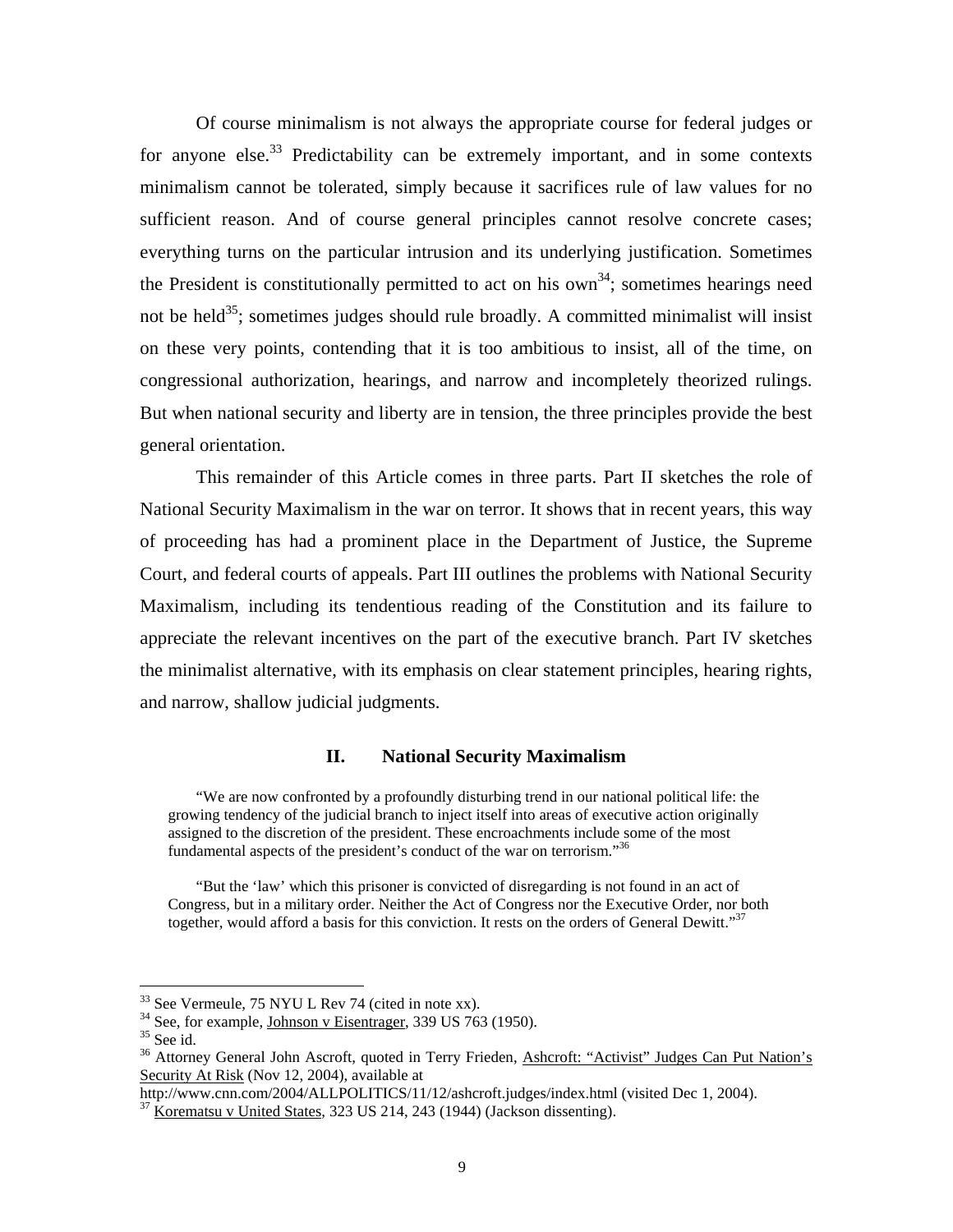It should be unsurprising to find that in the aftermath of the attacks of 9/11, National Security Maximalism has obtained a great deal of support. To be sure, the Supreme Court has refused to accept it, at least thus  $far.^38$  But the basic approach can be found in many places.

#### A. The Department of Justice

In recent years, the most visible moment for National Security Maximalism came from the Office of Legal Counsel of the Department of Justice, with its 2002 memorandum on the legality of coerced interrogation.<sup>39</sup> The most remarkable aspect of the memorandum is its suggestion that as Commander in Chief of the Armed Forces, the President of the United States has the inherent authority to torture suspected terrorists, so as to make it constitutionally unacceptable for Congress to ban the practice of torture.<sup>40</sup> The Office of Legal Counsel emphasized that "the President enjoys complete discretion in the exercise of his Commander-in-Chief authority and in conducting operations against hostile forces."<sup>41</sup> In addition, the Office of Legal Counsel insisted that a core function of the Commander in Chief includes interrogation of the enemy.<sup>42</sup> Because of "the President's inherent constitutional authority to manage a military campaign against al Qaeda and its allies," congressional enactments "must be construed as not applying to" interrogations undertaken as part of the President's Commander in Chief authority.<sup>43</sup> "Any effort by Congress to regulate the interrogation of battlefield combatants would violate the Constitution's sole vesting of the Commander in Chief authority in the

<span id="page-11-0"></span><sup>1</sup> <sup>38</sup> See, for example, Hamdi v Rumsfeld, 124 S Ct 2633, 2674 (2004); Rasul v Bush, 124 S Ct 2686 (2004). <sup>39</sup> See Office of Legal Counsel, Memorandum for Alberto Gonzales, Counsel to the President, Re:

<span id="page-11-1"></span>Standards of Conduct for Interrogation under 18 USC 2340-2340A (August 1, 2002) (copy on file with author). This was the most visible moment for National Security Maximalism, but perhaps not the most extreme one. In the Padilla case, the President claimed that, as Commander in Chief, he had the inherent power to order military authorities to seize an American citizen in the United States without any judicial approval and to hold him indefinitely, incommunicado, with no access to a lawyer, a court, family, or friends, and without even informing his family or friends what they had done with him. I discuss Padilla below.<br><sup>40</sup> Id at 31.

<span id="page-11-2"></span>

<span id="page-11-3"></span> $41$  Id at 33.

<span id="page-11-4"></span> $^{42}$  Id at 38.

<span id="page-11-5"></span><sup>&</sup>lt;sup>43</sup> Id at 34. To be sure, the position of the Department of Justice was stated with a degree of tentativeness, with the suggestion that the congressional ban on torture "might" be unconstitutional in the context of battlefield interrogations. So phrased, the suggestion is a form of minimalism, asking for avoidance of the constitutional issue by reading the statute so as not to intrude on the President's authority as Commander in Chief. But the general impression is that the ban probably should be regarded as unconstitutional.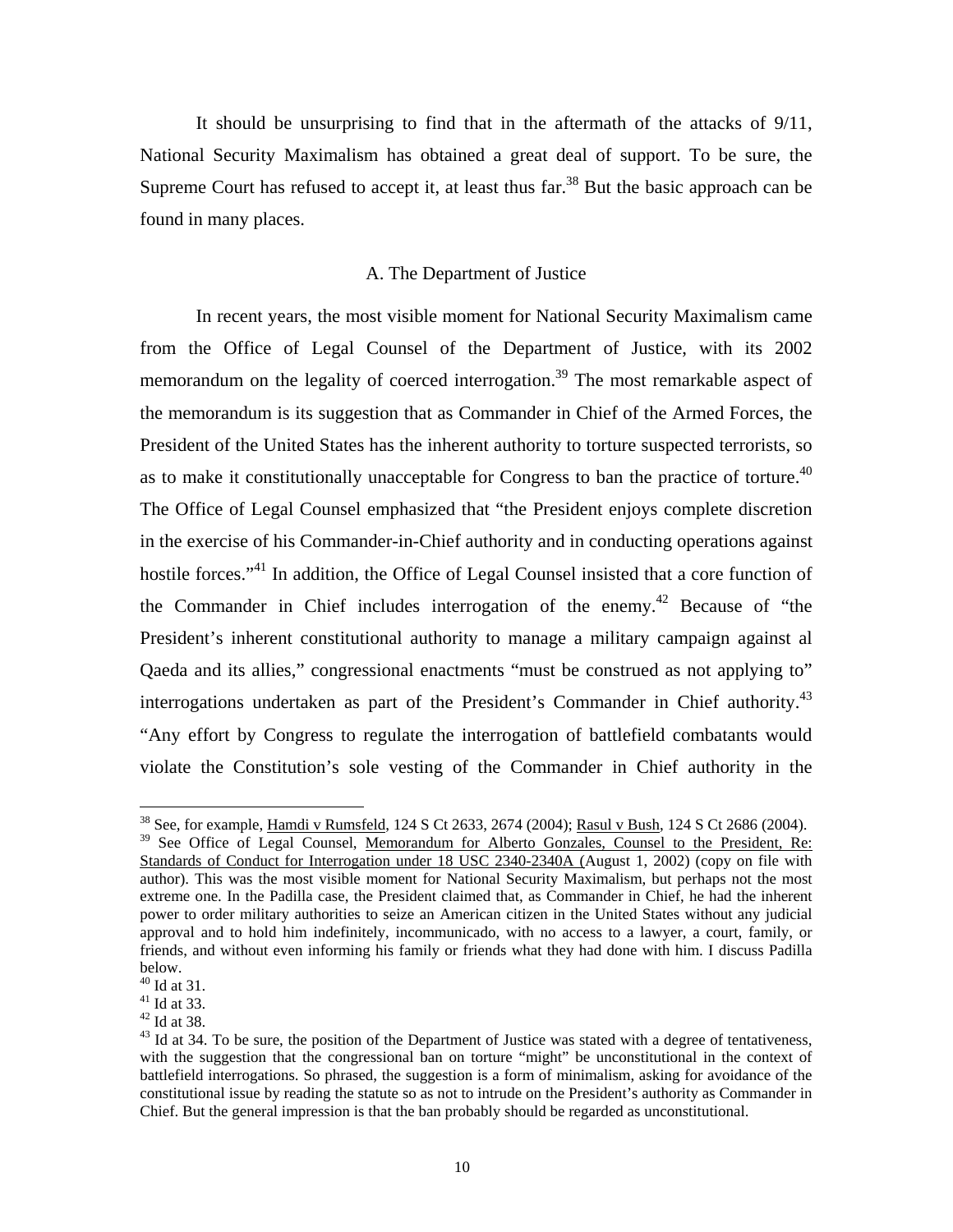President."<sup>44</sup> Hence coercive interrogation, including torture, must be permitted if the President wants to engage in it.

The Office of Legal Counsel is part of the executive branch, and one of its major functions is to protect the constitutional prerogatives of the President, especially those prerogatives that are associated with the Commander in Chief power. Generous interpretations of the President's prerogatives should be expected from any office within the Department of Justice, above all when national security is at risk. But in its endorsement of presidential power, the memorandum on coerced interrogation went well beyond ordinary practice. To be sure, the President has inherent authority to oversee battlefield operations, and Congress has limited power to control such operations. The President also has the inherent authority to conduct interrogations amidst war. But to say the least, it is unusual to say that this authority includes the power to torture people when Congress has expressly said otherwise. The power to command the armed forces is not easily taken to include "inherent" power to torture enemy combatants. Even if it does include that power, it is hard to contend that Congress cannot provide protection against torture.<sup>45</sup>

Whatever one's ultimate judgment on the merits, the memorandum of the Office of Legal Counsel provides a dramatic example of National Security Maximalism—one that may be taken to presage future understandings if that approach ultimately prevails.

#### B. Justice Clarence Thomas in Hamdi

In recent Supreme Court decisions involving the war on terrorism, National Security Maximalism failed to attract a majority opinion.<sup>46</sup> But it made a conspicuous appearance in a remarkable dissenting opinion by Justice Clarence Thomas in the Hamdi case.<sup>47</sup> I will turn to the particular facts of the case in due course. For the moment, note

<span id="page-12-0"></span> $44$  Id at 39.

<span id="page-12-1"></span><sup>&</sup>lt;sup>45</sup> See the discussion of Justice Jackson's views in Youngstown Sheet and Tube Co v Sawyer, 343 US 579 (1952) ("The Steel Seizure Case"), explored below. Note that in some applications, the Commander in Chief power is more plausibly read to include the power to torture – when, for example, torture is deemed necessary to prevent an imminent attack on American troops. But even here, Congress almost certainly has

<span id="page-12-2"></span><sup>&</sup>lt;sup>46</sup> See Rasul, 124 S Ct 2686 (2004); <u>Rumsfeld v Padilla</u>, 124 S Ct 2711 (2004); Hamdi, 124 S Ct 2633  $(2004)$ .

<span id="page-12-3"></span>Hamdi, 124 S Ct 2633, 2674 (2004).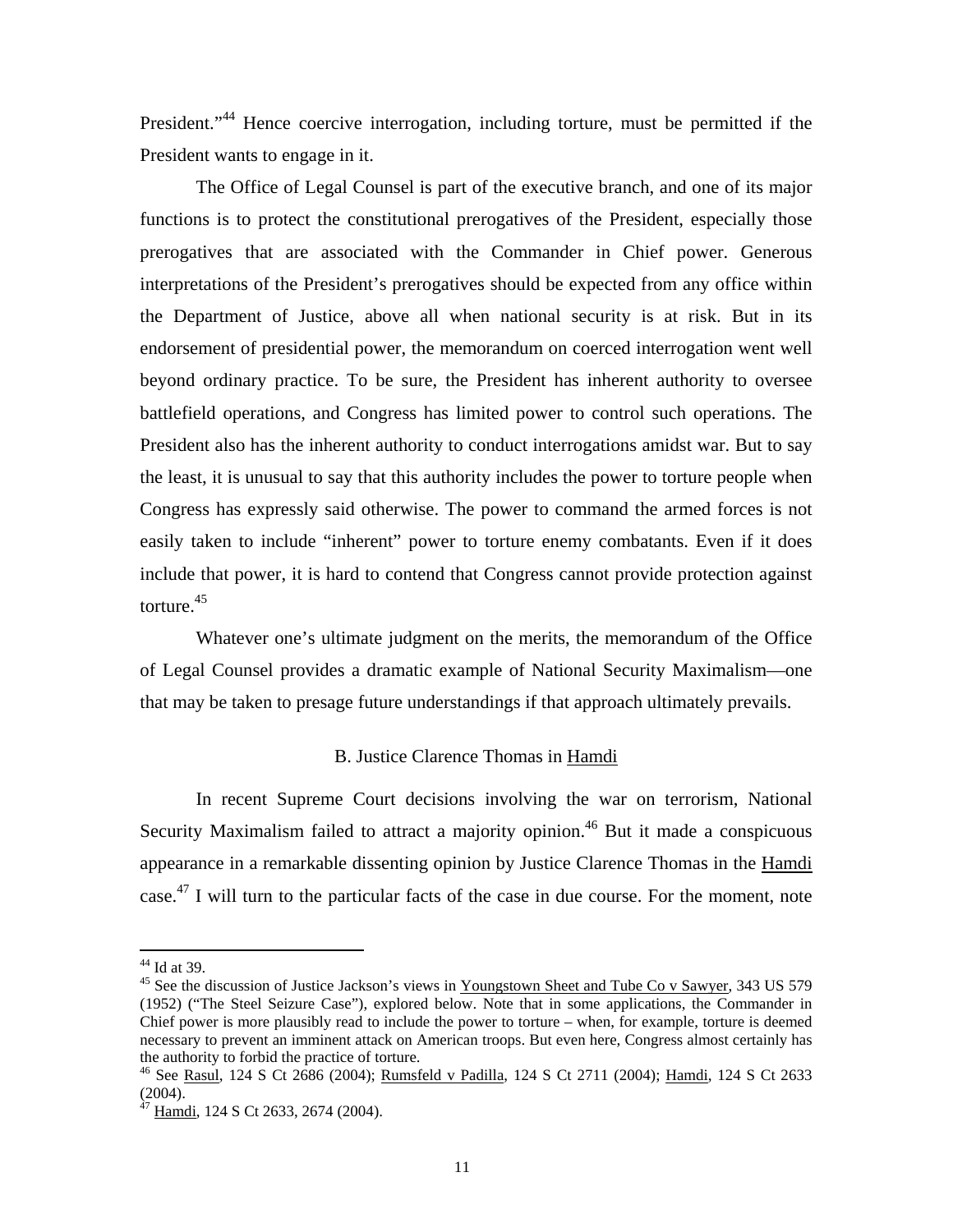that Justice Thomas emphasized, very broadly, that any constitutional judgment in this domain should consider "basic principles of the constitutional structure as it relates to national security and foreign affairs.["48](#page-13-0) In his view, the Constitution accords to the President the "primary responsibility . . . to protect the national security and to conduct the nation's foreign relations."[49](#page-13-1) Hence judicial judgments should be made against the backdrop set by the President's inherent and broadly discretionary power to protect national security.[50](#page-13-2) 

With respect to the courts, Justice Thomas contended, "it is crucial to recognize that *judicial* interference in these domains destroys the purpose of vesting primary responsibility in a unitary Executive."<sup>51</sup> Judges "lack the relevant information and expertise to second-guess determinations made by the President . . .  $.^{52}$  In fact congressional grants of power should be construed generously on the President's behalf, rather than narrowly, so as to fit with institutional limits on the power of the judiciary.<sup>[53](#page-13-5)</sup> Because the executive branch of the federal government "has an overriding interest in protecting the Nation," it can invoke that interest to justify depriving people of liberty.<sup>54</sup> In fact Justice Thomas argued in favor of broad constructions of congressional grants of authority partly to avoid constitutional difficulties: "Although the President very well may have inherent authority to detain those arrayed against our troops, I agree with the plurality that we need not decide that question because Congress has authorized the President to do so."<sup>[55](#page-13-7)</sup>

Justice Thomas' opinion is a form of National Security Maximalism because of its breadth and ambition. There is no effort here to offer a cautious ruling tailored to the facts of the particular case. On the contrary, Justice Thomas speaks generally about the "primary responsibility" of the President in the domain of "national security." In addition, he adopts a kind of clear statement principle in favor of presidential authority, suggesting,

- <span id="page-13-0"></span> $48$  Id at 2675.
- <span id="page-13-1"></span> $^{49}$  Id.

 $\overline{a}$ 

<span id="page-13-2"></span> $^{50}$  Id.

- <span id="page-13-4"></span>
- <span id="page-13-6"></span><span id="page-13-5"></span>

<span id="page-13-3"></span> $^{51}_{52}$  Id at 2676.<br> $^{52}$  Id.

 $^{53}$  Id at 2677.<br> $^{54}$  Id at 2685.<br> $^{55}$  Id at 2679.

<span id="page-13-7"></span>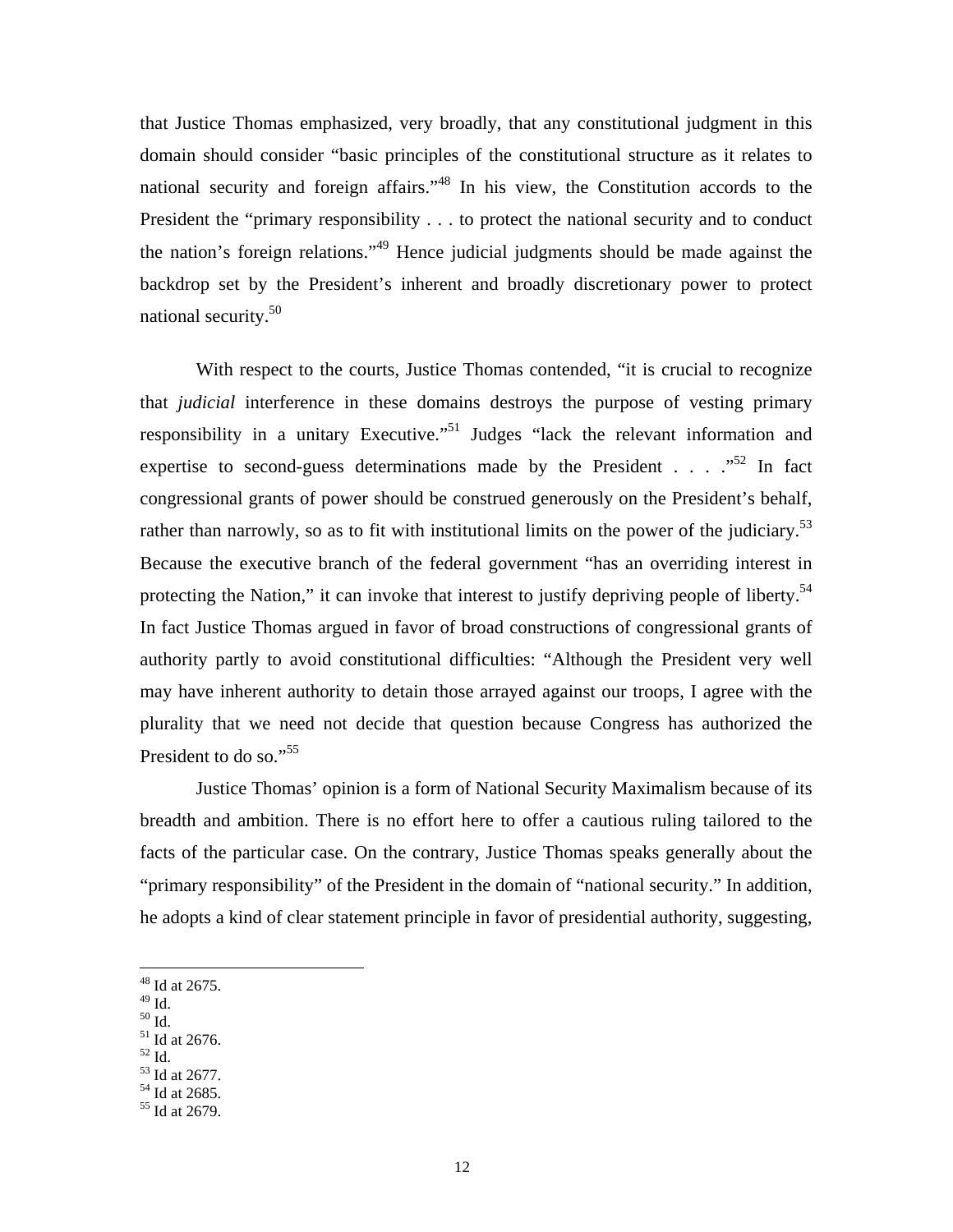at least implicitly, that statutes should be read in a way that does not conflict with the President's inherent authority. But from a reading of the Constitution alone, it would not be entirely clear whether the President or the Congress has primary responsibility in the domain of national security—an issue to which I will return. The important point is that Justice Thomas offers a distinctive vision of the constitutional structure, one that accords principal authority to the President and thus exemplifies National Security Maximalism.

#### C. National Security Maximalism on the United States Court of Appeals: The President and "The War Power"

In the years since the September 11 attacks, National Security Maximalism has played a large role on the lower federal courts.<sup>56</sup> Two circuits have decided most of the cases involving a conflict between national security and individual liberty: the United States Courts of Appeals for the District of Columbia and for the Fourth Circuit. Both have shown a remarkable tendency toward National Security Maximalism. In nearly every case in which a serious challenge was mounted to the power of the President, the President has prevailed in the courts of appeals.<sup>57</sup> Let us investigate the details.

1. *The D.C. Circuit.* One of the most strikingly maximalist decisions by the D.C. Circuit is  $\Delta l$  Odah v United States,<sup>58</sup> reversed by the Supreme Court.<sup>59</sup> In its exceedingly ambitious ruling, the court held that aliens captured outside of the United States have no rights under the due process clause. The Court said that the Guantanamo Bay detainees were, in law, analogous to German prisoners captured on the battlefield in World War II. The court acknowledged that Guantanamo Bay is controlled by the United States military, but it insisted on the irrelevance of this fact because Cuba has sovereignty over

<span id="page-14-0"></span><sup>&</sup>lt;sup>56</sup> The principal exception is Padilla v Rumsfeld, 352 F3d 695 (2d Cir 2003), in which the Court held that the President could not detain Padilla because he lacked the inherent authority to do so and because Congress had not authorized the detention of American citizens on American soil. Id at 712-18, 722-23. This is an example of minimalism in action, as discussed below. 57 The only significant exception is id. The evident influence of National Security Maximalism on the lower

<span id="page-14-1"></span>courts may attest to the reluctance of judges on those courts to reject security-related decisions by the President of the United States; perhaps the Supreme Court, by virtue of its unique position, is bound to be more cautious about embracing National Security Maximalism. 58 321 F3d 1134 (DC Cir 2003).

<span id="page-14-2"></span>

<span id="page-14-3"></span><sup>59</sup> Rasul, 124 S Ct 2686 (2004).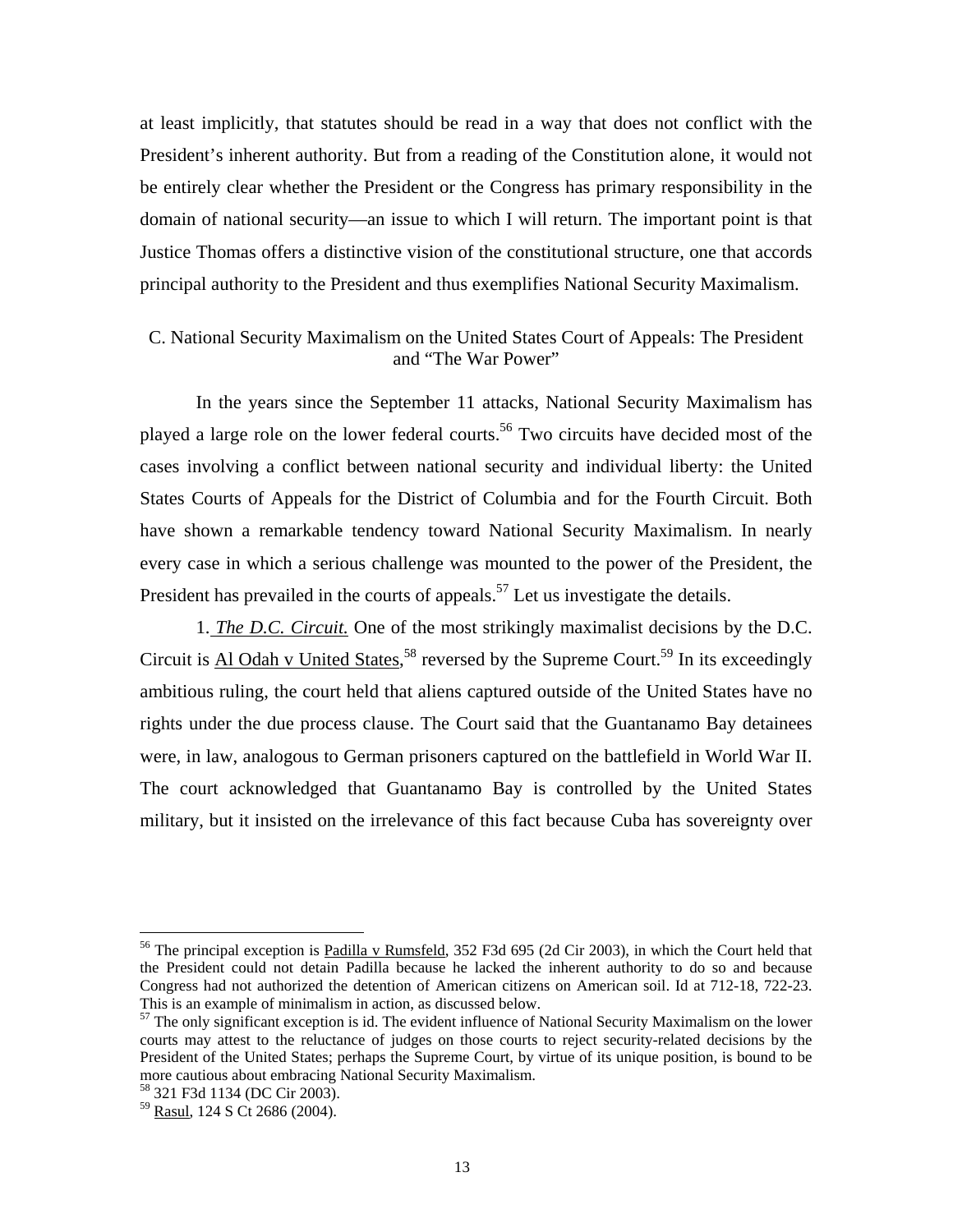the area.<sup>60</sup> Broadly reading Supreme Court precedents, the Court ruled in favor of executive discretion.<sup>61</sup>

A concurring opinion by Judge Randolph (who wrote the majority opinion as well) went further still, resolving several issues that it was not necessary for him to discuss. Consider his confessedly maximalist opening sentence: "I write separately to add two other grounds for rejecting the detainee's non-habeas claims.["62](#page-15-2) The fundamental motivation for his separate opinion seemed to be captured by his final sentence: "The level of threat a detainee poses to United States interests, the amount of intelligence a detainee might be able to provide, the conditions under which the detainee may be willing to cooperate, the disruption visits from family members and lawyers might cause—these types of judgments have traditionally been left to the exclusive discretion of the Executive Branch, and there they should remain."[63](#page-15-3) Here is an explicit endorsement of National Security Maximalism.

Other rulings within the D.C. Circuit fall in the same category. In Center for National Security Studies v Department of Justice, <sup>64</sup> a divided court of appeals permitted an extraordinary level of secrecy from the executive branch. A number of public interest groups invoked the Freedom of Information Act (FOIA), the common law, and the First Amendment to require the government to release information about those who had been detained in the aftermath of the September 11 attacks. The requested information included names, dates of arrest and release, and reasons for detention. The disclosure request had a strong democratic justification: Evaluation of the executive's behavior could not easily come from a public not provided with this information. In ruling that disclosure was not required, the court relied on a broad interpretation of exemption 7(A) of FOIA, which exempts "records or information compiled for law enforcement purposes . . . to the extent that the production could reasonably be expected to interfere with enforcement proceedings."<sup>65</sup>

<span id="page-15-0"></span><sup>&</sup>lt;sup>60</sup> 321 F3d at 1143.<br><sup>61</sup> Id.

<span id="page-15-1"></span>

<span id="page-15-2"></span>

<span id="page-15-4"></span><span id="page-15-3"></span>

<sup>&</sup>lt;sup>62</sup> Id at 1145.<br><sup>63</sup> Id at 1150.<br><sup>64</sup> 331 F3d 918 (DC Cir 2003).<br><sup>65</sup> 5 USC § 552 (2000).

<span id="page-15-5"></span>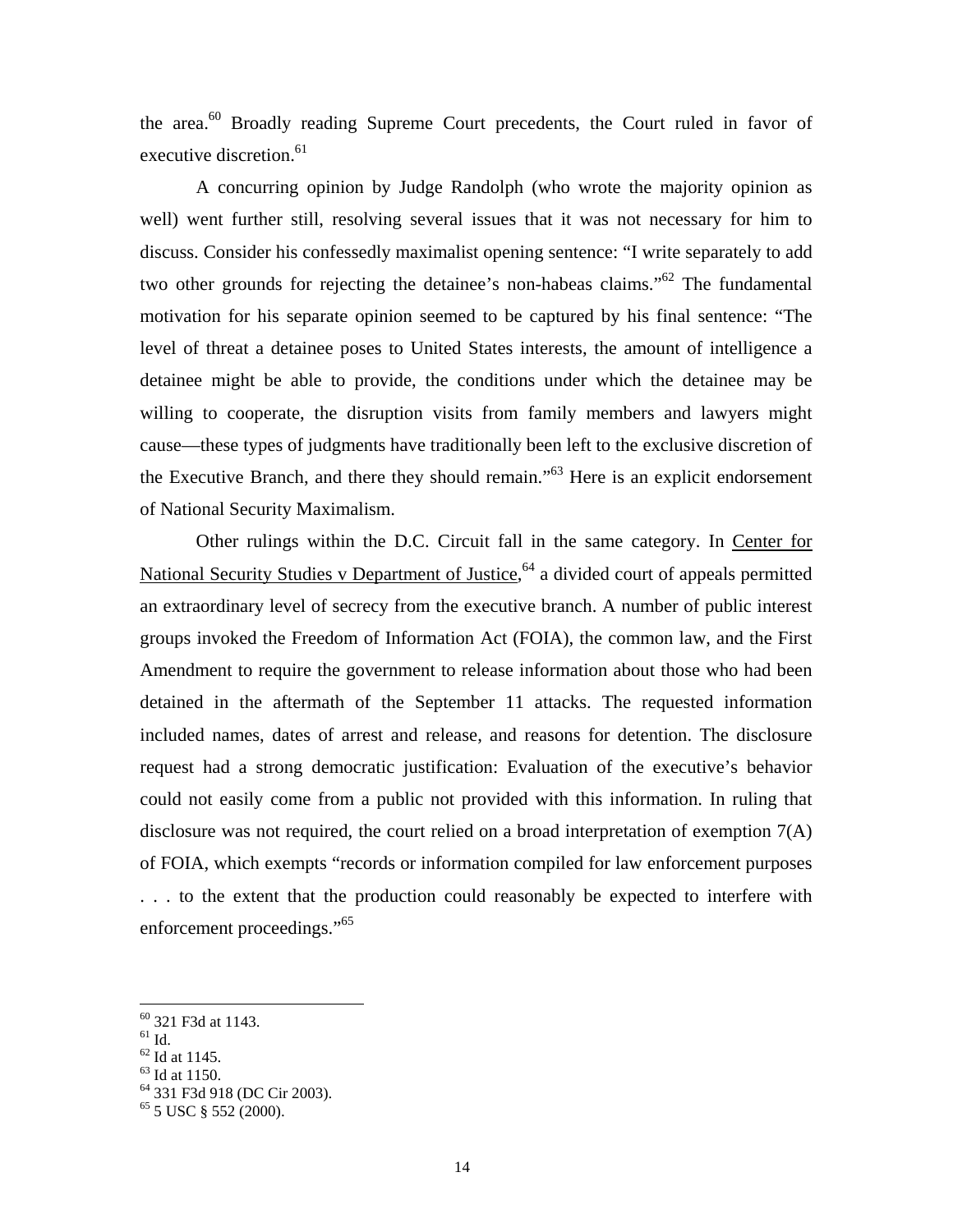As Judge Tatel emphasized in dissent, the court's interpretation of this exemption was exceptionally deferential to the government's vague statements about potential harms.<sup>66</sup> The court was entirely aware of this point. In language that is closely linked to Justice Thomas' dissenting opinion in Hamdi, the court emphasized that "the judiciary owes some measure of deference to the executive in cases implicating national security, a uniquely executive purview. . . . We have consistently reiterated the principle of deference to the executive in the FOIA context when national security concerns are implicated. . . . [W]e have consistently deferred to executive affidavits predicting harm to the national security, and have found it unwise to undertake searching judicial review."<sup>[67](#page-16-1)</sup> Indeed, the court went so far as to comment on the distinctive nature of the current threat: "America faces an enemy just as real as its former Cold War foes, with capabilities far beyond the capacity of the judiciary to explore.["68](#page-16-2) In fact the court insisted that deference was "mandated by the separation of powers,"<sup>69</sup> suggesting that disclosure under FOIA would raise constitutional problems. The court left no doubt about the motivation for its action: "We are in accord with several federal courts that have wisely respected the executive's judgment in prosecuting the national response to terrorism."<sup>70</sup> What is most noteworthy about the decision, then, is not the outcome, but the broad pronouncements about the need to defer to the executive.

Within the District of Columbia, the district courts have shown a similar tendency to National Security Maximalism. Consider, for example, ACLU v Department of Justice,<sup>71</sup> in which organizations sought information involving the government's use of  $\S$ 215 of the Patriot Act. Section 215 gives the FBI broad power to "make an application for an order requiring production of any tangible things . . . for an investigation to obtain foreign intelligence information  $\dots$  or to protect against international terrorism."<sup>72</sup> In particular, the plaintiffs sought to use FOIA to find out  $(1)$  the total number of  $\S$  215 requests received by the National Security Law Unit of the FBI and (2) any and all records relating to § 215. Notwithstanding the fact that the Department of Justice had

<span id="page-16-0"></span><sup>&</sup>lt;sup>66</sup> 331 F3d at 924.<br><sup>67</sup> Id at 926.<br><sup>68</sup> Id.

<span id="page-16-2"></span><span id="page-16-1"></span>

<span id="page-16-3"></span> $\frac{69}{70}$  Id.<br> $\frac{1}{10}$  at 932.

<span id="page-16-4"></span>

<span id="page-16-5"></span> $\frac{71}{72}$  321 F Supp 2d 24 (DDC 2004).<br> $\frac{72}{72}$  50 USC § 1681 (2000).

<span id="page-16-6"></span>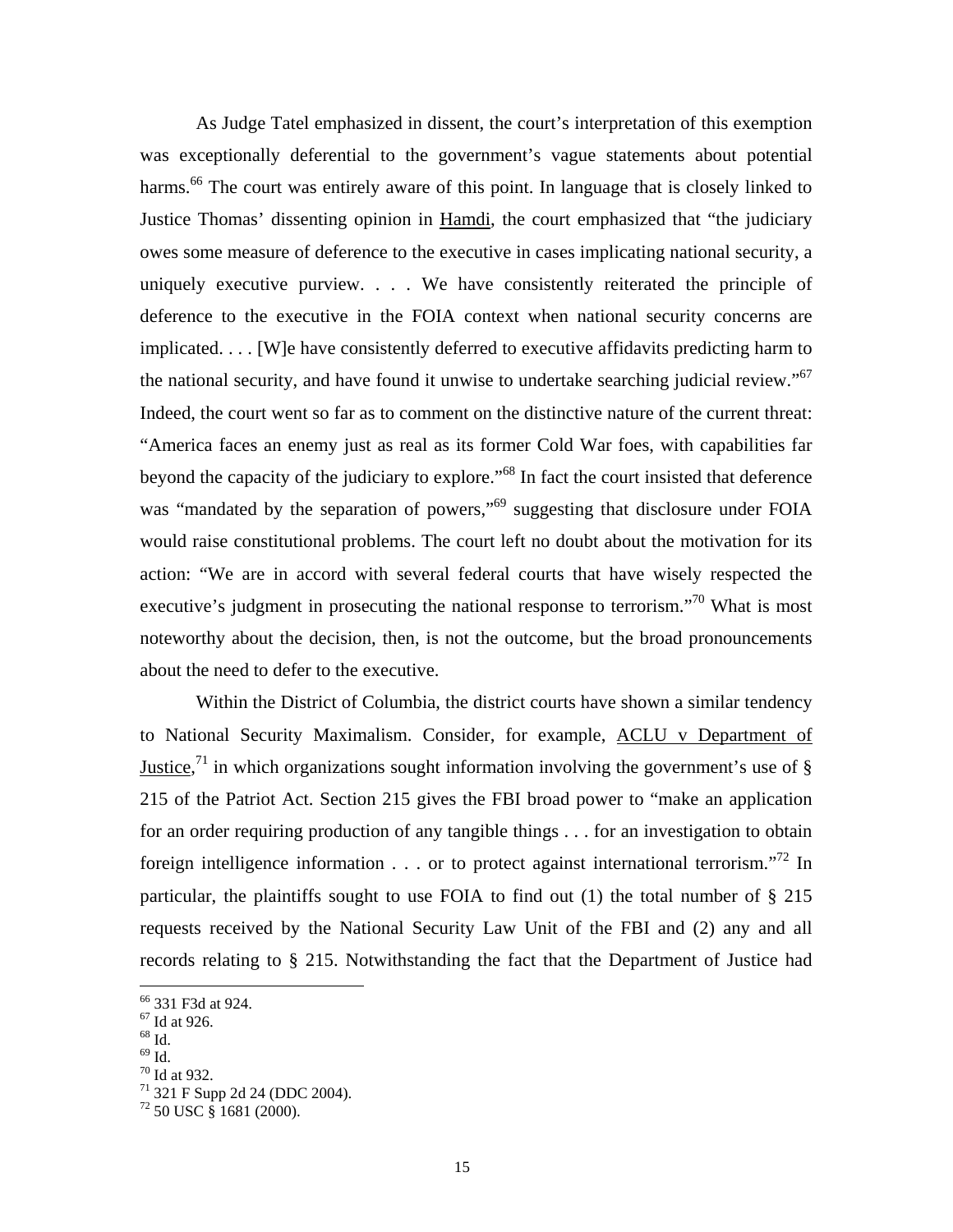previously made several disclosures of its behavior under the Patriot Act, the court ruled broadly that the national security exemption of FOIA justified the failure to disclose the information. It acknowledged that the "issue is hardly free from doubt," but ruled for the government "because it [was] mindful of the 'long-recognized deference to the executive on national security issues.'["73](#page-17-0) Thus the court deferred, not to specific explanations by the executive, but to the vague claims that release of the number of § 215 field requests "poses the continuing potential to harm our national security by enabling our adversaries to conduct their intelligence or international terrorist activities more securely."<sup>74</sup> The court's willingness to embrace National Security Maximalism is best understand in light of a background principle in favor of executive power in the domain of national security.

A similar approach can be found in Edmonds v Department of Justice.<sup>75</sup> There the court gave an exceedingly broad reading to the "state secrets privilege" so as to dismiss a Privacy Act claim brought by a self-styled whistleblower at the Federal Bureau of Investigation. One of the most striking parts of the court's opinion came in a footnote, in which it addressed the possibility of staying the case rather than dismissing it: "This is due not only to the nature of the information, but also because the imminent threat of terrorism will not be eliminated anytime in the foreseeable future, but is an endeavor that will consume out nation's attention indefinitely."<sup>76</sup> Under FOIA, then, National Security Maximalism has been explicitly endorsed within the D.C. Circuit, in holdings that fit well with the general approach in Al Odah.

 2. *The Fourth Circuit*. Broad rulings in favor of executive authority have also come from the Fourth Circuit.<sup>77</sup> The most prominent of these is Hamdi v Rumsfeld.<sup>[78](#page-17-5)</sup> There the Court held that enemy combatants, captured on the battlefield, could be detained indefinitely and without trial, even if they were American citizens. In so ruling, the Court relied largely on the President's power as Commander in Chief, contending that this power includes "the authority to detain those captured in armed struggle" and also

<span id="page-17-0"></span> $^{73}$  321 F Supp 2d at 26.<br> $^{74}$  Id.

<span id="page-17-1"></span>

<span id="page-17-2"></span>

<span id="page-17-3"></span>

<span id="page-17-5"></span><span id="page-17-4"></span>

<sup>&</sup>lt;sup>75</sup> 323 F Supp 2d 65 (DDC 2004).<br><sup>76</sup> Id at 82 n 7.<br><sup>77</sup> See, for example, <u>United States v Moussaoui</u>, 382 F3d 453 (4th Cir 2004).<br><sup>78</sup> 316 F3d 450 (4th Cir 2003), revd, <u>Hamdi v Rumsfeld</u>, 124 US 2633 (2004).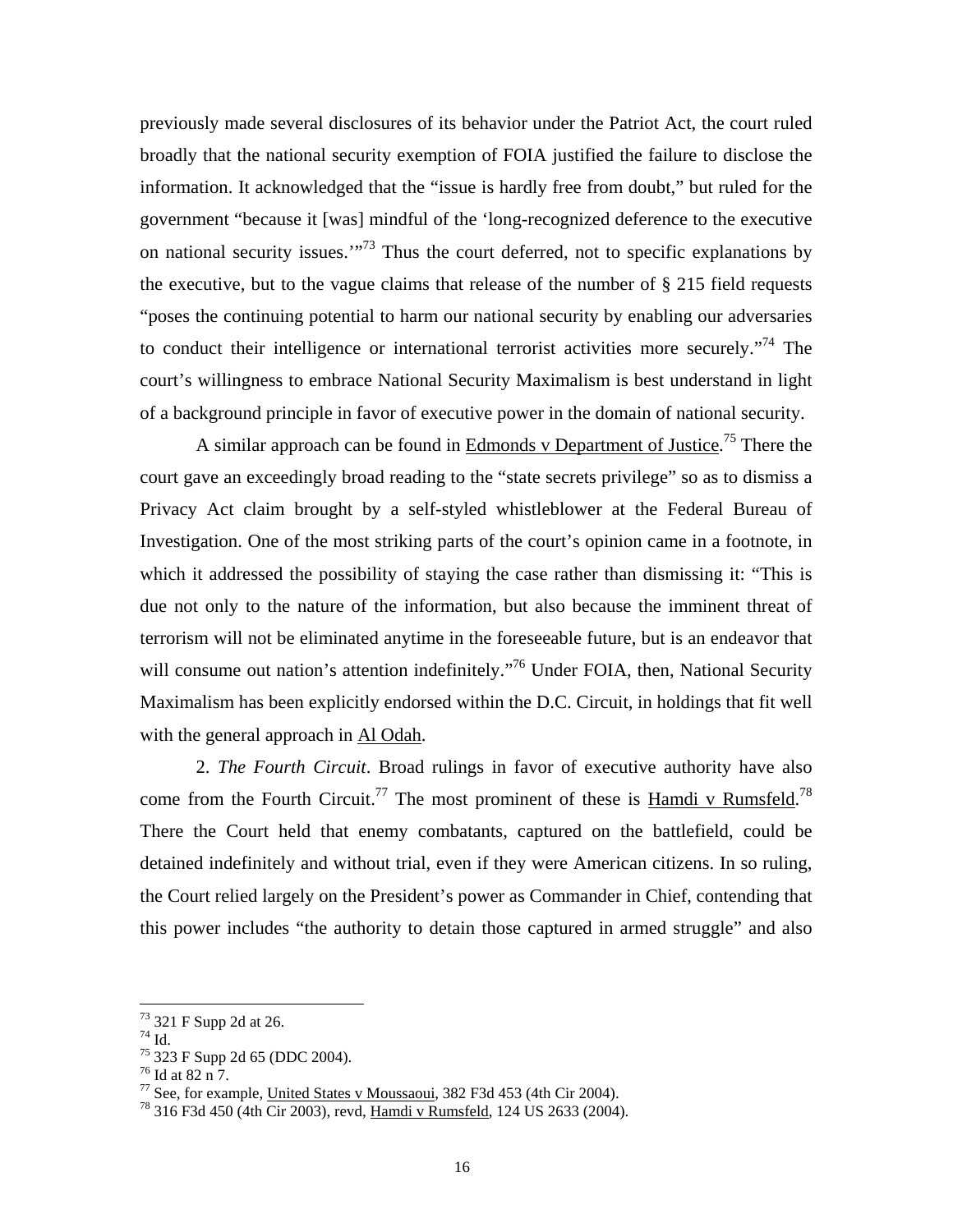"to deport or detain alien enemies during the duration of hostilities" and "to confiscate or destroy enemy property."[79](#page-18-0) 

The central question in the case involved the procedural protection, if any, that would accompany the exercise of the Commander in Chief power. The Court emphasized the need to defer to the President: "The Constitution's allocation of the warmaking powers reflects not only the expertise and experience lodged within the executive, but also the more fundamental truth that those branches most accountable to the people should be the ones to undertake the ultimate protection and to ask the ultimate sacrifice from them."<sup>80</sup> Hence deference to the executive would be the basic rule.<sup>81</sup> The court was aware that in denying fair procedure, the President was doing something unusual. But changed circumstances justified this step. "As the nature of threats to America evolves, along with the means of carrying those threats out, the nature of enemy combatants may change also. In the face of such change, separation of powers does not deny the executive branch the essential tool of adaptability."<sup>82</sup>

Indeed the Court said that the source of the detention was not a statute, but "Article II, Section 2, of the Constitution, wherein the President is given the war power."[83](#page-18-4) (I will return to this important statement in due course.) Deference to the President stems from this explicit grant of authority. So long as a detention "is one legitimately made pursuant to the war powers," it must be respected.<sup>84</sup> A general statement on the part of the executive, supporting the claim that a citizen was detained in the course of war and qualified as an enemy combatant, would be sufficient.<sup>85</sup> The court left no doubt that this conclusion stemmed from National Security Maximalism: "The constitutional allocation of war powers affords the President extraordinarily broad authority as Commander in Chief and compels courts to assume a deferential posture.["86](#page-18-7) 

<span id="page-18-0"></span> $\frac{79}{80}$  Id at 463.<br> $\frac{80}{1}$  Id.

<span id="page-18-1"></span>

<span id="page-18-2"></span><sup>&</sup>lt;sup>81</sup> Id at 464. Notably, however, the court was careful to limit the reach of its ruling, in a way that suggest a form of minimalism described below. See id at 465.<br><sup>82</sup> Id at 466.<br><sup>83</sup> Id at 471.<br><sup>84</sup> Id.

<span id="page-18-3"></span>

<span id="page-18-4"></span>

<span id="page-18-5"></span>

<span id="page-18-6"></span> $\frac{85}{86}$  Id at 472-73.<br> $\frac{86}{86}$  Id at 474.

<span id="page-18-7"></span>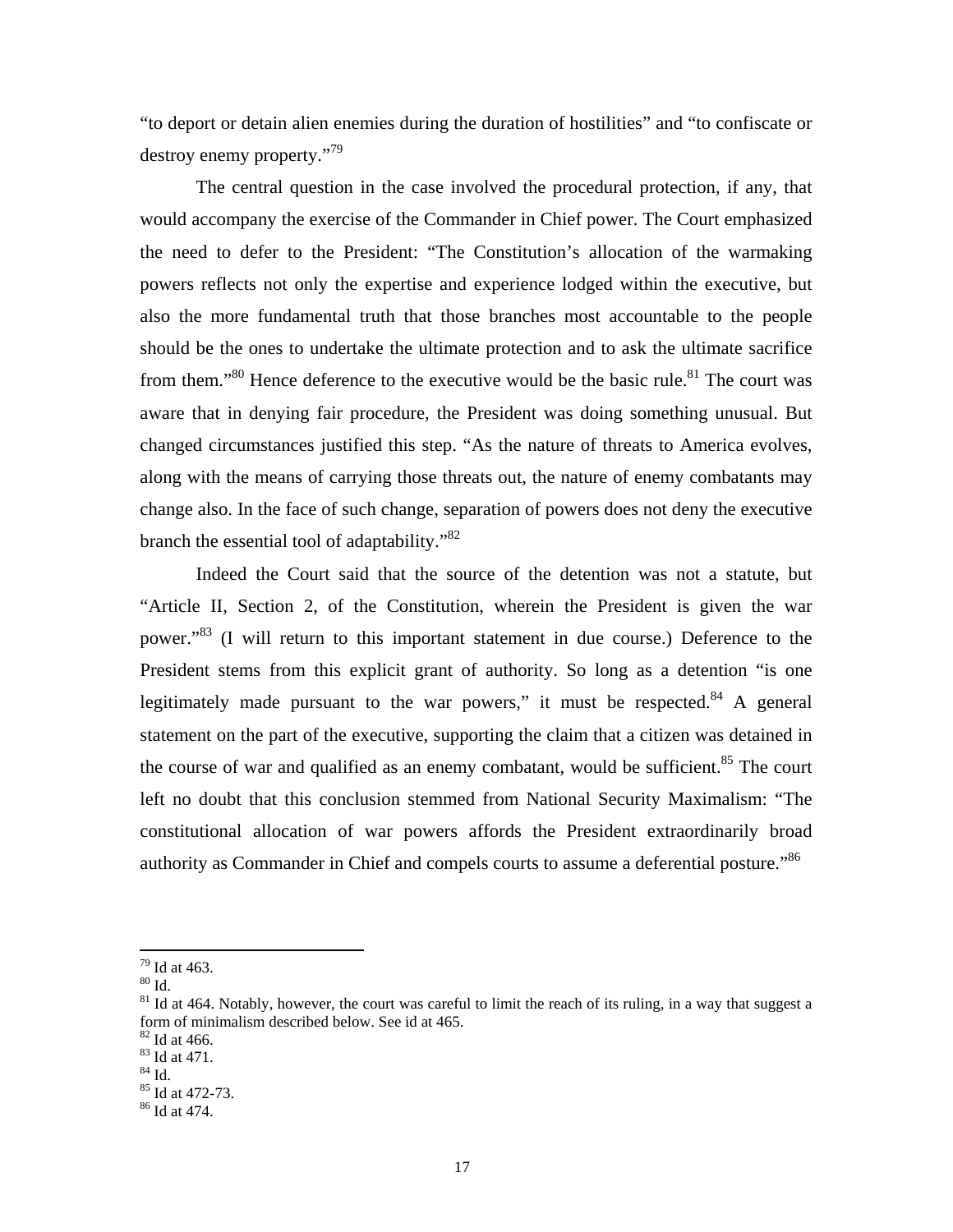That deference required the conclusion that Hamdi could be held indefinitely, even after the end of the relevant hostilities.<sup>87</sup> In reaching this conclusion, the court referred to the judgments of the executive branch, without even pausing to consider what kind of authorization Congress had given it.<sup>[88](#page-19-1)</sup>

#### **III. Three Problems with National Security Maximalism**

"In a government of separated powers, deciding finally on what is a reasonable degree of guaranteed liberty whether in peace or war (or some condition in between) is not well entrusted to the Executive Branch of Government, whose particular responsibility is to maintain security. For reasons of inescapable human nature, the branch of Government asked to counter a serious threat is not the branch on which to rests the Nation's entire reliance in striking the balance between the will to win and the cost in liberty on the way to victory. . . . A reasonable balance is more likely to be reached on the judgment of a different branch. . . . Hence the need for an assessment by Congress before citizens are subject to lockup, likewise the need for a clearly expressed congressional resolution of the competing claims."<sup>8</sup>

"Judges are sometimes called upon to be courageous, because they must sometimes stand up to what is generally supreme in a democracy: the popular will. Their most significant roles in our system are to protect the individual criminal defendant against the occasional excesses of that popular will, and to preserve the checks and balances within our constitutional system that are precisely designed to inhibit swift and complete accomplishment of that popular will."<sup>[90](#page-19-3)</sup>

In the abstract, National Security Maximalism has a great deal of appeal. Far more than Congress, the President is in a position to act quickly and decisively to protect the citizenry. He is also likely to be able to acquire relevant information about what must be done and about when to do it. Because the President is Commander in Chief of the Armed Forces, Congress cannot override the President's judgments about how to carry out a lawful war. Justice Thomas correctly emphasizes that Alexander Hamilton defended the creation of a "unitary executive" as a means of ensuring energy, coordination, and dispatch in the presidency.<sup>91</sup> These qualities are relevant above all in time of war. By contrast, courts lack good tools for assessing the President's claims of military necessity.

<span id="page-19-0"></span><sup>&</sup>lt;sup>87</sup> Id at 476.

<span id="page-19-1"></span><sup>&</sup>lt;sup>88</sup> Id. This is a striking contrast with the minimalist approach of the Supreme Court, explored below.

<span id="page-19-2"></span><sup>89</sup> Hamdi v Rumsfeld, 124 US 2633, 2655 (2004) (Souter, joined by Ginsburg, concurring in part, dissenting in part, and concurring in the judgment).<br><sup>90</sup> Antonin Scalia, <u>The Rule of Law is a Law of Rules</u>, 56 U Chi L Rev 1175, 1180 (1989).

<span id="page-19-3"></span>

<span id="page-19-4"></span><sup>&</sup>lt;sup>91</sup> See Hamdi, 124 S Ct at 2675-2676. For general discussion, see Lawrence Lessig and Cass R. Sunstein, The President and the Administration, 94 Colum L Rev 1 (1994).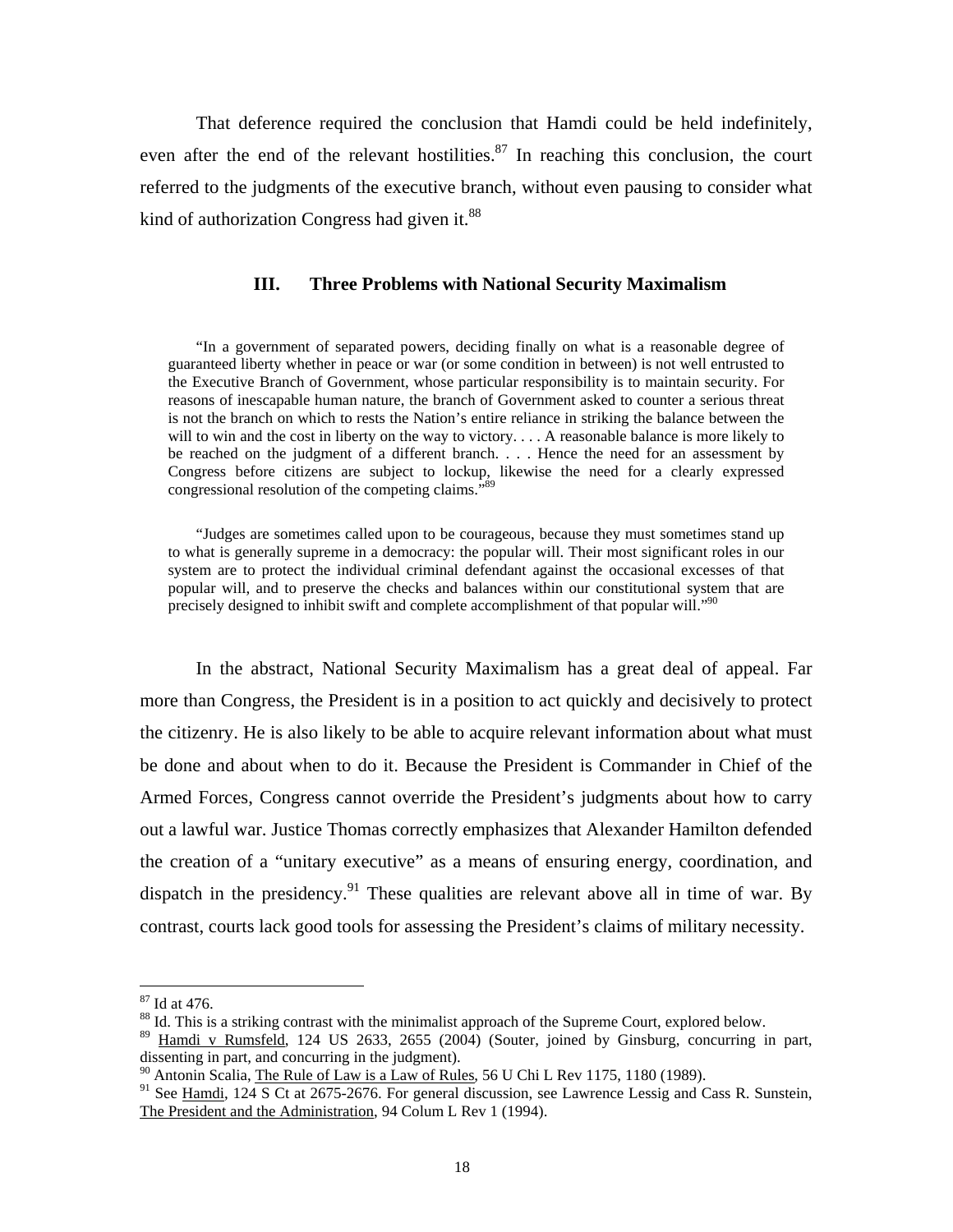At least equally important, judicial errors may turn out to be disastrous rather than merely harmful. To be sure, American practice suggests that judges are most unlikely to err by protecting civil liberties; in our history, it is hard to find even a single case in which judicial protection of freedom seriously damaged national security. But if Liberty Maximalism were accepted, some such errors would become far more probable. In ordinary contexts, even those that involve criminal justice, the stakes are not nearly so high. There is every reason for courts to avoid a decision that leads to freedom for terrorists, or to disclosure of information that helps those who wants to kill Americans. Structural concerns, along with simple prudence, argue in favor of considerable judicial deference to presidential choices when national security is at risk. These points provide important cautionary notes; they help to explain why Liberty Maximalism is senseless. But for several reasons, National Security Maximalism should itself be rejected.

#### A. Tendentious Readings of the Constitution

If National Security Maximalism were mandated by the Constitution, judges would be bound to follow it. But far from requiring National Security Maximalism, the Constitution is best read to forbid it.

No one doubts that the President has considerable power in the domain of national security. I have emphasized that under Article II, he is explicitly authorized to be "Commander in Chief of the Army and Navy of the United States." He is allowed "to make Treaties," at least when two-thirds of the senators concur. He is authorized to "appoint Ambassadors" and "other public Ministers and Consuls." He "shall receive Ambassadors and other public Ministers." But none of this supports Justice Thomas' suggestion that the President has "primary responsibility—along with the necessary power—to protect the national security and to conduct the Nation's foreign relations." Nor does anything in the document support the Fourth Circuit's suggestion that under Article II, "the President is given the war power." On the contrary, that view is a tendentious reading of the legal materials. To see why, let us turn to Article I.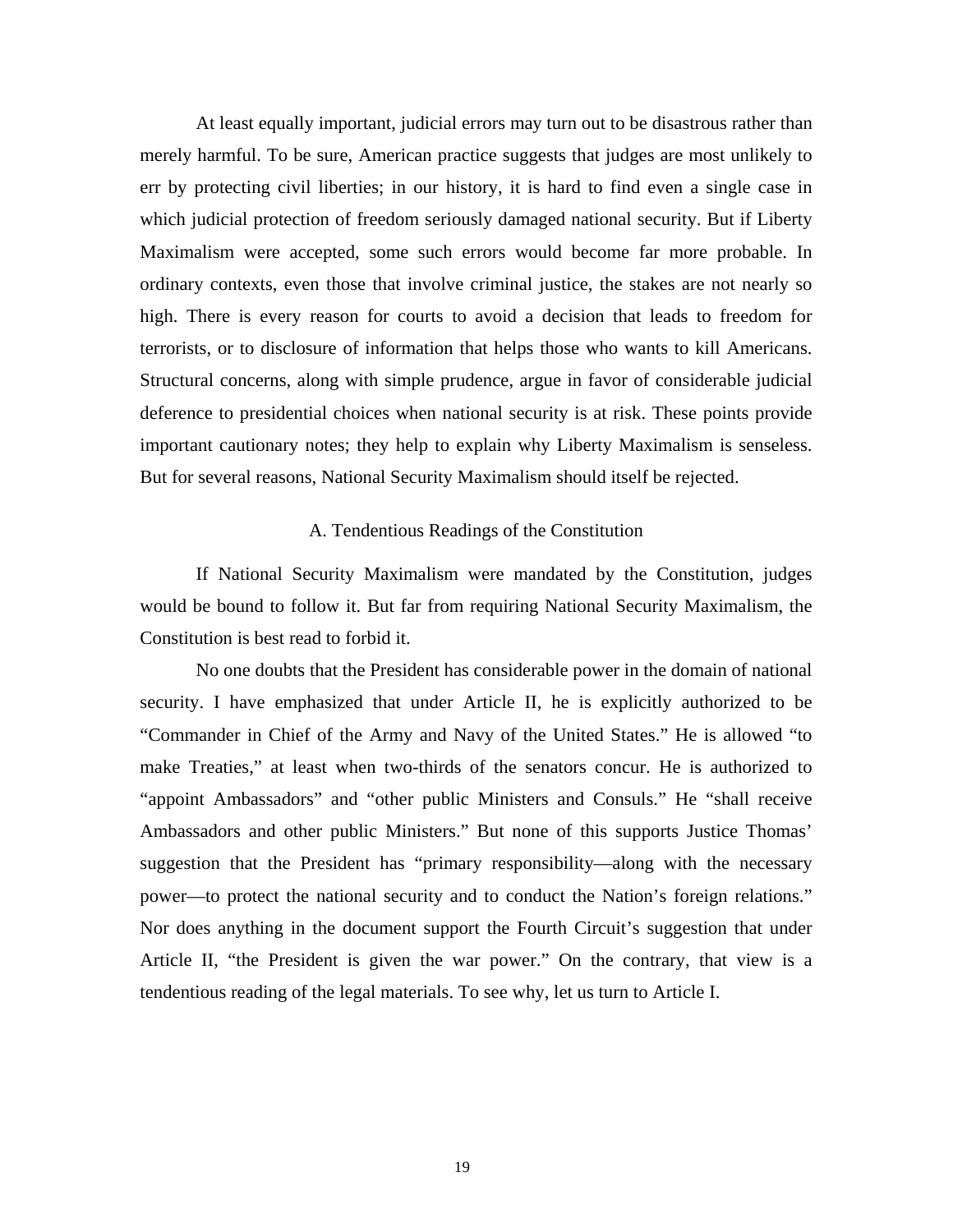Perhaps most notably, Congress, rather than the President, has the power "to declare War." <sup>92</sup> The Constitution also grants Congress, not the President, the power "to raise and support Armies." It authorizes Congress "to provide and maintain a Navy." In a formulation that bears on the President's supposedly inherent power to torture, and that much complicates any claims about the broad power of the Commander in Chief, the founding document permits Congress to "make Rules for the Government and Regulation of the land and naval Forces." It is Congress that is authorized to raise funds to "provide for the common Defense and general Welfare of the United States." Congress, rather than the President, is empowered to "regulate Commerce with foreign nations." Congress is also authorized to "define and punish Piracies and Felonies committed on the high Seas, and Offenses against the Law of Nations," and also to "make Rules concerning Captures on Land and Water." It is under Article I, not Article II, that the Constitution allows suspension of habeas corpus "when in Cases of Rebellion or Invasion the public Safety may require it." The fact that the Suspension Clause can be found in Article I tends to suggest that Congress, not the President, is entitled to suspend the writ.  $93$ 

In this light, the Constitution does not repose in the President anything like the general authority "to protect the national security." On the contrary, the more natural reading of the document is that protection of national security is parceled out between Congress and the President -- and that if either has the dominant role, it is the national lawmaker. To be sure, the Commander in Chief Clause does give the President the authority to direct the armed forces, an expansive authority<sup>94</sup>; but even that authority is subject to legislative constraints, because Congress controls the budget and because Congress can choose not to declare war. And if Congress refuses either to authorize the use of force or to declare war, the President is generally not—on the best reading of the document—entitled to commence hostilities.<sup>95</sup> The Commander in Chief Clause allows

<span id="page-21-0"></span> $92$  For treatment of some of the complexities here, with reference to the literature,, see Curtis Bradley and Jack Goldsmith, Congressional Authorization and the War on Terrorism, Harv L Rev (forthcoming 2005). <sup>93</sup> See below.

<span id="page-21-2"></span><span id="page-21-1"></span> $94$  See Loving v United States, 517 US 748 (1996).

<span id="page-21-3"></span> $95$  The principal exception is that the President is always permitted to repel sudden attacks – a category that is not self-defining. See John Hart Ely, Suppose Congress Wanted A War Powers Act That Worked, 88 Colum L Rev 1379, 1388 (1988); Note, Congress, the President, and the Power to Commit Forces to Combat, 81 Harv L Rev 1771, 1782 (1968).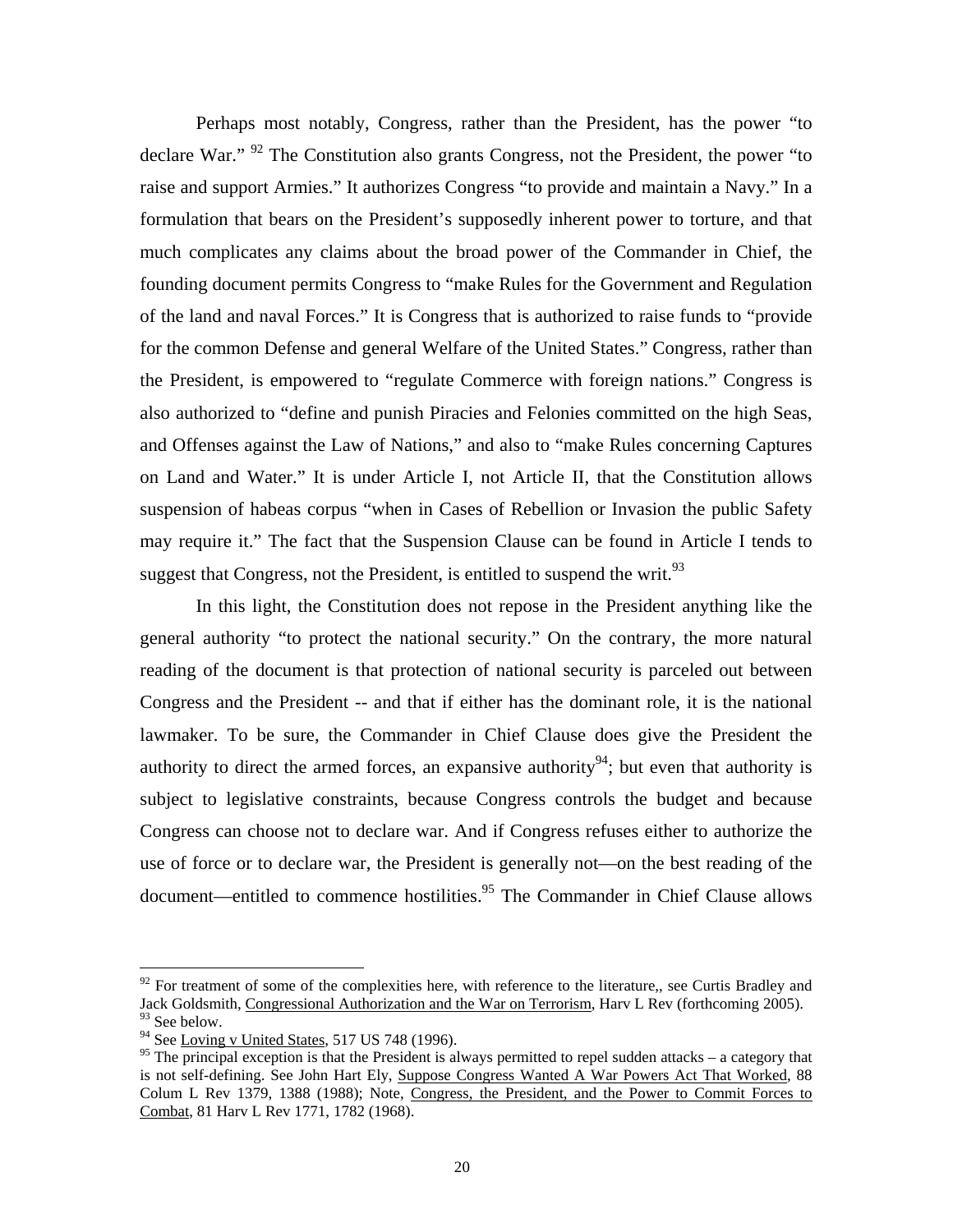the President to manage wars; but it does not give him "the war power." All of this means that National Security Maximalism cannot claim a strong constitutional pedigree.

Of course, the constitutional text is hardly all there is to our constitutional tradition.<sup>96</sup> In the domain of separation of powers, historical practices and changes over time are highly relevant. As Justice Frankfurter contended, "It is an inadmissibly narrow conception of American constitutional law to confine it to the words of the Constitution and to disregard the gloss which life has written upon them."<sup>97</sup> In this context, an understanding of that "gloss" greatly favors the President. There can be no doubt that for questions of national security, the President has assumed authority that the text alone might not sanction. The power to make war is a leading example; the President has long engaged in military actions without the kind of legislative authorization that Article I appears to require.<sup>98</sup>

Historical "glosses" on constitutional text might well be taken to argue in the direction of National Security Maximalism. They make it plausible to contend that the President has more authority, in the domain of national security, than the document alone appears to contemplate. Undoubtedly the increasing power of the President is largely a product of functional considerations having to do with the rise of the United States as an international power and the growing need for energy and dispatch. But even when the document is thus glossed, it remains tendentious to contend that when the nation is at risk, the President must be in charge of the apparatus of government. To say this is to reject a constitutional accommodation that, by text and tradition, unambiguously retains Congress' role as the nation's lawmaker.

<span id="page-22-0"></span><sup>&</sup>lt;sup>96</sup> The best discussion is David A. Strauss, Common Law Constitutional Interpretation, 63 U Chi L Rev 877 (1996).

<span id="page-22-1"></span> $97$  See Youngstown Co, 343 US at 610-611. For general discussion, see Curtis Bradley and Jack Goldsmith, Congressional Authorization and the War on Terrorism, Harv L Rev (forthcoming 2005).

<span id="page-22-2"></span><sup>&</sup>lt;sup>98</sup> For relevant discussion, see Harold Koh, The National Security Constitution: Sharing Power after the Iran-Contra Affair 38-41 (Yale 1990); John Hart Ely, The American War in Indochina, Part I: The (Troubled) Constitutionality of the War They Told Us About, 42 Stan L Rev 877 (1989); Gregory Sidak, To Declare War, 41 Duke L J 29 (1991); Harold Koh, The Coase Theorem and the War Power: A Response, 41 Duke L J 122, 127 (1991).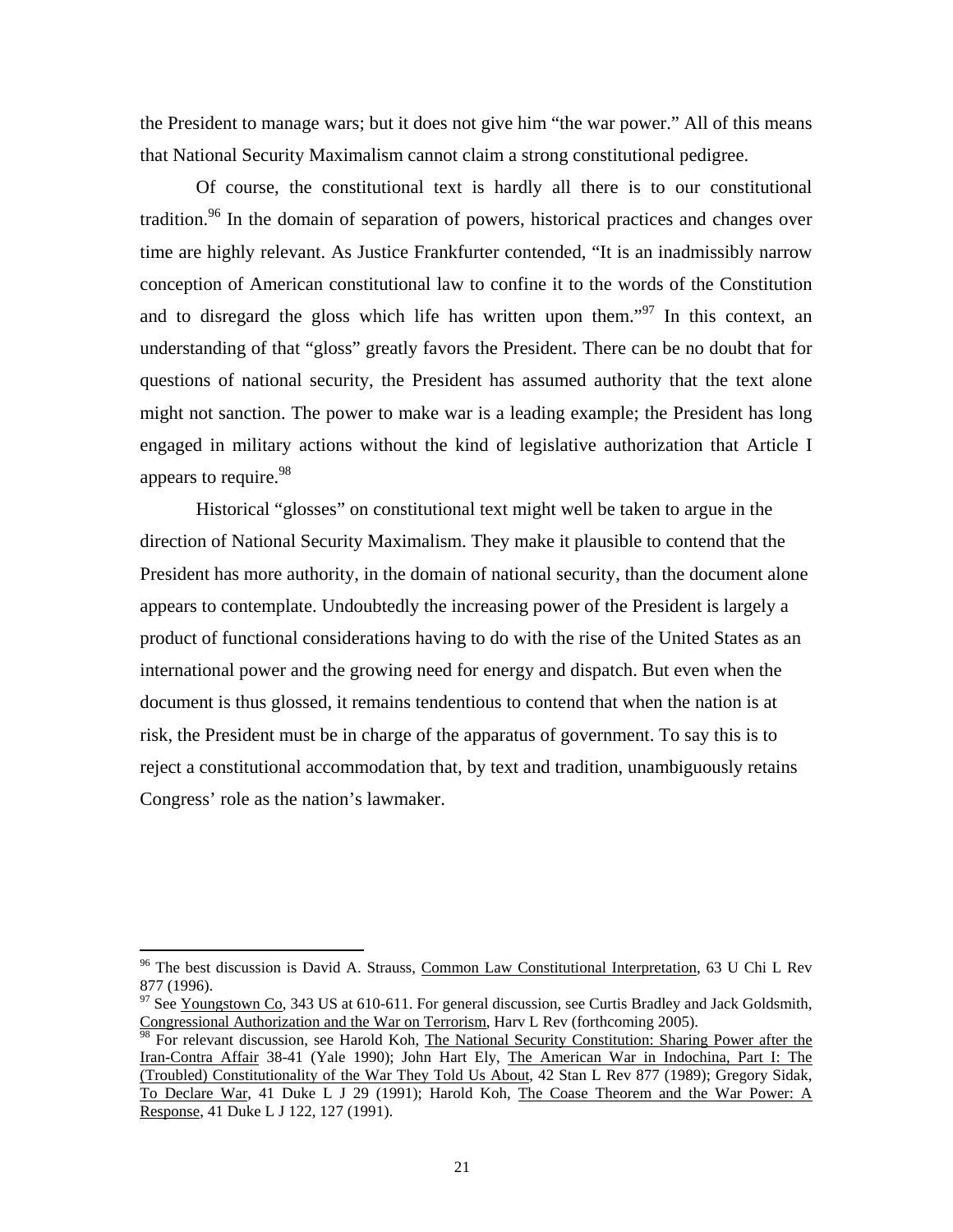#### B. The Incentives of the Executive Branch

The second problem with National Security Maximalism is that it understates the risks of unlimited presidential authority. The executive branch perceives protection of the nation's security as one of its principal tasks, in part because political retribution will fall swiftly on any President who fails in that task. When the nation is under threat, the executive will naturally take precautionary steps to reduce the risks. So far, so good. But recall here Attorney General Biddle's suggestion: "The Constitution has never greatly bothered any wartime President."[99 T](#page-23-0)he question is whether internal dynamics, or external checks, will help to ensure that the precautionary steps are optimal rather than excessive. For two reasons, National Security Maximalism is far too optimistic on that count.[100](#page-23-1)

1. *Internal dynamics, unitariness, and group polarization*. Internal dynamics present a serious problem, precisely because the executive branch is designed so as to be neither diverse nor deliberative, certainly as compared with the national legislature. As Justice Thomas emphasized in  $Handi$ , the executive branch is "unitary" in principle<sup>101</sup>; it</u> is run by a single person, and he is constitutionally entitled to fill his branch with likeminded people. And here is a real difficulty. One of the most robust findings in modern social science is that after deliberation, like-minded people tend to end up thinking a more extreme version of what they thought before deliberation began.<sup>102</sup> Ordinary processes within the executive branch are all too likely to produce not careful investigation of alternatives, but a heightened version of what executive branch officials believed in advance.<sup>103</sup> As a result, liberty might well be at risk.<sup>104</sup>

Of course a presidential disposition in favor of liberty over security<sup>105</sup> can alter this dynamic. Suppose, for example, that the President and his advisers believe that some

<span id="page-23-1"></span><span id="page-23-0"></span>

<sup>&</sup>lt;sup>99</sup> Francis Biddle, <u>In Brief Authority</u> 219 (Doubleday 1962).<br><sup>100</sup> For relevant discussion, see Dominic Johnson, <u>Overconfidence and War: The Havoc and Glory of</u> Positive Illusions (Harvard 2004).

<span id="page-23-2"></span>

<span id="page-23-3"></span>

<span id="page-23-4"></span>

<span id="page-23-6"></span><span id="page-23-5"></span>

<sup>&</sup>lt;sup>101</sup> See sources cited in note supra.<br><sup>102</sup> See Cass R. Sunstein, <u>Why Societies Need Dissent</u> (Harvard 2003).<br><sup>103</sup> See Irving Janis, *Groupthink* (Houghton Mifflin 1983), for many examples.<br><sup>104</sup> Many of the findings i (cited in note xx).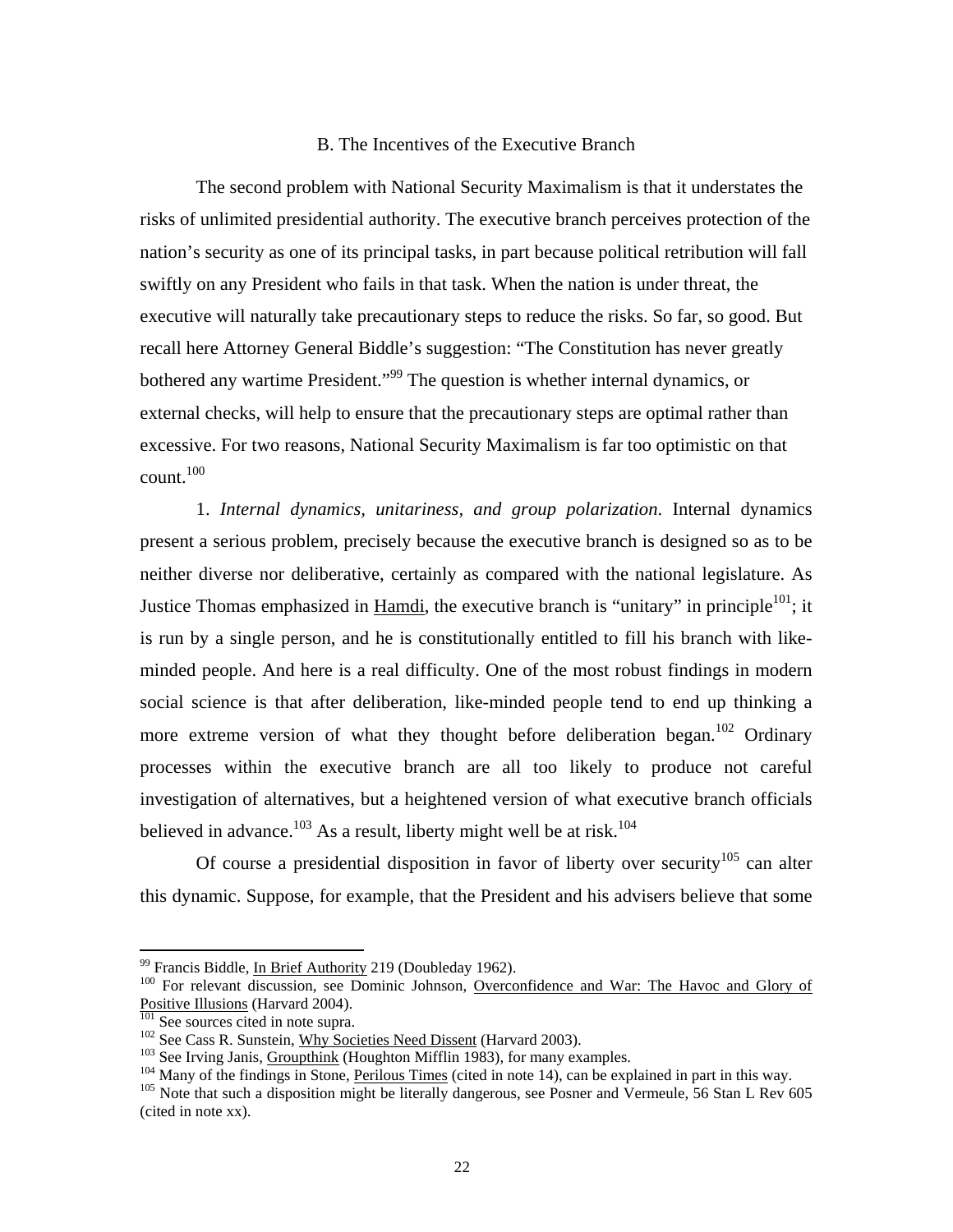national security risk is trivial while a small group within the administration disagrees. It is predictable that precautionary steps will not be taken even though they are justified.<sup>106</sup> Deliberative processes among like-minded people can produce excessive rather than insufficient concern for liberty.<sup>107</sup> In addition, a system of internal checks and balances can alter the dynamic by which groups end up amplifying their antecedent tendencies.<sup>108</sup> Different agencies and departments often have different agendas and interests; consider the notorious fact that the Department of State and the Department of Defense often disagree on issues of both law and policy. A President can certainly take steps to ensure a diversity of views; it is possible to structure executive branch processes so as to create internal safeguards.<sup>109</sup>

My only suggestion here is that there can be no assurance that the executive branch, consisting of people who work under a single president and usually seeking internal consensus, will consider the relevant factors in a way that produces sensible outcomes. If the outlook of the President and his closest advisers includes a predisposition toward aggressive steps to counteract national security risks, even at the expense of liberty, the executive branch is likely to blunder. History offers countless illustrations.<sup>110</sup>

As an example of a failure of deliberation within the executive branch, consider the account in the 2004 report of the Senate Select Committee on Intelligence, which explicitly accused the Central Intelligence Agency (CIA) of groupthink, in which the agency's predisposition to find a serious threat from Iraq led it to fail to explore alternative possibilities or to obtain and use the information that it actually held.<sup>111</sup> In the Committee's view, the CIA "demonstrated several aspects of group think: examining few alternatives, selective gathering of information, pressure to conform within the group or withhold criticism, and collective rationalization."<sup>112</sup> Thus the agency showed a "tendency to reject information that contradicted the presumption" that Iraq had weapons

<span id="page-24-0"></span><sup>&</sup>lt;sup>106</sup> In fact this is one view of the situation in the United States before the attack of September 11.<br><sup>107</sup> See Adrian Vermeule, <u>Libertarian Panics</u> (unpublished draft 11/04).<br><sup>108</sup> See Sunstein, (cited in note 99).

<span id="page-24-1"></span>

<span id="page-24-2"></span>

<span id="page-24-4"></span><span id="page-24-3"></span>

<sup>&</sup>lt;sup>108</sup> See Sunstein, (cited in note 99).<br><sup>109</sup> See Cass R. Sunstein, Group Judgments, NYU L Rev (forthcoming 2005).<br><sup>110</sup> For illustrations, see Janis, Groupthink (cited in note xx); Stone, <u>Perilous Times</u> (cited in note

<span id="page-24-5"></span>

<span id="page-24-6"></span>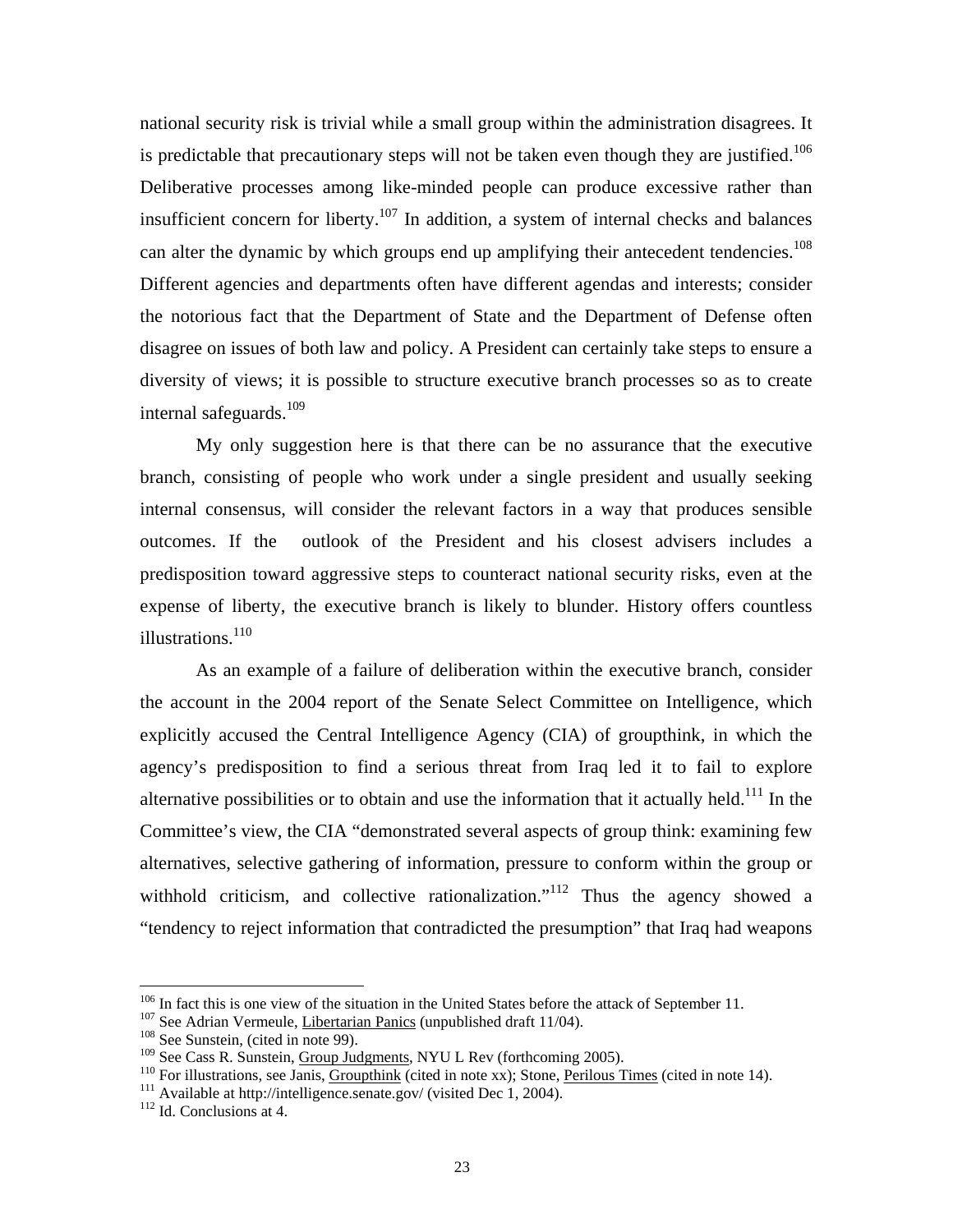of mass destruction.[113](#page-25-0) Because of that presumption, the agency failed to use its own formalized methods "to challenge assumptions and 'group think,' such as 'red teams,' 'devil's advocacy,' and other types of alternative or competitive analysis.["114](#page-25-1) Above all, the Committee's conclusions emphasize the CIA's failure to elicit and aggregate information. Through processes of this sort, it is easy to imagine that liberty could be sacrificed in favor of national security, even if there is no adequate justification for the sacrifice.

The claim of the Senate Select Committee is a remarkable and even uncanny echo of one that followed the 2003 investigation of failures at NASA, stressing that agency's similar failure to elicit competing views, including those based on information held by agency employees.<sup>115</sup> The Columbia Accident Investigation Board explicitly attributed the accident to NASA's unfortunate culture, one that does too little to elicit information. In the Board's words, NASA lacks "checks and balances."<sup>116</sup> It pressures people to follow a "party line."<sup>117</sup> At NASA, "it is difficult for minority and dissenting opinions to percolate up through the agency's hierarchy"[118](#page-25-5) -- even though, the Board contended, effective safety programs require the encouragement of minority opinions and bad news. Here too the unitariness of the relevant agency was a central source of the problem.

These examples of executive branch failure reflect the process known as group polarization, through which like-minded people often go to unjustified extremes.<sup>119</sup> If those within an executive agency believe that Iraq has weapons of mass destruction, that very belief is likely to be heightened after members have started to talk. And if those within the executive branch think that some abridgement of civil liberties is necessary and desirable as a precautionary measure, internal deliberations are likely to produce polarization in the direction of the antecedent belief. Of course internal deliberations will not produce a final outcome if external political checks exist; an outraged public is often

<span id="page-25-0"></span> $113$  Id at 6.

<span id="page-25-2"></span><span id="page-25-1"></span>

<sup>&</sup>lt;sup>114</sup> Id at 8.<br><sup>115</sup> NASA, 1 <u>Report of The Columbia Accident Investigation Board</u>, available at http://www.nasa.gov/columbia/home/CAIB\_Vol1.html (visited Dec 1, 2004).<br><sup>116</sup> Id at 12.<br><sup>117</sup> Id at 102.<br><sup>118</sup> Id at 183.

<span id="page-25-3"></span>

<span id="page-25-4"></span>

<span id="page-25-5"></span>

<span id="page-25-6"></span><sup>&</sup>lt;sup>119</sup> See S. Moscovici, and M. Zavalloni, The Group As A Polarizer of Attitudes,

<sup>12</sup> Journal of Personality and Social Psychology 125 (1969).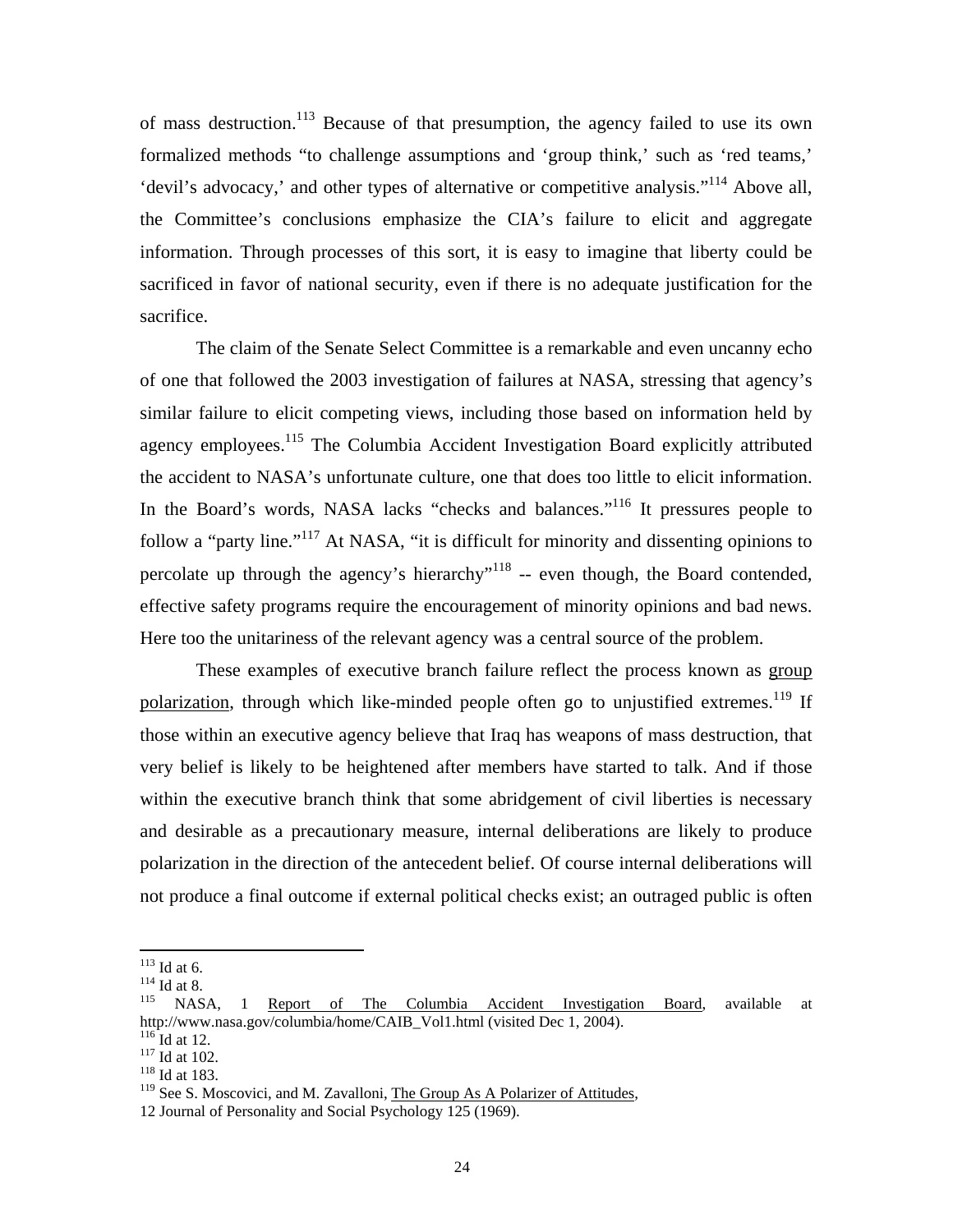able to discipline presidential choices. Sometimes political checks will ensure against unjustified intrusions on liberty. But to understand this point, we have to make a distinction.

2. *Selective denials of liberty.* Some restrictions on liberty apply to all or most - as in, for example, a general increase in security procedures at airports, or a measure that subjects everyone, citizens and noncitizens alike, to special scrutiny when they are dealing with substances that might be used in bioterrorism. Other restrictions on liberty apply to some or few—as in, for example, restrictions on Japanese-Americans during World War II, racial profiling, or the confinement of enemy aliens at Guantanamo Bay.<sup>120</sup> When restrictions apply to all or most, it is reasonable to think that political safeguards provide a strong check on unjustified government action. If the burden of the restriction is widely shared, it is unlikely to be acceptable unless most people are convinced that there is good reason for it; and for genuinely burdensome restrictions, people will not be easily convinced unless a good reason is apparent or provided. But if the restriction is imposed on an identifiable subgroup, the political check is weakened. Liberty-reducing intrusions can be imposed even if they are difficult to justify. These are the circumstances in which political checks are unlikely to provide an adequate safeguard against unjustified presidential intrusions on liberty. $121$ 

These claims can be illuminated by a glance at the views of Frederick Hayek about the rule of law. Hayek writes, "how comparatively innocuous, even if irksome, are most such restrictions imposed on literally everybody, as . . . compared with those that are likely to be imposed only on some!" <sup>122</sup> Thus it is "significant that most restrictions on what we regard as private affairs, such as sumptuary legislation, have usually been imposed only on selected groups of people or, as in the case of prohibition, were

<span id="page-26-1"></span><span id="page-26-0"></span>

<sup>&</sup>lt;sup>120</sup> See Cole, <u>Enemy Aliens</u>, (cited in note xx).<br><sup>121</sup> Of course we can imagine cases in which it is not easy to tell whether the denial is general or selective. I have suggested that intrusions on those who board airplanes, or use public spaces, are general, simply because such a heterogeneous group of people is burdened. But imagine a law that makes it a crime to advocate terrorism, or to disclose information that compromises national security. Measures of this kind burden everyone, in a sense; they do not affect an antecedently identifiable group such as Japanese-Americans, noncitizens, or Muslims. In practice, however, the burdens imposed by such laws would be faced by a few rather than many. Perhaps the best way to deal with the question, at least for such restrictions, is to insist on strong protection of free speech, at least when there is no imminent risk of serious harm.<br><sup>122</sup> Friedrich A. von Hayek, <u>The Constitution of Liberty</u> 155 (Chicago 1960).

<span id="page-26-2"></span>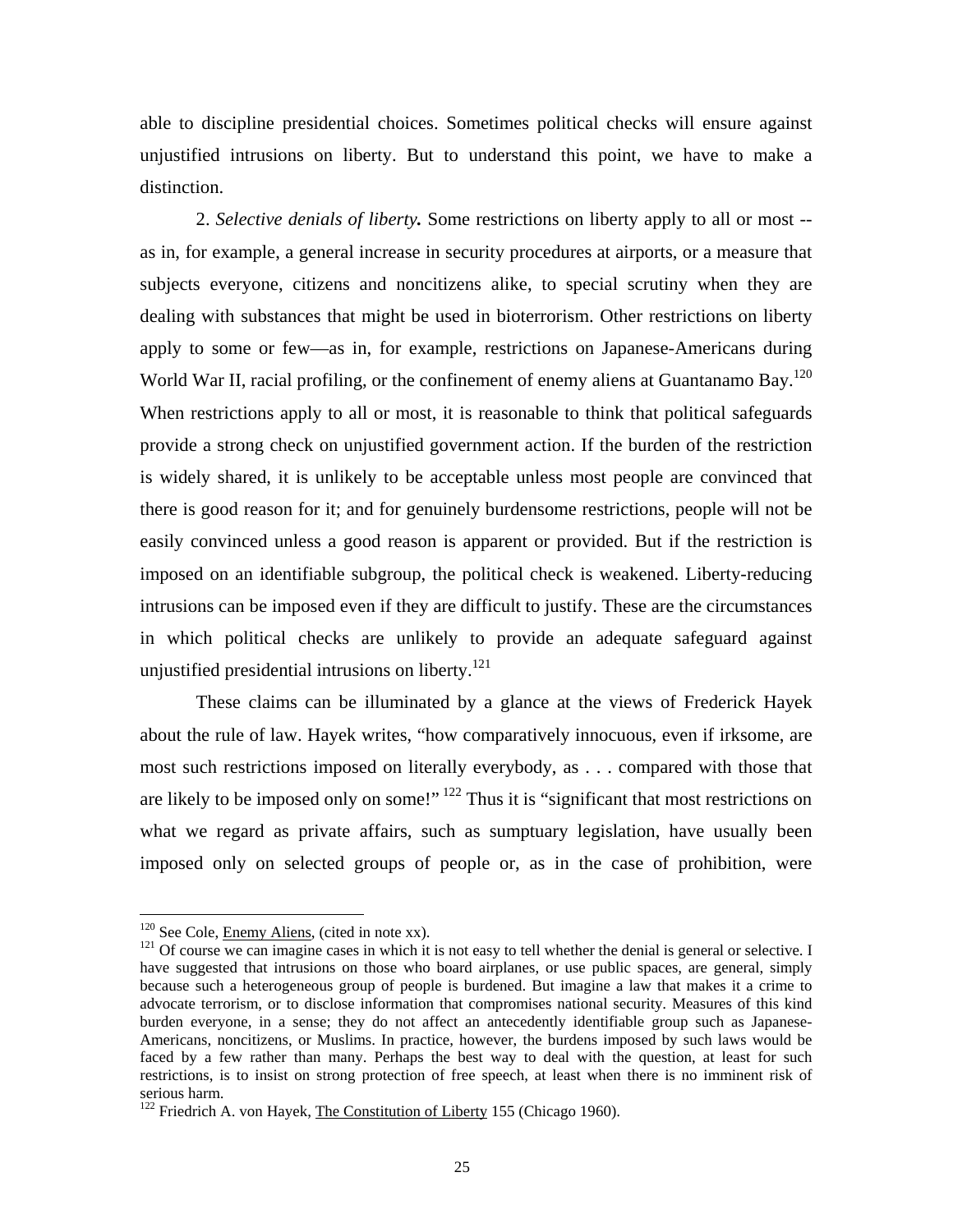practicable only because the government reserved the right to grant exceptions."[123 H](#page-27-0)ayek urges, in short, that the risk of unjustified burdens dramatically increases if they are selective and if most people have nothing to worry about. The claim is especially noteworthy in situations in which the executive is imposing restrictions on civil liberties. People are likely to ask, with some seriousness, whether those restrictions are in fact justified if the result is burdensome consequence on them. But if other people face the relevant burdens, then the mere fact of "risk," and the mere presence of fear, will seem to provide a justification.

The danger of unjustified infringement is amplified when the victims of the infringement can be seen as an identifiable group that is readily separable from "us." Stereotyping of groups significantly increases when people are in a state of fear; when people are primed to think about their own death, they are more likely to think and act in accordance with group-based stereotypes.<sup>124</sup> Experimental findings of this kind support the intuitive idea that when people are afraid, they are far more likely to tolerate government action that abridges the freedom of members of some "out-group." And if this is the case, responses to social fear, in the form of infringements on liberties, will not receive the natural political checks that arise when majorities suffer as well as benefit from them. The simple idea here is that liberty-infringing action is most likely to be justified if those who support that action are also burdened by it; in that event, the political process contains a built-in protection against unjustifiable restrictions. In all cases, it follows that free societies need some methods for ensuring against excessive reactions to unjustified intrusions on civil liberties.

Consider in this regard an argument in a famous opinion by Justice Robert Jackson.<sup>125</sup> In that opinion, Justice Jackson made two points. The first is that when the Court rules that some conduct cannot be regulated at all, it is intervening, in a major way, into democratic processes, making that conduct essentially "unregulable." The second is that when the Court invalidates government action on equality grounds, it requires the government to increase the breadth of its restriction, thus triggering political checks

<span id="page-27-0"></span> $123$  Id.

<span id="page-27-1"></span><sup>&</sup>lt;sup>124</sup> See William von Hippel et al., Attitudinal Process Versus Context: The Role of Information Processing Biases in Social Judgment and Behavior, in Joseph P. Forgas et al., eds Social Judgments 251, 263 (Cambridge 2003).

<span id="page-27-2"></span>Railway Express Agency v New York, 336 US 106, 112-13 (1949).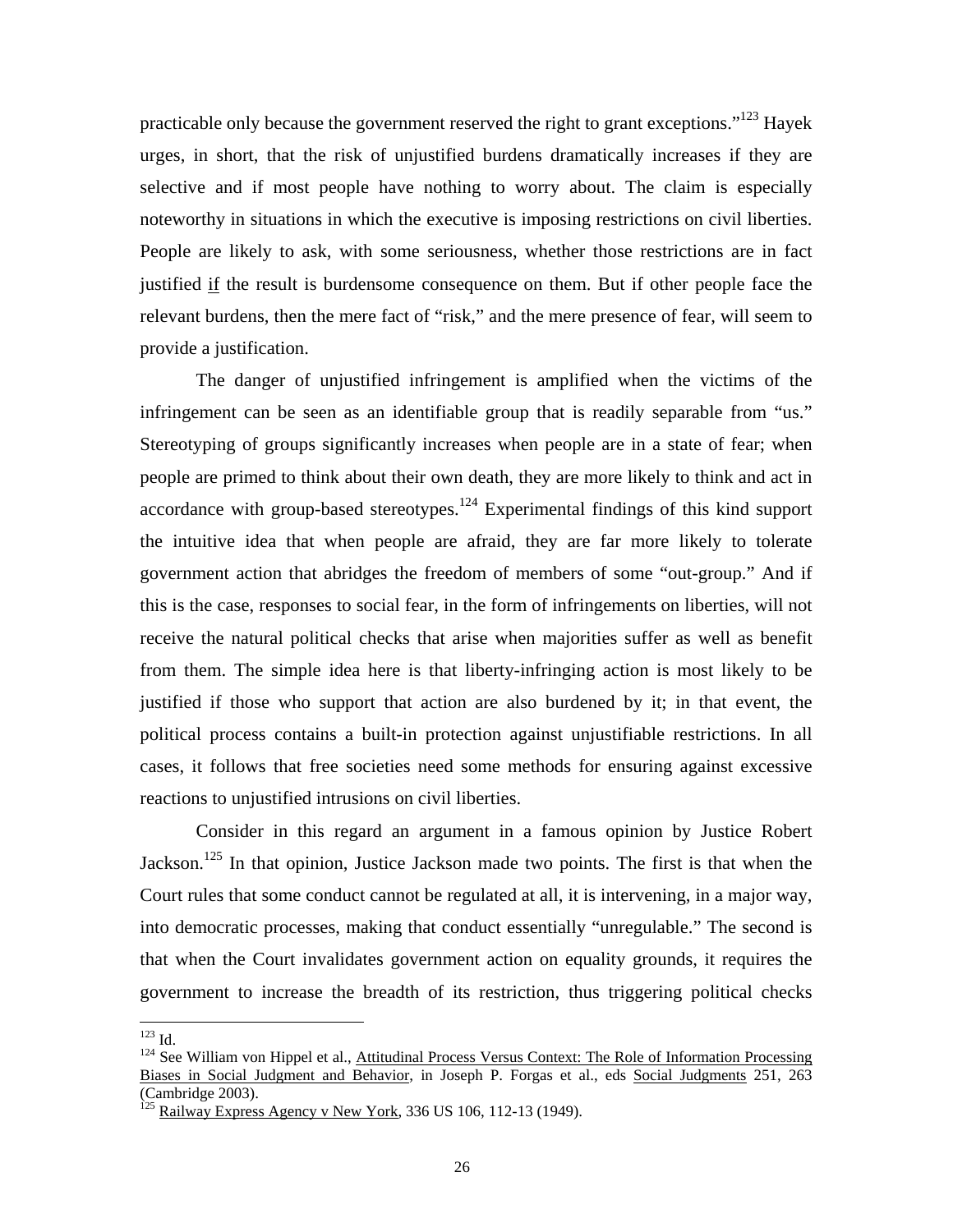against unjustified burdens. With a modest twist on Jackson's argument, we can see a potential approach for courts faced with claims about unlawful interference with civil liberties. If the executive is imposing a burden on an identifiable subclass of people, a warning flag should go up. The courts should give careful scrutiny to that burden.

Of course these general propositions do not resolve concrete cases; everything turns on the particular nature of the legal challenge. In addition, the incidence of benefits and burdens might result, in theory, in too much liberty rather than too much security. Assume, for example, that government is asked to take steps that would provide security to an identifiable subgroup rather than to the public as a whole, whereas the burden of this step would be faced by everyone; if so, we should expect it to err in the direction of insufficient protection of security, precisely for the reasons that Jackson emphasizes.<sup>126</sup> The existence of selective benefits and burdens does not always show that the executive will unduly sacrifice liberty; the opposite may be true.<sup>127</sup> But an appreciation of the risks of selectivity suggests the problems with National Security Maximalism. Political processes are unlikely to provide an adequate check when government imposes burdens on people who are unable to protect themselves in the political process. The legislature has some advantages over the executive on this count, simply because it is both diverse and deliberative, in a way that ought to ensure a degree of representation for identifiable groups that are at risk.

To summarize: National Security Maximalism cannot claim much support in the Constitution itself; on the contrary, the document does not give the President "the war power." The strongest claim for a maximalist approach emphasizes the Commander in Chief Clause, which does give the President some "inherent" power; but that power must be read in the light of a host of other provisions conferring broad authority on Congress. In addition, National Security Maximalism reposes excessive confidence in the President. Deliberative processes within a unitary branch are likely to lead to an amplification of preexisting tendencies, not toward a system of internal checks and balances. When

<span id="page-28-0"></span> $126$  For example, those concerned with the problem of "environmental justice" emphasize the failure to protect identifiable subcommunities against environmental risks. See generally Alan Boyle and Michael Anderson, Human Rights Approach to Environmental Protection (Oxford 1996). This failure might easily be explained in Jacksonian terms.<br><sup>127</sup> See Vermeule, 75 NYU L Rev 74 (cited in note xx). I am abstracting here from obvious complexities,

<span id="page-28-1"></span>including the possibility that certain groups are especially well-organized, enabling them to obtain measures favorable to their interests or to fend off measures that are unfavorable to those interests.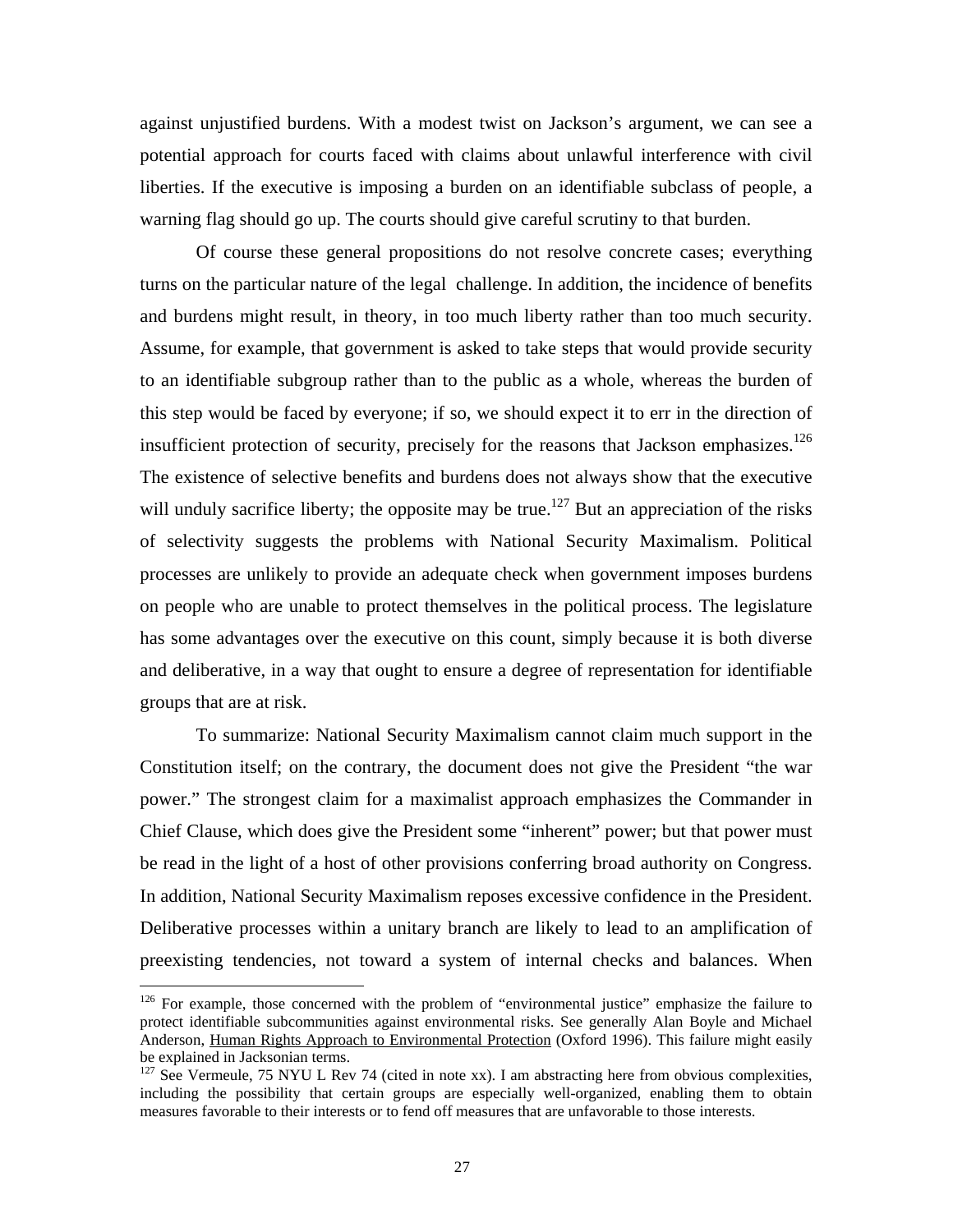deprivations of liberty are limited to an identifiable few—as they frequently are external checks on the executive provide an insufficient safeguard of civil liberties. But Liberty Maximalism is neither feasible nor desirable. Is there anything that courts might do to help? And what does American history say about that question?

#### **IV. The Minimalist Alternative**

"Even more important than the method of selecting the people's rulers and their successors is the character of the constraints imposed on the Executive by the rule of law."<sup>128</sup>

As an alternative to National Security Maximalism, we might imagine a minimalist approach. But what, precisely, is minimalism? It is easy to imagine a range of answers, simply because minimalism is relative, not absolute. Suppose that a court requires congressional authorization for presidential detentions of American citizens on American soil. That ruling is more minimalist than a decision to require congressional authorization for any and all presidential detentions; but it is less minimalist than a ruling that in the particular circumstances of a given case, the President must obtain congressional authorization to detain a particular American citizen on American soil. With respect to minimalism, there is a continuum rather than a set of dichotomies.<sup>129</sup>

- Belonging at the minimalist extreme is a refusal to hear a case at all, as in a denial of certiorari or a jurisdictional ruling. Refusals to adjudicate offer no guidance at all. They leave everything undecided.
- Slightly less minimalist is an authoritative ruling, and therefore a holding, but one that is unaccompanied by much in the way of reasoning -- as in, for example, a judgment without opinion or a ruling whose rationale is so thin and vague that it fail to give a real account of why the court ruled as it did.
- Less minimalist, but firmly within the minimalist camp, is a narrow and shallow decision, tightly tied to the facts of the particular case and avoiding broad statements about the relevant law.
- Still less minimalist, but minimalist still, is a set of established doctrines that embody a self-conscious refusal to rule ambitiously. Consider, for example, the avoidance

<span id="page-29-0"></span> $128$  Rumsfeld v Padilla, 124 S Ct 2711, 2735 (2004) (Stevens dissenting).

<span id="page-29-1"></span> $129$  As discussed above, the same is true for maximalism; I use National Security Maximalism and Liberty Maximalism as endpoints on a continuum.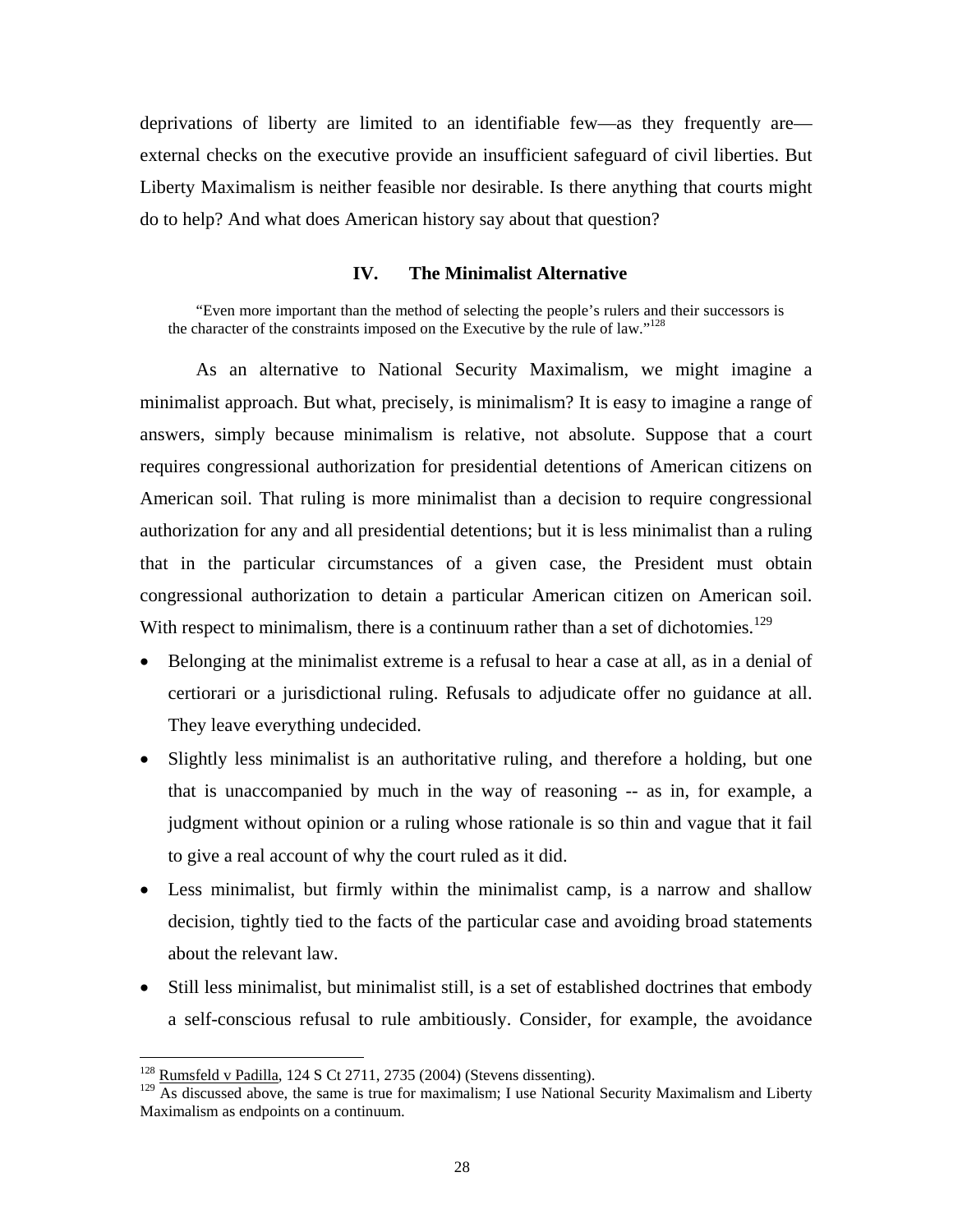canon -- the notion that statutes should be construed so as to avoid constitutional doubts.<sup>130</sup> This idea is less minimalist than an insistent (stubborn? infuriating?) refusal to specify the circumstances under which statutes will and should be so construed. In its way, the avoidance canon is wide and therefore ambitious. In fact the avoidance canon could well be justified deeply rather than shallowly—by emphasizing, for example, the value of congressional rather than merely executive deliberation on constitutionally sensitive issues. $131$  Nonetheless, the avoidance canon is easily taken as part of the minimalist project. The reason is that it leaves the most fundamental issues undecided; it refuses to take a stand on the contested issues of constitutional law.

In the context of war, minimalists want above all to avoid large-scale interventions into democratic processes. They do so because they know how little they know, and because they generally respect the wishes of a threatened nation, at least when Congress and the executive branch agree. Of course sensible people acknowledge that courts should strike down egregious violations of constitutional rights. But outside of the egregious cases, courts should proceed cautiously and narrowly when national security is at risk. As I understand it here, the minimalist project is built on three principles in the context of war. First, Congress should be required to authorize any interference with constitutionally protected interests; as a general rule, the executive should not be allowed to proceed on its own. Second, any deprivation of liberty, at the individual level, should be accompanied by at least minimally fair procedures. Third, judicial decisions should be narrow and incompletely theorized. As we shall see, these three principles, the cornerstones of minimalism at war, do a remarkably good job of explaining the practices of the Supreme Court amidst war. The first principle is the most complex, and it provides the place to begin. $^{132}$ 

<span id="page-30-0"></span><sup>&</sup>lt;sup>130</sup> See, for example, Yates v United States, 354 US 298 (1957).

<span id="page-30-2"></span><span id="page-30-1"></span>

<sup>&</sup>lt;sup>131</sup> Cass R. Sunstein, *Nondelegation Canons*, 67 U Chi L Rev 315 (2000).<br><sup>132</sup> For valuable general discussion, see Pildes and Issacharoff, *Civil Libertarianism* (cited in note xx); for valuable discussion in the context of authorizations to use force, see Bradley and Goldmith, Harv L Rev (cited in note xx).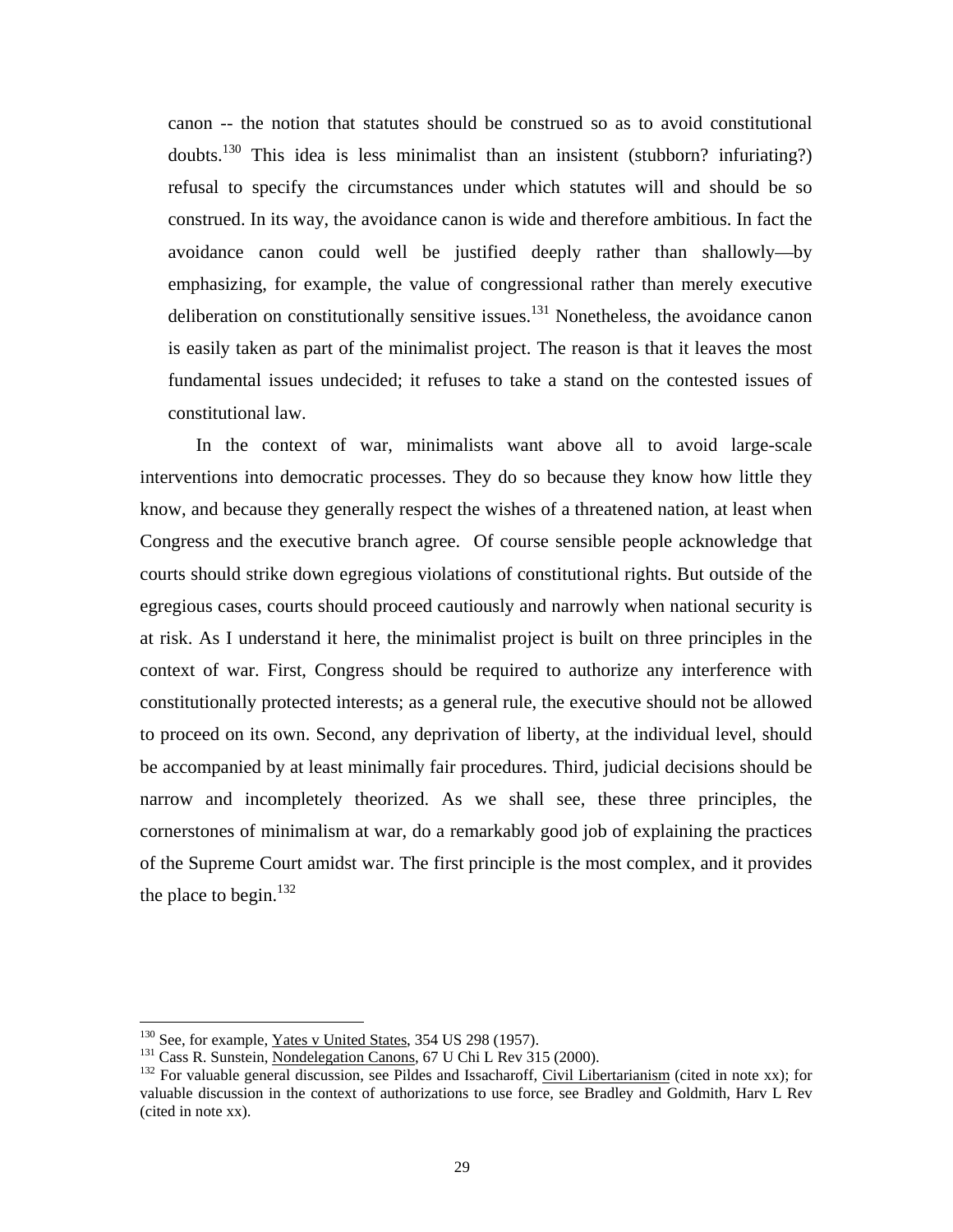#### A. Clear Statement Principles

1. *The basic framework*. For many years, Israel's General Security Service has engaged in certain forms of physical coercion, sometimes described as torture, against suspected terrorists. According to the General Security Service, these practices occurred only in extreme cases and as a last resort, when deemed necessary to prevent terrorist activity and significant loss of life. Nonetheless, practices worthy of the name "torture" did occur, and they were not rare. Those practices were challenged before the Supreme Court of Israel on the ground that they were inconsistent with the nation's fundamental law. The government responded that abstractions about human rights should not be permitted to overcome real-world necessities so as to ban a practice that was, in certain circumstances, essential to prevent massive deaths in an area of the world that was often subject to terrorist activity. According to the government, physical coercion was justified in these circumstances. A judicial decision to the opposite effect would be a form of unjustified activism, even hubris.

In deciding the case, the Supreme Court of Israel refused to resolve the most fundamental questions.<sup>133</sup> It declined to say whether the practices of the security forces would be illegitimate if expressly authorized by a democratic legislature. But the Court nonetheless held those practices unlawful. The Court's principal argument was that if such coercion were to be acceptable, it could not be because the General Security Service, with its narrow agenda, said so. At a minimum, the disputed practices must be endorsed by the national legislature, after a full democratic debate on the precise question. "[T]his is an issue that must be decided by the legislative branch which represents the people. We do not take any stand on this matter at this time. It is there that various considerations must be weighed."<sup>134</sup>

It is worthwhile to pause over the central feature of this decision. The Supreme Court of Israel required clear legislative authorization for this particular intrusion on liberty; it insisted that presidential action, under a vague or ambiguous law, would not be enough. The Court's decision stands for the general principle that even when national

<span id="page-31-0"></span><sup>&</sup>lt;sup>133</sup> Association for Civil Rights in Israel v The General Security Service (1999). Supreme Court of Israel: Judgment Concerning the Legality of the General Security Service's Interrogation Methods, 38 I.L.M. 1471 (1999).

<span id="page-31-1"></span> $^{134}$  Id.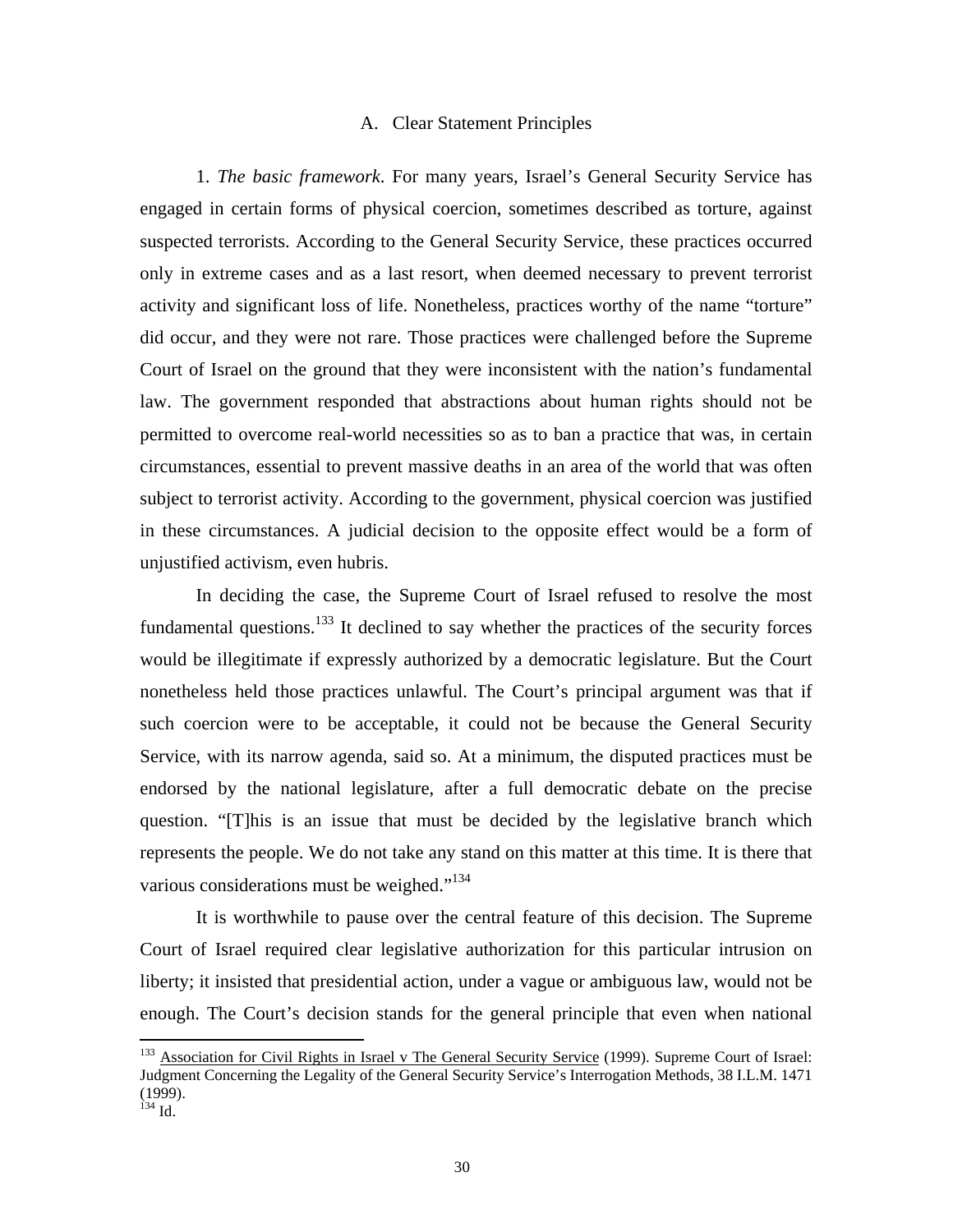security is threatened, the legislative branch of government must explicitly authorize disputed infringements on civil liberty. The reason for this safeguard is to ensure against inadequately considered restrictions—and to insist that political safeguards, in the form of agreement from a diverse and deliberative branch of government, are a minimal precondition for intrusions on civil liberties. In these ways, the requirement of clear legislative statement enlists the idea of checks and balances in the service of individual rights—not through flat bans on government action, but through requiring two, rather than one, branches of government to approve.

The Office of Legal Counsel memorandum, sketched above, provides a startling and ironic contrast here. While the Supreme Court of Israel held that clear legislative authorization is required to permit torture, the United States Department of Justice concluded that clear legislative prohibition is insufficient to forbid torture. But it is reasonable to doubt whether the Supreme Court of the United States would accept this reasoning. The reason is that in a large number of cases, many involving national security, the Court has required a clear congressional statement before permitting the executive to intrude on an interest that has a plausible claim to constitutional protection. These decisions can be understood to create "nondelegation canons"—canons of construction ensuring that Congress and the President jointly, rather than the President alone, will make decisions on constitutionally sensitive issues.<sup>135</sup> In the context of threats to national security, nondelegation canons provide a cornerstone of the practice of minimalism at war.

As a leading example, consider <u>Kent v Dulles</u>,<sup>136</sup> decided in the midst of the Cold War. In that case, the Secretary of State, John Foster Dulles, denied a passport to Rockwell Kent, a member of the Communist Party, who sought to attend a meeting of the "World Council of Peace" in Helsinki, Finland. The State Department denied the passport on two grounds, both supported by its own regulations. First, Kent was a Communist; second, Kent had "a consistent and prolonged adherence to the Communist Party line." Under the governing statute, enacted in 1926, the Secretary of State was authorized "to grant and issue passports . . . under such rules as the President shall designate and

<span id="page-32-0"></span><sup>&</sup>lt;sup>135</sup> See Cass R. Sunstein, 67 U Chi L Rev 315 (cited in note xx).  $136\,357$  US 116 (1958).

<span id="page-32-1"></span>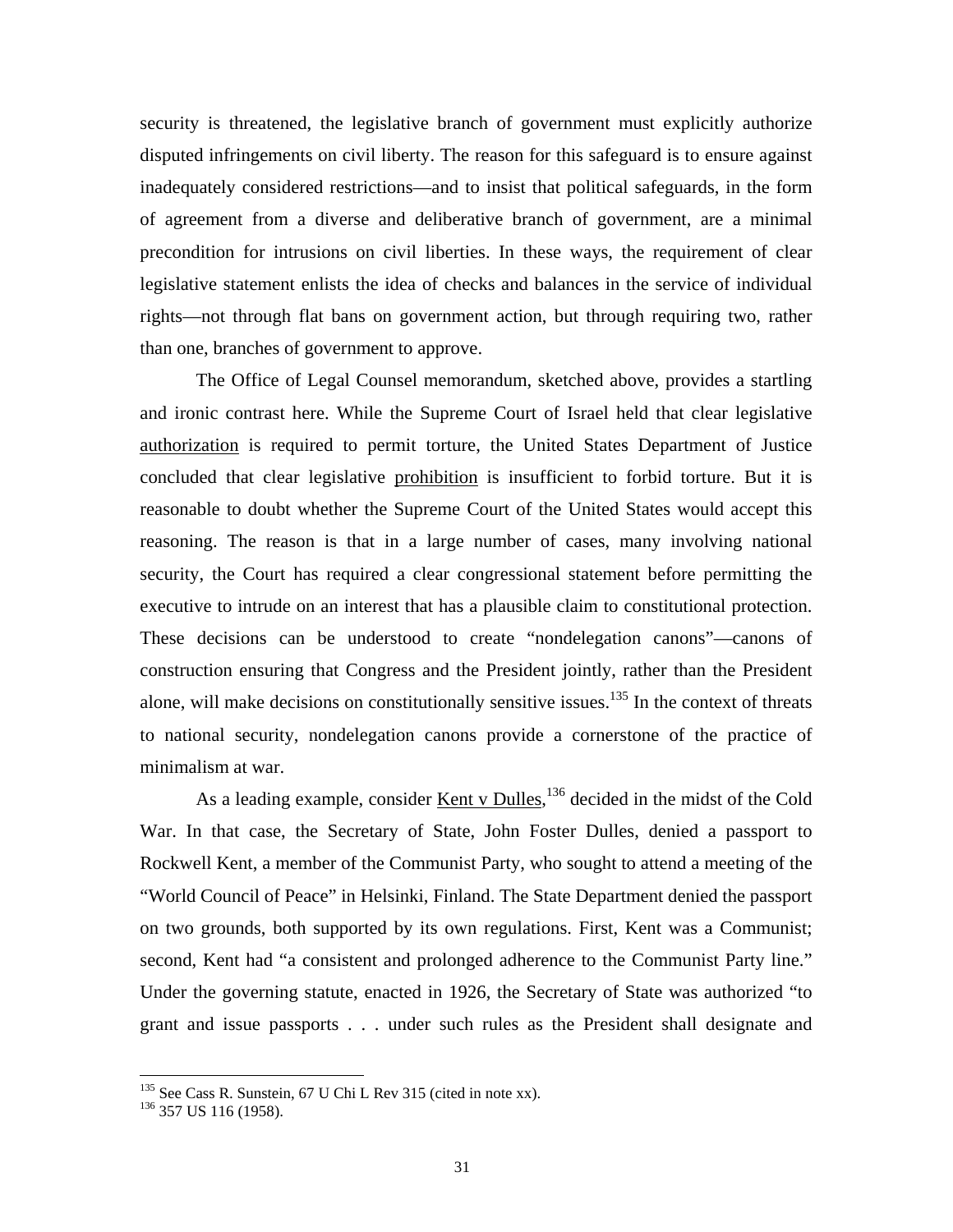prescribe for, and on behalf of, the United States . . . . "<sup>137</sup> Kent objected that the denial of the passport was unconstitutional.

The Supreme Court could have decided the case on any number of grounds. It could have said that Kent's first amendment rights had been violated—that it was unconstitutional to deny someone a passport because of his political convictions. It could have said that the decision of the Secretary of State violated Kent's right to travel—that the due process clause includes a right to leave the country and that the government needs particularly strong grounds for interfering with that right. It could have said that the grant of open-ended discretion to the Secretary of State violated the nondelegation doctrine that under Article I, § 1, Congress must give the Secretary some guidelines by which to decide whether to grant or to deny passports. Or it could have said that the denial of the passport was lawful—authorized by the language of the relevant statute and, as authorized, within constitutional bounds. All of these routes would have been simple and straightforward.

The Court did none of these things. Instead it held that the denial of the passport was beyond the statutory authority of the Secretary of State. Its analysis began with a bow in the direction of constitutional requirements. In the Court's view, the "right to travel is a part of the 'liberty' of which the citizen cannot be deprived without due process of law under the Fifth Amendment."[138 T](#page-33-1)he question of statutory authority would be approached in this light. And while the statute was phrased in broad terms, the Secretary had "long exercised" his power "quite narrowly."<sup>139</sup> In fact passports had been refused in only two categories of cases: those in which the applicant's citizenship and allegiance to the United States were in doubt; and those in which the applicant was engaged in unlawful conduct. No one claimed that Kent fell in either of these categories. "We, therefore, hesitate to impute to Congress, when in 1952 it made a passport necessary for foreign travel and left its issuance to the discretion of the Secretary of State, a purpose to give him unbridled discretion to grant or withhold a passport from a citizen for any substantive reason he may choose." $140$  The Court was concerned that Congress

<span id="page-33-0"></span><sup>&</sup>lt;sup>137</sup> Act of July 3, 1926, ch 772, 44 Stat 887, Part 2, codified as amended at 22 USC § 211a (2000).<br><sup>138</sup> 357 US at 125.

<span id="page-33-1"></span> $^{138}$  357 US at 125.<br>  $^{139}$  Id at 127.<br>  $^{140}$  Id at 128.

<span id="page-33-2"></span>

<span id="page-33-3"></span>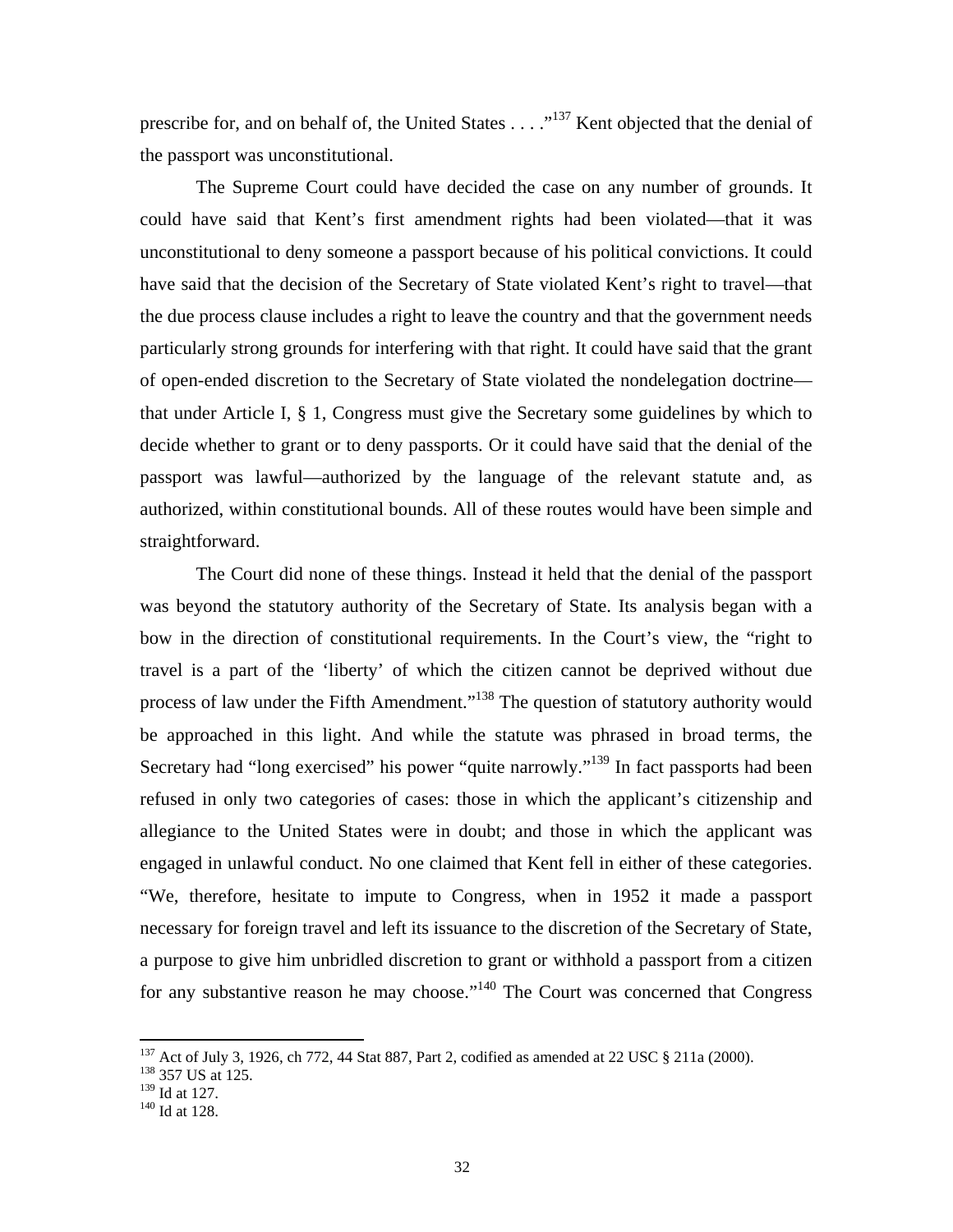had particularly authorized the executive branch to do as it did. "No such showing of extremity, no such showing of joint action by the Chief Executive and the Congress to curtail a constitutional right of the citizen has been made here."<sup>141</sup>

The Court left no doubt that its decision was constitutionally inspired. It drew attention to the fact that the case involved "an exercise by an American citizen of an activity included in constitutional protection.["142](#page-34-1) For that reason, the Court would "not readily infer that Congress gave the Secretary of State unbridled discretion."<sup>143</sup> The right of exit had constitutional foundations, and if it is "to be regulated, it must be pursuant to the law-making functions of the Congress."[144 H](#page-34-3)ence the Court would "construe narrowly all delegated powers that curtail or dilute" those "activities and enjoyment, natural and often necessary to the well-being of an American citizen."[145 T](#page-34-4)he Court explicitly linked its narrow construction with the nondelegation principle, citing cases that requires any delegation to be accompanied by intelligible standards.<sup>146</sup>. The Court emphasized that it "would be faced with important constitutional questions" if Congress "had given the Secretary authority to withhold passports to citizens because of their beliefs or associations."<sup>147</sup> But "Congress has made no such provision in explicit terms."<sup>148</sup> Proceeding in minimalist fashion, the Court left undecided the question whether Congress could constitutionally give that authority to the President. The advantage of the minimalist approach is that it reflects commendable uncertainty about difficult questions, enlisting political safeguards as the first line of defense against unjustified intrusions on freedom.

Was Kent v Dulles decided during war? In a sense, it was not; military forces were not engaged in 1958, and the Court was aware of that fact. The Court explicitly noted that "more restrictive measures were applied in 1918 and in 1941 as war measures," and it said that it would not "equate this present problem of statutory

- <span id="page-34-1"></span>
- <span id="page-34-2"></span>
- <span id="page-34-3"></span>
- <span id="page-34-4"></span>
- <sup>142</sup> Id at 129.<br>
<sup>143</sup> Id.<br>
<sup>144</sup> Id.<br>
<sup>145</sup> Id.<br>
<sup>147</sup> Id at 130.<br>
<sup>148</sup> Id.
- <span id="page-34-7"></span>

<span id="page-34-0"></span> $^{141}$  Id.

<span id="page-34-6"></span><span id="page-34-5"></span>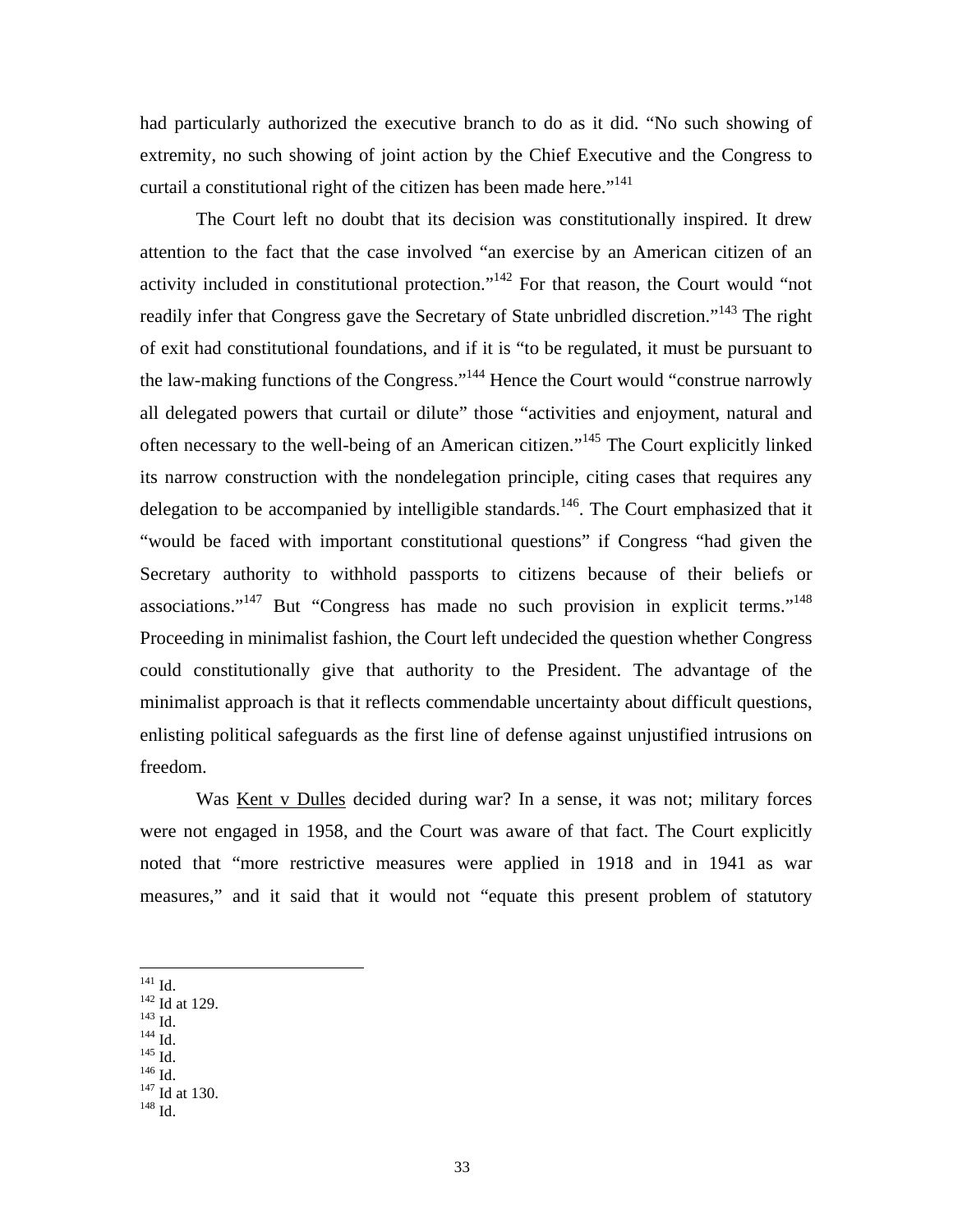construction with problems that may arise under the war power."[149](#page-35-0) But in 1958, the Cold War was at its height, and in the period many people believed that the United States was, in some sense, at war with the Soviet Union.<sup>150</sup>

Did Kent v Dulles involve the Commander in Chief Clause? That clause was not directly mentioned. But the Court's crucial citation, in Kent v Dulles, involved an explicit reference to a case involving the Commander in Chief power: The Steel Seizure Case.<sup>[151](#page-35-2)</sup> In that case, the Court's method was exceedingly close to that used in Kent v Dulles. Hence The Steel Seizure Case is highly relevant to the question of presidential power when national security is at risk. That much-discussed decision is illuminatingly seen in minimalist terms.

In 1951,the President directed the Secretary of Commerce to take possession of, and to operate, the majority of steels mills in the United States**.** The directive was prompted by a threatened strike in the steel industry, one that would apparently jeopardize the continued availability of steel. According to the President, national defense was at risk, because steel was indispensable as a component in nearly all weapons and war materials. The President defended his action as justified by his power as Commander-in-Chief of the Armed Forces. But the Supreme Court firmly rejected the argument. It emphasized that there "is no statute that expressly authorizes the President to take possession of the property as he did here. Nor is there any act of Congress to which our attention has been directed from which such a power can fairly be implied."<sup>152</sup> It stressed that lawmaking power is vested in Congress, not in the President: "The Founders of this Nation entrusted the lawmaking power to the Congress alone in both good and bad times. It would do no good to recall the historical events, the fears of power and the hopes for freedom that lay behind their choice."<sup>153</sup> Justice Frankfurter wrote separately, also emphasizing the need for both minimalism and checks and balances.[154 B](#page-35-5)ut Justice

<span id="page-35-0"></span> $149$  Id at 128.

<span id="page-35-1"></span> $150$  In the first amendment context, the Supreme Court followed a similar approach in Yates v United States, 354 US 298 (1957), decided only one year before Kent v Dulles. In Yates, the Court narrowly construed the Smith Act so as to protect the abstract advocacy of overthrowing the government. See below for a more detailed discussion.<br><sup>151</sup> Youngstown Co, 343 US 579 (1952).<br><sup>152</sup> Id at 585.<br><sup>153</sup> Id at 593 (Frankfurter concurring).

<span id="page-35-2"></span>

<span id="page-35-3"></span>

<span id="page-35-4"></span>

<span id="page-35-5"></span>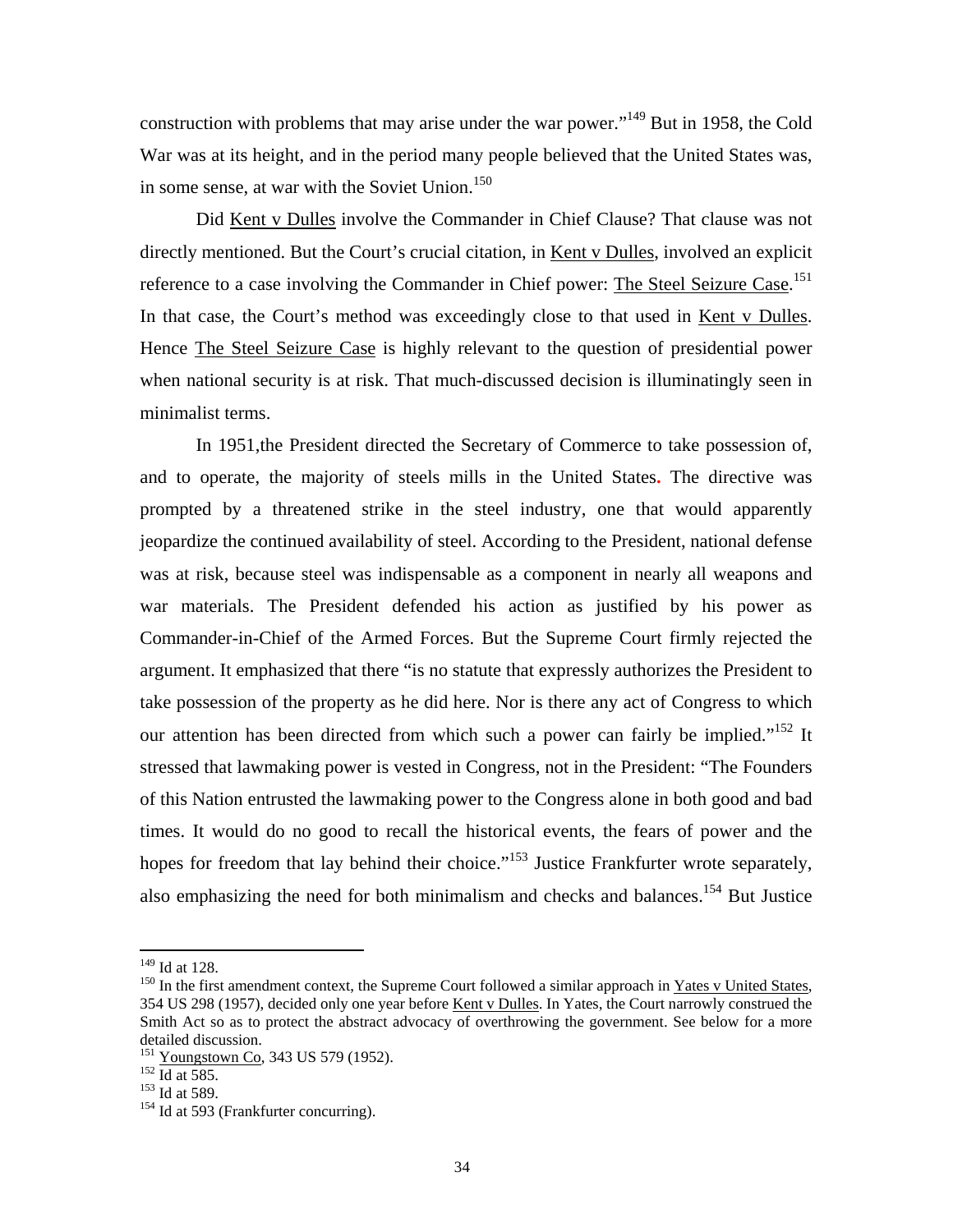Frankfurter's opinion, and that of the Court itself, have come to be less important than the concurring opinion of Justice Jackson, who explored in some detail the central importance of a grant of authority from Congress.<sup>155</sup>

Jackson famously offered a tripartite division of presidential authority, suggesting that the President's "authority is at its maximum" [156](#page-36-1) when he is acting under an authorization from Congress, and "at its lowest ebb" when the President's exercise of power is "incompatible with the expressed or implied will of Congress."<sup>157</sup> Less famously but also significantly, Jackson offered a narrow construction of the Commander in Chief clause, and showed a great deal of skepticism about the idea of "inherent" presidential power. The Commander in Chief clause, he said, "undoubtedly puts the Nation's armed forces under presidential command."[158](#page-36-3) But it could not be taken "as support for any presidential action, internal or external, involving use of force  $\dots$ ."<sup>[159](#page-36-4)</sup> More broadly, Justice Jackson said that "no doctrine that the Court could promulgate would seem to me more sinister and alarming than that a President whose conduct of foreign affairs is so largely uncontrolled, and often even is so unknown, can vastly enlarge his mastery over the internal affairs of the country by his own commitment of the Nation's armed forces to some foreign venture."<sup>160</sup> Jackson challenged the "loose and irresponsible use of adjectives" that affected "much legal discussion of presidential powers," including adjectives like inherent, implied, incidental, war, plenary, and emergency.<sup>161</sup> Jackson expressed skepticism about these adjectives, suggesting that they amounted to an effort to "amend" the work of those who produced the Constitution.

2. *Illustrations*. Jackson's legislature-centered framework helps to organize a remarkable number of Supreme Court decisions involving civil liberty and war, many of them written before The Steel Seizure Case. Time and again, the Court has emphasized the importance of congressional authorization for presidential action and refused to rule

<span id="page-36-6"></span><span id="page-36-5"></span>

<span id="page-36-0"></span><sup>&</sup>lt;sup>155</sup> Id at 634 (Jackson concurring).<br><sup>156</sup> Id at 635.<br><sup>157</sup> Id at 637.<br><sup>158</sup> Id at 641.

<span id="page-36-1"></span>

<span id="page-36-2"></span>

<span id="page-36-3"></span>

<span id="page-36-4"></span>

<sup>&</sup>lt;sup>158</sup> Id at 641.<br><sup>159</sup> Id at 641.<br><sup>160</sup> Id at 642.<br><sup>161</sup> Id at 646-47.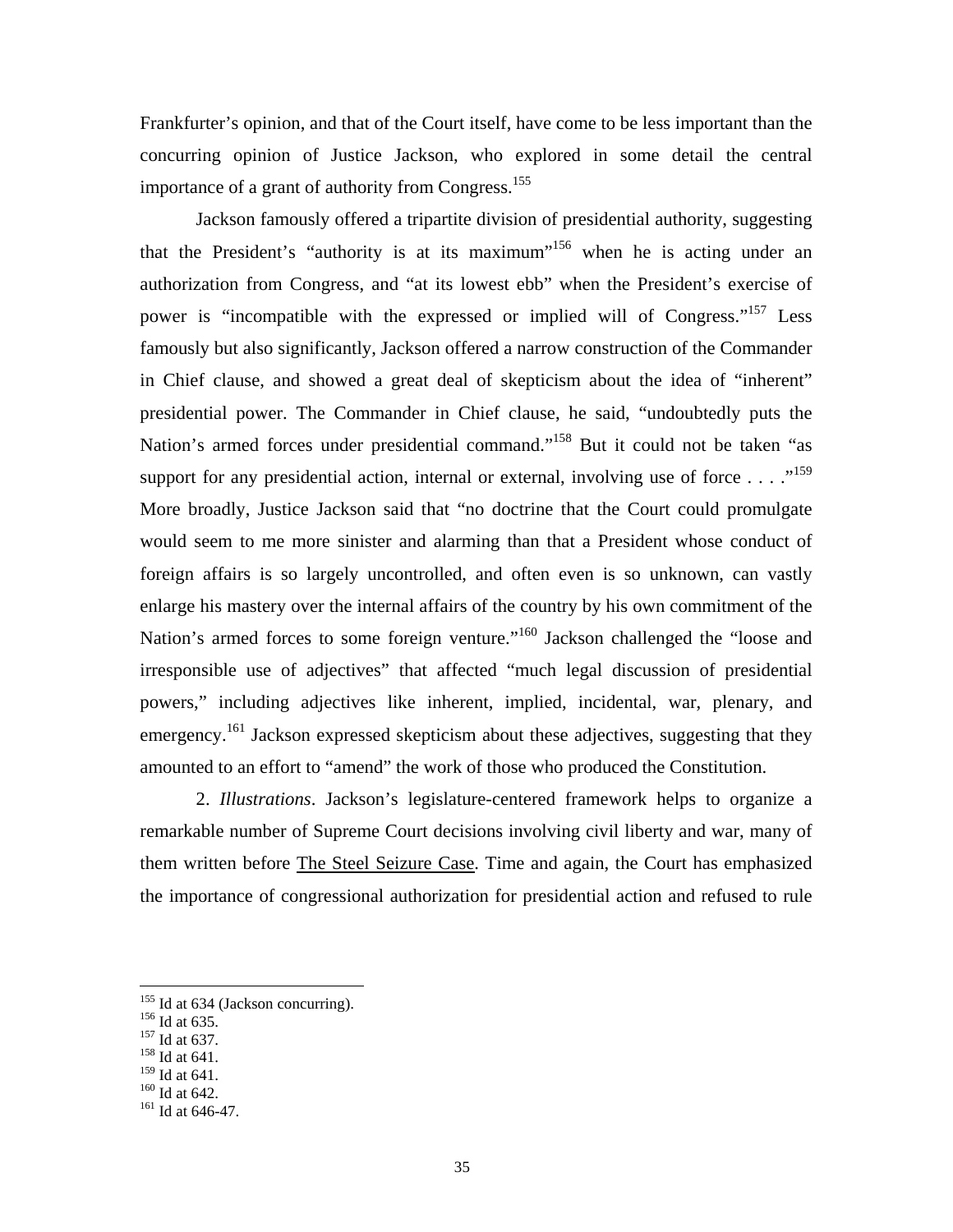that the President has the power to act on his own. In these ways, the Court has acted in good minimalist fashion, leaving many of the most fundamental questions undecided.<sup>162</sup>

Consider, for example,  $Ex$  Parte  $Endo<sub>z</sub><sup>163</sup>$  in which the Court struck down the detention of concededly loyal Japanese-Americans on the West Coast. The case involved a petition for a writ of habeas corpus, sought on behalf of Mitsue Endo, a loyal citizen who had been placed in a relocation center. The Court held that Endo would have to be released. In so holding, it relied on the absence of statutory authorization for her detention. "In reaching that conclusion we do not come to the underlying constitutional issues which have been argued. For we conclude that, whatever power the War Relocation Authority may have to detain other classes of citizens, it has no authority to subject citizens who are concededly loyal to its leave procedure."<sup>164</sup> The Court emphasized that even in the midst of war, the President would have to identify clear statutory authorization for any such detention: "In interpreting a wartime measure we must assume that their purpose was to allow for the greatest possible accommodation between those liberties and the exigencies of war."[165](#page-37-3) Thus the constitutional issues would be avoided in light of "the silence of the legislative history and of the Act and the Executive Orders on the power to detain.["166](#page-37-4) The Court added that "if there is to be the greatest possible accommodation of the liberties of the citizen with this war measure, any such implied power [of the President] must be narrowly confined to the precise purpose of the evacuation program."<sup>167</sup>

To be sure, the Court had also held, on the same day, that the forced evacuation of Japanese-Americans was acceptable as a matter of statutory and constitutional law—a holding to which I will turn in due course.<sup>168</sup> But as in Kent v Dulles, the Court

<span id="page-37-0"></span>

<span id="page-37-1"></span>

<span id="page-37-2"></span>

<span id="page-37-3"></span>

<span id="page-37-5"></span><span id="page-37-4"></span>

<sup>&</sup>lt;sup>162</sup> See Pildes and Issacharoff, Civil Libertarianism (cited in note xx).<br><sup>163</sup> 320 US 81 (1943).<br><sup>164</sup> Id at 297.<br><sup>164</sup> Id at 300.<br><sup>165</sup> Id at 300.<br><sup>166</sup> Id at 302. Note, however, that the Court refused to decide the ca the internment; the Court announced its decision the next day. To say the least, this was not a tribute to judicial courage.

<span id="page-37-6"></span><sup>168</sup> See Korematsu v United States, 323 US 214 (1943). The line between Korematsu and Endo was explained in this way by the Court: "The Endo case, post, graphically illustrates the difference between the validity of an order to exclude and the validity of a detention order after exclusion has been effected." Id at 222. For discussion, see Patrick O. Gudridge, Remember Endo?, 116 Harv L Rev 1933 (2003); Stone, Perilous Times at 302-03 (cited in note 14).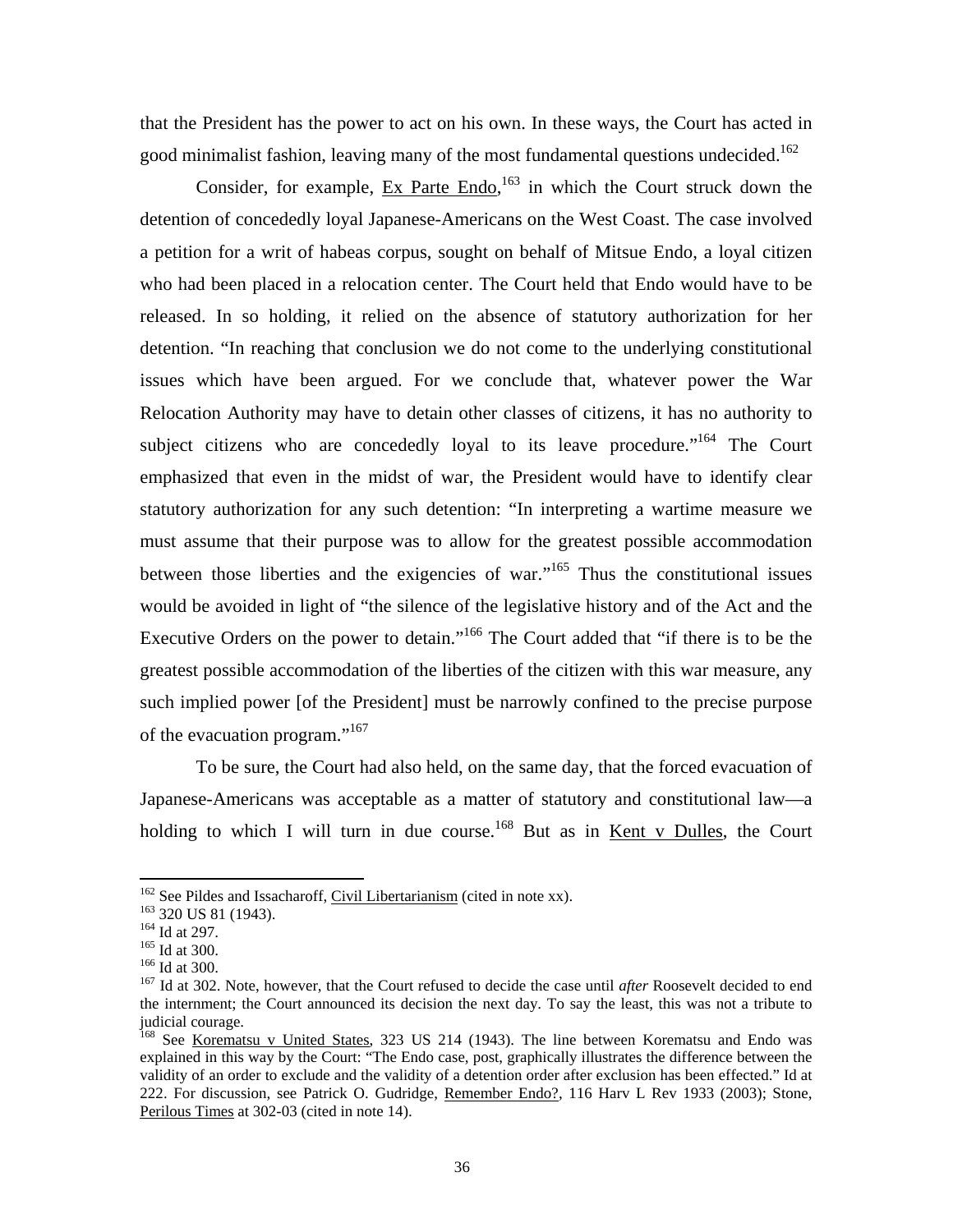emphasized that for the evacuation, "the Congress and the Chief Executive moved in coordinated action<sup> $169$ </sup>—a clear signal that the existence of simultaneous and explicit approval by both branches was both necessary and sufficient to produce judicial deference. The clarity of the signal is underlined by a pointed reference to Endo in Kent v Dulles itself, citing Endo to support the proposition that narrow construction of delegated powers is appropriate when "activities or enjoyment, natural and often necessary to the well-being of an American citizen, such as travel, are involved."<sup>[170](#page-38-1)</sup>

In the same spirit is **Duncan v Kahanamoku**,<sup>171</sup> involving the imposition of martial law in Hawaii during World War II. Civilians in Hawaii had been imprisoned after a trial in military tribunals; the central question was whether those tribunals had the legal authority to try civilians. In its narrow ruling, the Court held that they did not. The Court concluded that the Hawaii Organic Act did allow the governor of the state to declare martial law, but it refused to agree that as a statutory matter, the governor of the state, even with presidential approval, could "close all the courts and supplant them with military tribunals."<sup>172</sup> The Court acknowledged that the statutory language and history were unclear and stressed, as relevant to the interpretive question, "the birth, development, and growth of our political institutions."<sup>173</sup> Because "courts and their procedural safeguards are indispensable to our system of government," the Court would not construe an ambiguous statute to authorize the displacement, by the executive, of ordinary courts with military tribunals.<sup>[174](#page-38-5)</sup>

The oldest example of a minimalist approach to civil liberties can be found during the Civil War period. President Lincoln suspended the writ of habeas corpus, referring to § 9, clause 2 of the Constitution, which says, "The Privilege of Writ of Habeas Corpus shall not be suspended, unless when in Cases of Rebellion or Invasion the public Safety may require it."<sup>175</sup> The Suspension Clause is phrased in the passive voice; it does not say who may suspend the great writ. Chief Justice Roger Taney ruled that the President could

<span id="page-38-0"></span><sup>&</sup>lt;sup>169</sup> 357 US at 128.

<span id="page-38-1"></span>

<span id="page-38-2"></span>

<span id="page-38-3"></span>

<span id="page-38-4"></span>

<span id="page-38-6"></span><span id="page-38-5"></span>

<sup>&</sup>lt;sup>170</sup> Id at 129.<br><sup>172</sup> Id at 315.<br><sup>172</sup> Id at 315.<br><sup>173</sup> Id at 323.<br><sup>175</sup> US Const, Art I, § 9, cl 2.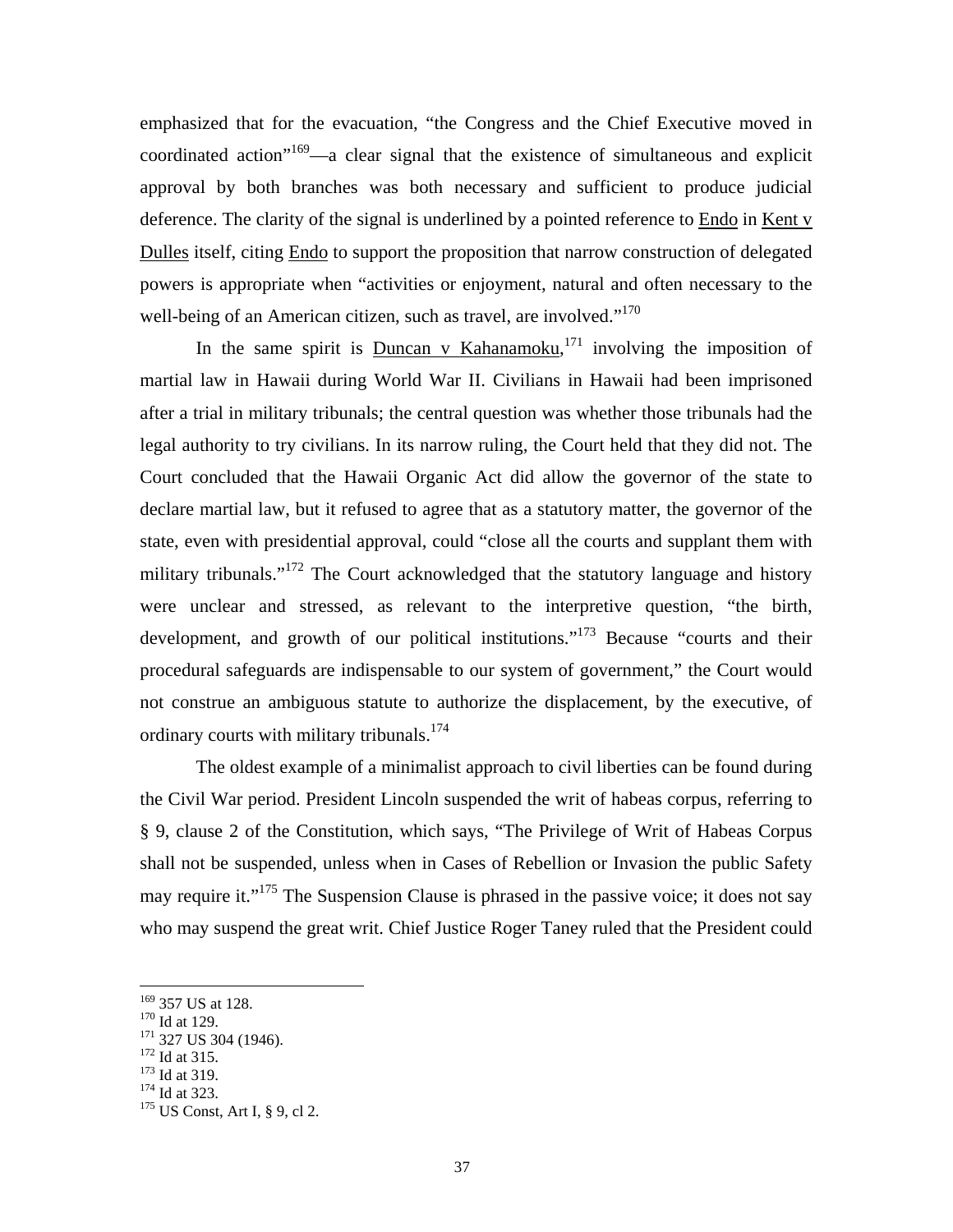not suspend the writ on his own; he needed congressional authorization.<sup>176</sup> Chief Justice Taney was able to point to the fact that the Suspension Clause is found in Article I, which specifies the powers of Congress, rather than Article II, which deals with presidential authority. The textual argument is certainly powerful, but Chief Justice Taney's conclusion is also supported by a structural concern, to the effect that suspension of habeas corpus is a grave act, one that requires a judgment by a body that is both deliberative and diverse.

In fact a clear statement principle, rather than the Constitution by itself, underlies one of the most celebrated free speech decisions in American history: Judge Learned Hand's in the Masses case.<sup>177</sup> At issue was an effort by the postmaster of New York to prevent the mailing of a revolutionary journal called The Masses. The postmaster invoked the Espionage Act of 1917. Judge Hand's opinion, decided during World War I, was animated by free speech principles, but he rested his decision on narrow reading of the Act rather than on the First Amendment. Judge Hand contended under the Act, speech would be protected unless it expressly advocated lawless action; it could not be regulated merely because it did so indirectly or by implication.

This interpretation of the Act was hardly inevitable. By its terms, the Act banned any effort willfully "to cause or attempt to cause insubordination, disloyalty, mutiny, or refusal of duty, in the military or naval forces of the United States"; it also banned any effort willfully to "obstruct the recruiting or enlistment service of the United States."<sup>178</sup> These prohibitions could well have been understood to apply to the relevant issue of The Masses, which praised and even glorified conscientious objectors to the draft.<sup>179</sup> Judge Hand strained to argue that "One may admire and approve the course of a hero without feeling any duty to follow him. There is not the least implied intimation in these words

<span id="page-39-1"></span><span id="page-39-0"></span>

<sup>&</sup>lt;sup>176</sup> See Rehnquist, <u>All the Laws</u> at 36-38 (cited in note xx).<br><sup>177</sup> See <u>Masses Publishing Co v Patten</u>, 244 F 535 (SDNY 1917); see generally Stone, <u>Perlious Times</u> at 164-70 (cited in note 14), for a detailed discuss

<span id="page-39-2"></span><sup>&</sup>lt;sup>178</sup> See Geoffrey R. Stone et al., *Constitutional Law 1088* (Little, Brown 3d ed 1996).

<span id="page-39-3"></span><sup>&</sup>lt;sup>179</sup> For example, the issue contained a poem called "Tribute," dedicated to Emma Goldman and Alexander Berkman, both in jail for opposing the war and the draft. The poem said, among other things, "Emma Goldman and Alexander Berkman/Are in prison tonight/But they have made themselves elemental forces . . ./They are working on our destinies/They are forging the love of the nations." This unambiguous "tribute" to lawbreakers opposing the draft could easily be taken as a willful obstruction of "the recruiting or

enlistment service of the United States."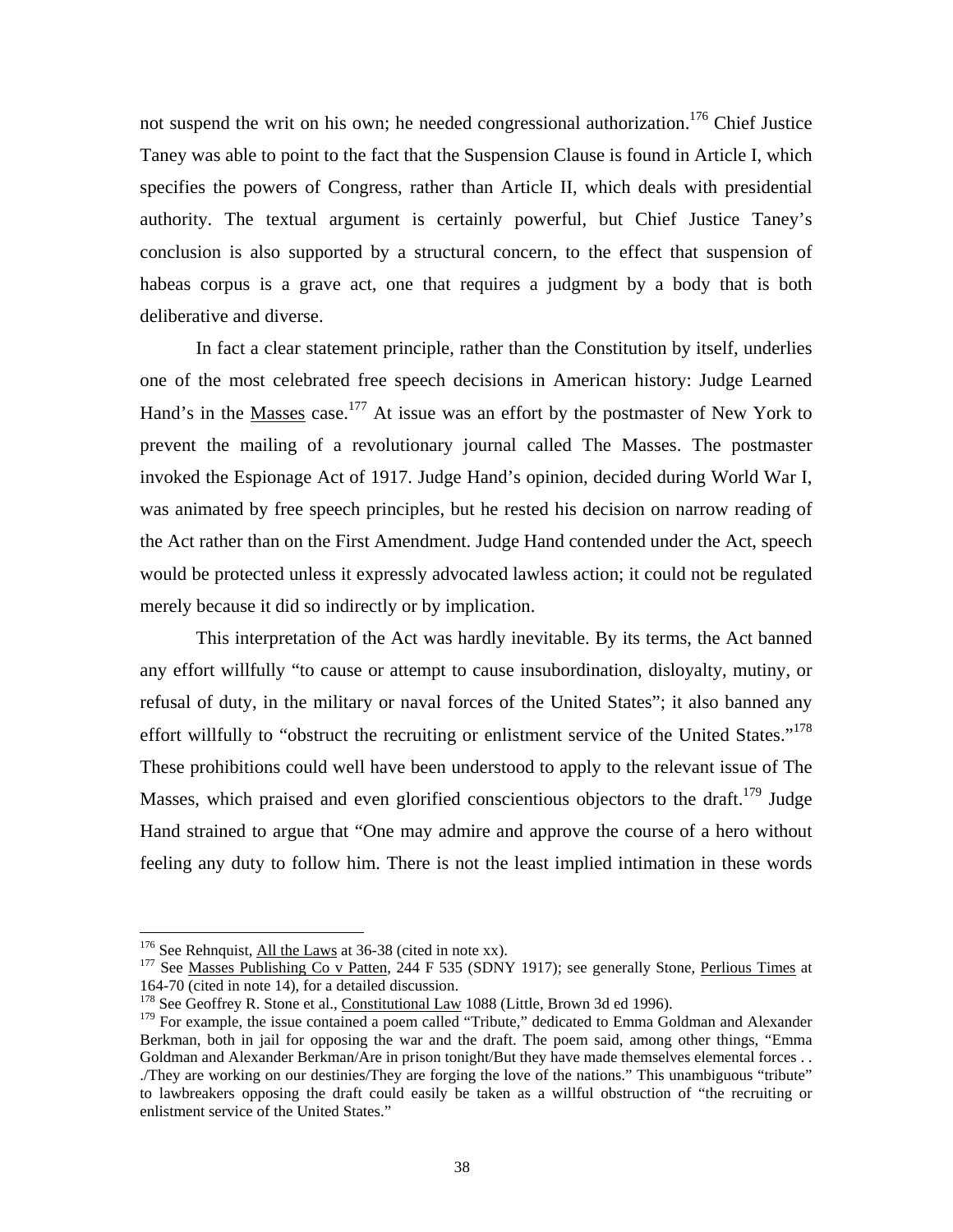that others are under a duty to follow."[180](#page-40-0) Judge Hand's narrow construction of the Act enabled him to avoid resolution of a difficult constitutional problem.

Judge Hand's approach was followed in some of the most famous libertypromoting dissenting opinions written in World War I, by Justices Louis Brandeis and Oliver Wendell Holmes.[181](#page-40-1) Both Brandeis and Holmes are now celebrated for their insistence on the constitutional protection of free speech. But their opinions have unmistakable minimalist features, arguing for narrow construction of authorization to the executive, not for invalidation on constitutional grounds. In one case, the Postmaster General revoked the mailing privileges of a newspaper because it published articles that criticized America's involvement in World War I and that therefore might be taken to obstruct military recruitment and enlistment. Refusing to interpret the Espionage Act in this way, both Brandeis and Holmes contended that the statute should not be read to grant such open-ended power to the President.<sup>182</sup> Justice Brandeis insisted that the real question "is one of statutory construction."[183 T](#page-40-3)he Postmaster General had argued that the relevant articles violated the Espionage Act, but the statute need not be taken in that way.<sup>184</sup> In a manner analogous to that pursued by the majority in Kent v Dulles, Justice Brandeis sketched the historical practices of Congress and the executive to suggest that the Postmaster General lacked the statutory authority to exclude materials that he deemed objectionable and even unlawful.<sup>185</sup> And Justice Brandeis explicitly invoked a clear statement principle on behalf of his narrow construction, suggesting that "even if the statutes were less clear in this respect than they seem, I should be led to adopt that construction because of the familiar rule" that legislative enactments should be read so as to avoid constitutional doubts.<sup>186</sup>

Justice Holmes spoke in identical terms, insisting that "it would take very strong language to convince me that Congress ever intended to give such a practically despotic power to any one man. . . . Therefore I do not consider the limits of its constitutional

<span id="page-40-0"></span><sup>&</sup>lt;sup>180</sup> 244 F at 538.

<span id="page-40-1"></span><sup>&</sup>lt;sup>181</sup> United States v Bureleson, 255 US 407 (1921); Abrams v United States, 250 US 622 (1919).<br><sup>182</sup> 255 US at 417 (Brandeis dissenting); id at 436 (Holmes dissenting).<br><sup>183</sup> Id at 417.<br><sup>183</sup> Id at 418-19.<br><sup>184</sup> Id at 419

<span id="page-40-2"></span>

<span id="page-40-3"></span>

<span id="page-40-4"></span>

<span id="page-40-5"></span>

<span id="page-40-6"></span>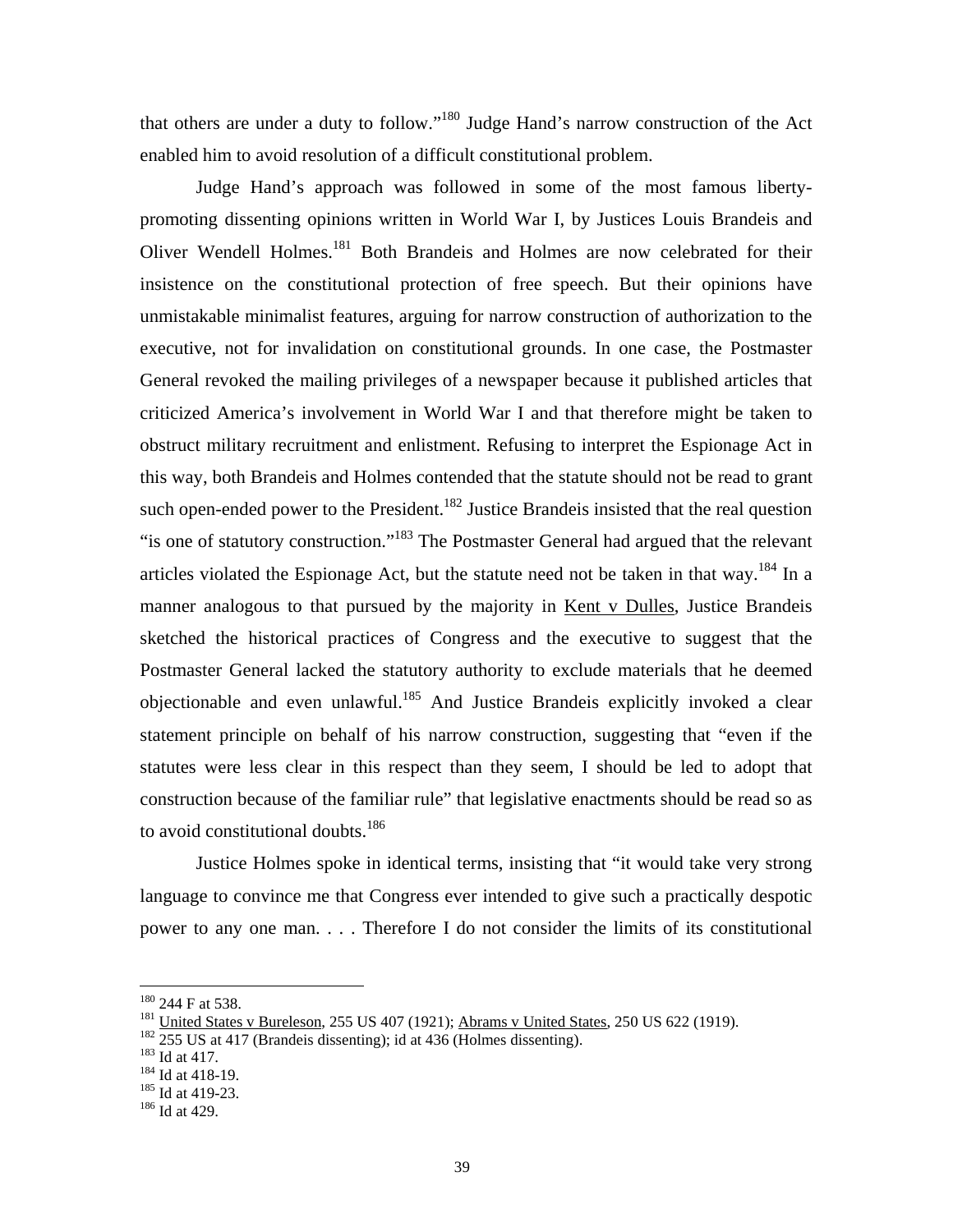power."[187](#page-41-0) Justice Holmes' great dissenting opinion in Abrams did speak of the first amendment.<sup>188</sup> But his initial submission was that the governing statutes should be interpreted not to cover the speech that had been subject to prosecution.<sup>189</sup> Of course nothing here is meant to deny the fact that Brandeis and Holmes sometimes voted simply to strike legislation down on constitutional grounds. All I am emphasizing here is that in some striking opinions, they took a more minimalist approach to intrusions on free speech amidst war.

In fact, an approach of this sort attracted the support of a majority of the Court at the height of the Cold War. Following Judge Hand and Justice Brandeis, the Court protected speech through an aggressive clear statement approach in Yates v United States.<sup>190</sup> At issue was a provision of the Smith Act, making it unlawful to "advocate, abet, advise, or teach the duty, necessity, desirability, or propriety of overthrowing or destroying any government in the United States by force or violence"; to print, sell, edit, display, or circulate written matters so advocating; and "to organize or to help to organize any group or assembly of persons who reach, advocate, or encourage overthrowing or destroying any government in the United States by force or violence."<sup>191</sup> The Court narrowly construed these terms, concluding that the Act does not prohibit "advocacy and teaching of forcible overthrow as an abstract principle," and that it reaches only efforts "to instigate action to that end."[192](#page-41-5) The Court referred to the constitutional difficulty but insisted: "We need not, however, decide the issue before us in terms of constitutional compulsion, for our first duty is to construe this statute. In doing so, we should not assume that Congress chose to disregard a constitutional danger zone so clearly marked."<sup>193</sup>

<span id="page-41-0"></span><sup>&</sup>lt;sup>187</sup> Id at 437.

<span id="page-41-1"></span> $188$  Abrams, 250 US at 632 (1919) (Holmes dissenting).

<span id="page-41-2"></span><sup>&</sup>lt;sup>189</sup> Id at 626-27. It would be easy to imagine a slight recasting of Holmes' opinion in Abrams that would speak principally in statutory terms, emphasizing the constitutional backdrop as he did in Burleson. Notably, however, his Abrams opinion begins with the statute, but adds, "let me pass to the more important aspect of the case. I refer to the First Amendment of the Constitution that Congress shall make no law abridging the freedom of speech." Id at 627. Holmes thus shows some (nonminimalist) impatience with the statutory issues, in a way that suggests an intense desire to clarify the constitutional problem. 190 354 US 298 (1957).

<span id="page-41-4"></span><span id="page-41-3"></span><sup>&</sup>lt;sup>191</sup> Smith Act, June 28, 1940, 54 Stat 670, 671. See 354 US at 300-01.

<span id="page-41-5"></span><sup>192</sup> Id at 318.

<span id="page-41-6"></span><sup>193</sup> Id at 319.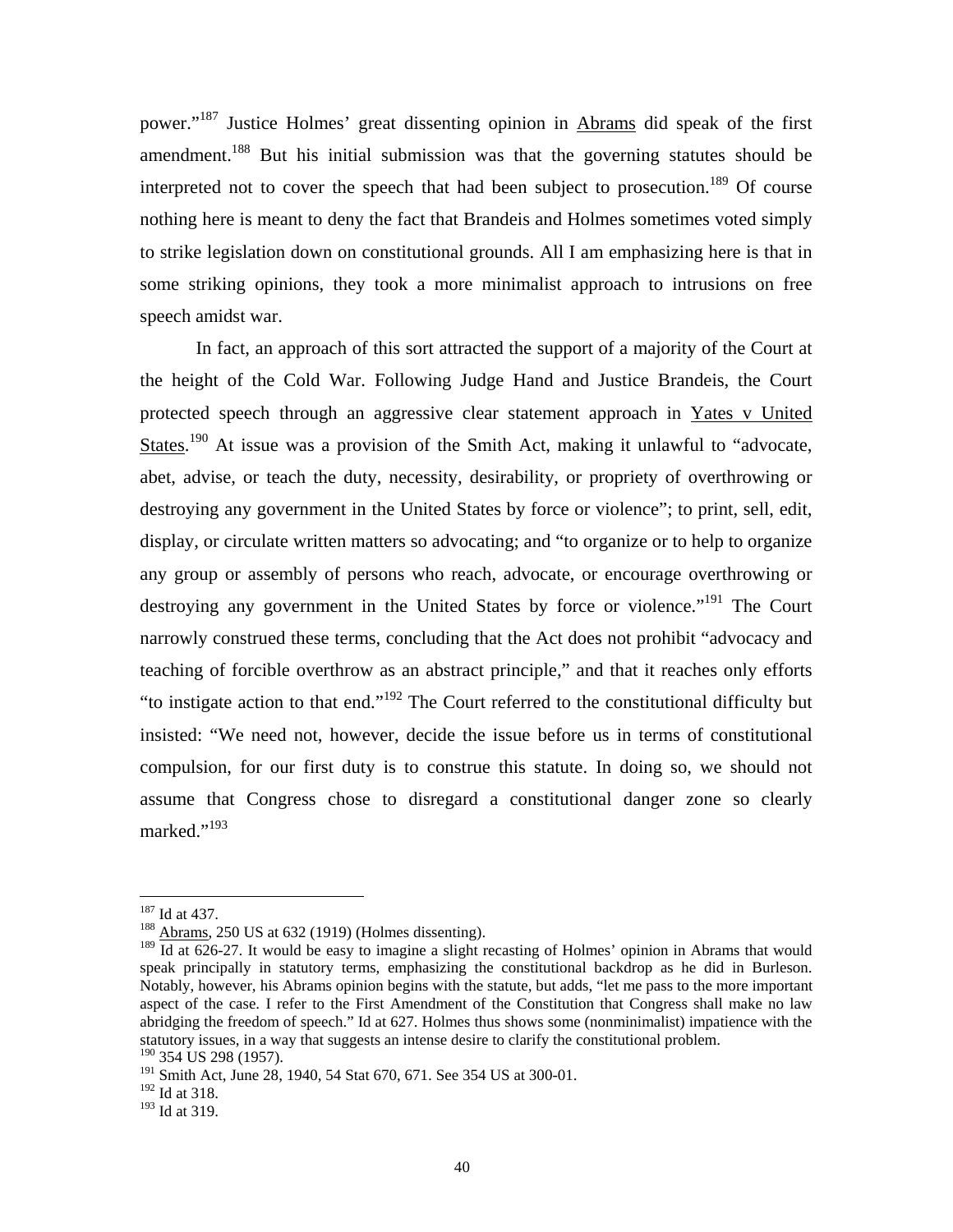The Court also offered a narrow construction of the term "organize," which it limited to acts entering into the initial creation of an organization, not to acts performed in carrying on its activities.<sup>194</sup> The Court thus refused to permit the executive to interpret the Smith Act to enter into a "constitutional danger zone," even though the language could easily have been taken to allow it to do so. What was required was clear congressional authorization[.195](#page-42-1)

An analogous lesson emerges from the much-discussed decision in Ex Parte  $Quirin, <sup>196</sup>$  where the Court upheld the use of military commissions to try German saboteurs captured during World War II. In that case, the President asked the Court to hold that as Commander in Chief, the President had inherent authority to create and to use military tribunals. The Court refused to accept this argument: "It is unnecessary for present purposes to determine to what extent the President as Commander in Chief has constitutional power to create military commissions without the support of Congressional legislation. For here Congress has authorized trial of offenses against the law of war before such commissions."<sup>197</sup> Thus the Court posed the question as involving the unified position of Congress and the executive: "We are concerned only with the question whether it is within the constitutional power of the National Government to place petitioners upon trial before a military commission for the offenses with which they are charged."[198](#page-42-4) The congressional grant of authority was far from unambiguous here, and hence the Court's interpretation might have been motivated, in part, by a desire to avoid ruling on the President's broad claims about his authority as Commander in Chief.<sup>199</sup> The crucial point is that the Court's reliance on congressional authorization gives Quirin an unmistakable minimalist character.

In its ruling, the Quirin Court followed the path set out by the concurring justices in Ex Parte Milligan, which prohibited the use of military tribunals to try civilians during the Civil War.<sup>200</sup> Rejecting a broad constitutional ruling from the majority,<sup>201</sup> the

<span id="page-42-0"></span><sup>&</sup>lt;sup>194</sup> Id at 310.

<span id="page-42-1"></span><sup>&</sup>lt;sup>195</sup> See Gerald Gunther, Learned Hand and the Origins of Modern First Amendment Doctrine: Some Fragments of History, 27 Stan L Rev 719 753 (1975).

<span id="page-42-2"></span><sup>&</sup>lt;sup>196</sup> 317 US 1 (1942).

<span id="page-42-3"></span><sup>&</sup>lt;sup>197</sup> Id at 39.

<span id="page-42-4"></span> $198$  Id at 30 (emphasis added).<br> $199$  See below.

<span id="page-42-5"></span>

<span id="page-42-6"></span> $200$  71 US 2 (1866).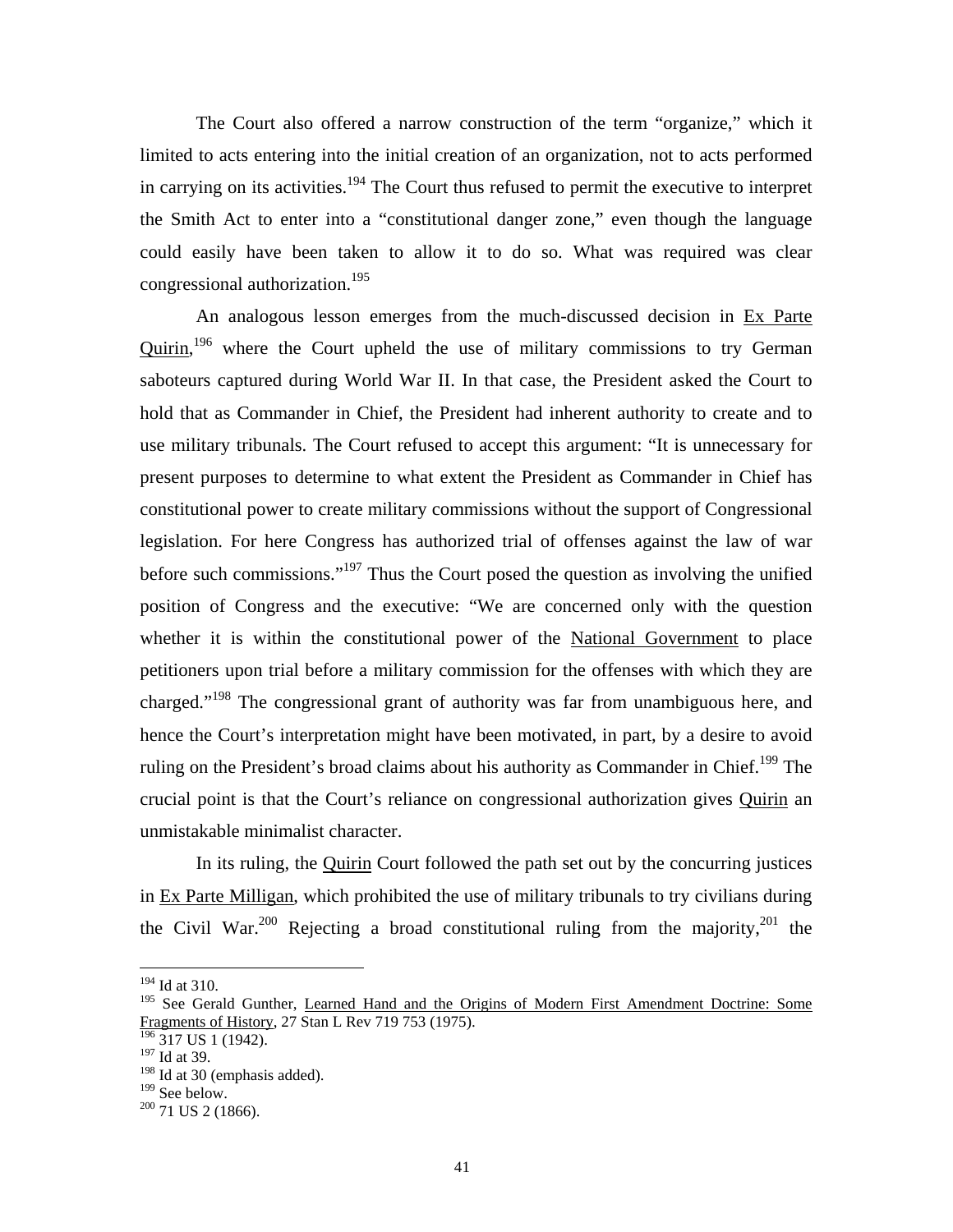concurring justices said, "It is for Congress to determine the question of expediency. And Congress did determine it. That body did not see fit to authorize trials by military commission in Indiana, but by the strongest implication prohibited it  $\ldots$ <sup>202</sup> Avoiding the constitutional question, the concurring justices emphasized that the President had not been authorized to use military tribunals. So too in the Hamdi case, to which I will turn in due course; there the Court refused to consider the President's broad claim of inherent authority to detain citizens who count as "enemy combatants." It chose instead the minimalist route of emphasizing the existence of congressional authorization for such detentions.<sup>[203](#page-43-1)</sup>

3. *Korematsu and Hirabayashi redux: minimalism in surprising places.* This catalogue should be sufficient to show that a primary precept of minimalism in war, requiring congressional authorization for intrusions on liberty, helps to organize a remarkable variety of judicial decisions. But I have not discussed the Supreme Court's most notorious decisions in this domain: Hirabayashi v United States<sup>204</sup> and Korematsu v United States.<sup>205</sup> In Hirabayashi, the Court upheld a curfew order imposed by a military commander on an American citizen of Japanese ancestry. In Korematsu, the Court upheld a military order excluding an American citizen of Japanese descent from San Leandro, California. It is tempting and probably even right to see both decisions as cowardly and deplorable capitulations, on the part of the Court, to intrusions on liberty that could find no justification in national security concerns.<sup>206</sup> It is even tempting to see both decisions as vindications of National Security Maximalism. But the Court's overall approach also has an unmistakable minimalist feature, requiring executive action to be authorized by Congress, and deferring to it only if it has been so authorized.

Hirabayashi was largely decided on institutional grounds. The Court's initial submission was that "so far as it lawfully could, Congress authorized and implemented such curfew orders as the commanding officer should promulgate pursuant to the

<sup>&</sup>lt;sup>201</sup> See id; this is one of the rare examples of Liberty Maximalism in American constitutional history.<br><sup>202</sup> Id at 141.<br><sup>203</sup> 124 S Ct at 2639.<br><sup>204</sup> 320 US 81 (1943).<br><sup>205</sup> 323 US 214 (1944).<br><sup>205</sup> See Stone, <u>Perilous</u>

<span id="page-43-0"></span>

<span id="page-43-1"></span>

<span id="page-43-2"></span>

<span id="page-43-3"></span>

<span id="page-43-4"></span>fair to say that Korematsu now represents the kind of constitutional decision that courts should seek to avoid.")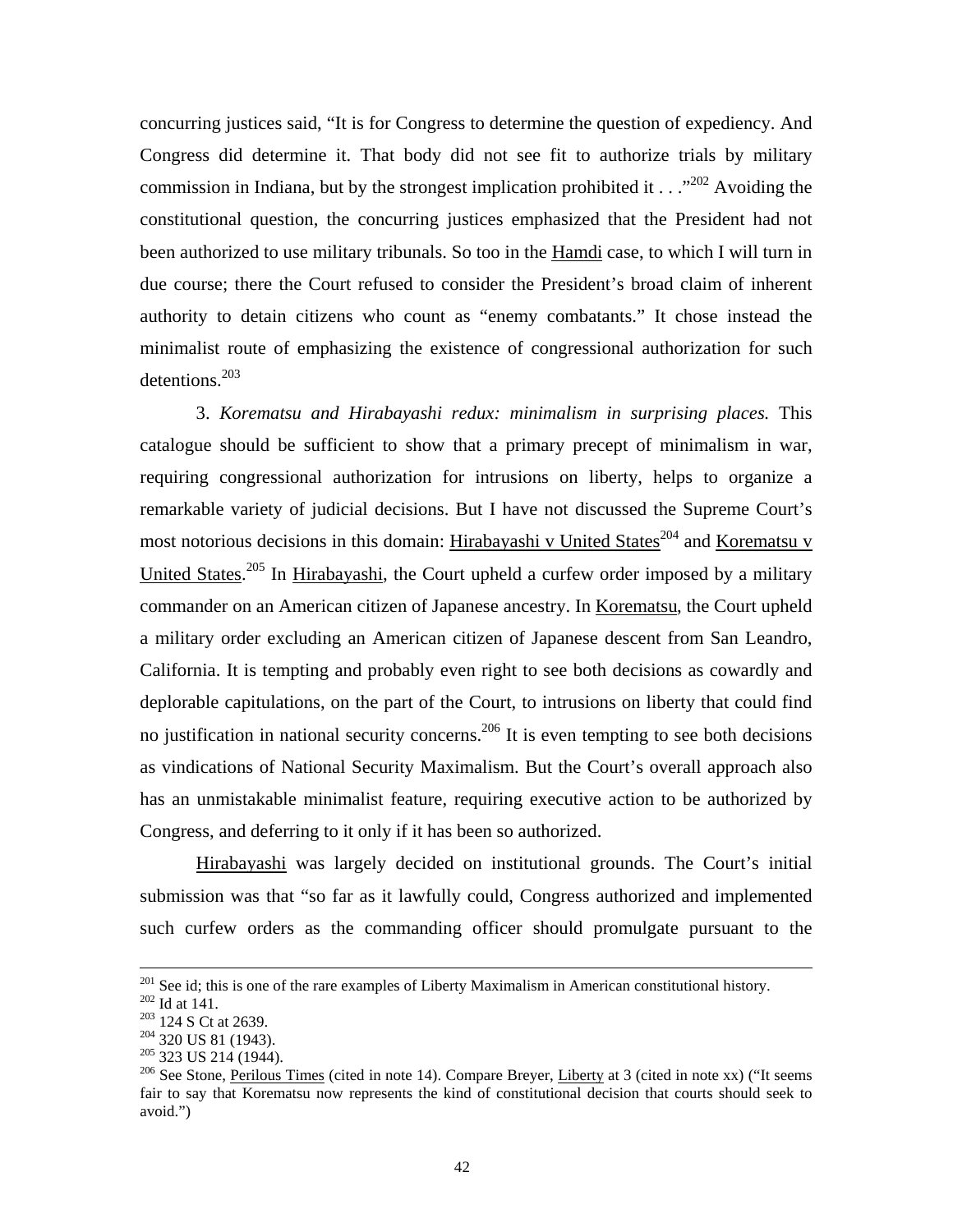Executive Order of the President."<sup>207</sup> Thus dual branch lawmaking, rather than executive unilateralism,  $208$  was involved: "The question then is . . . whether, acting in cooperation, Congress and the President have constitutional authority to impose the curfew restriction here complained of."<sup>209</sup> The Court ultimately concluded that "it was within the constitutional power of Congress and the executive arm of the Government to prescribe this curfew order for the period under consideration.["210](#page-44-3) In fact one of Hirabayashi's principal objections was that the curfew had been an unconstitutional delegation by Congress; the Court's response was that the statute was to be read together with the executive's actions under it, so that "the standard set up for the guidance of the military commander, and the action taken and the reasons for it, are in fact recorded in the military orders."<sup>211</sup>

Of course the Court could have ruled otherwise, and I am not suggesting that it was right to do as it did. The Court could have concluded that the orders were unacceptable unless Congress had specifically set out the governing standards through ordinary law. A nondelegation challenge was hardly implausible; and the Court would have done better, in my view, to have proceeded as in <u>Kent v Dulles</u>, so as to find an absence of sufficient legislative authorization for an extraordinary intrusion into the domain of liberty. The general tenor of the Court's opinion might reasonably be invoked in support of National Security Maximalism: "Since the Constitution commits to the Executive and to Congress the exercise of the war power in all the vicissitudes and conditions of warfare, it has necessarily given them wide scope for the exercise of judgment and discretion in determining the nature and extent of the threatened injury or danger and in the selection of the means for resisting it. . . . [I]t is not for any court to sit in review of the wisdom of their action or substitute its judgment for theirs."<sup>212</sup> Note, however, that even here, the Court stressed that both Congress and the executive had concurred; the executive was not acting on its own.

<span id="page-44-0"></span> $207$  320 US at 91.

<span id="page-44-1"></span> $208$  For the term, see Pildes and Issacharoff, Civil Libertarianism (cited in note xx).

<span id="page-44-2"></span> $\frac{209}{210}$  320 US at 91.<br>
<sup>210</sup> Id at 92.<br>
<sup>211</sup> Id at 104.<br>
<sup>212</sup> Id at 93.

<span id="page-44-3"></span>

<span id="page-44-4"></span>

<span id="page-44-5"></span>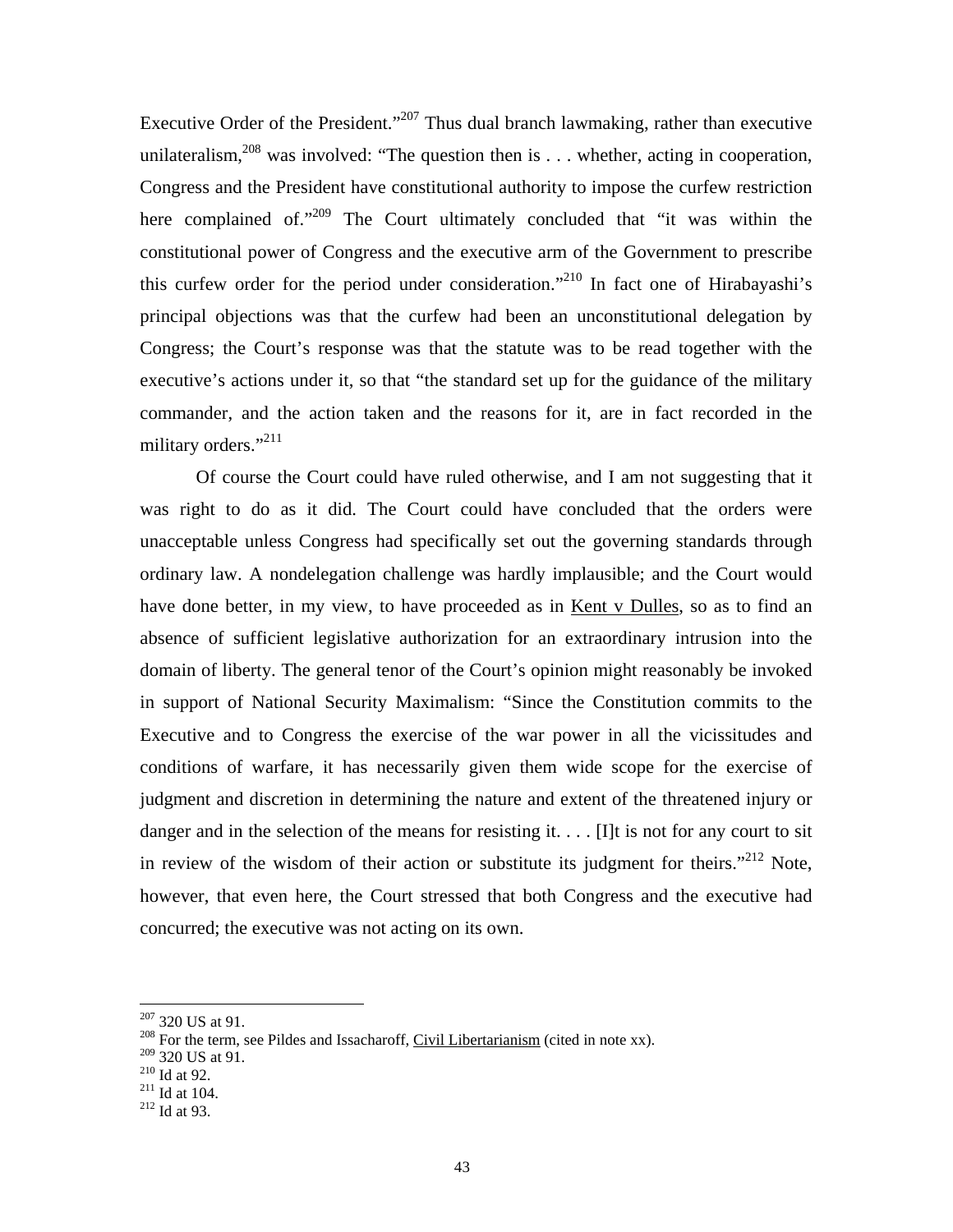In Korematsu, the Court similarly emphasized that the exclusion order was based on a recent statute, making it a crime to "remain in . . . any military area of military zone" so prescribed by a competent official.<sup>213</sup> The exclusion order, issued by General Dewitt, was specifically authorized by an Executive Order by the President, who was in turn acting under congressional authorization. The Court stressed the institutional force behind the exclusion: "The Hirabayashi conviction and this one thus rest on the same 1942 Congressional Act and the same basic executive and military orders."[214](#page-45-1) The Court pointedly noted that it was dealing not with the executive alone, but with "the war power of Congress and the Executive."<sup>215</sup>

Justice Frankfurter underlined the institutional point: "I find nothing in the Constitution which denies to Congress the power to enforce such a valid military order by making its violation an offense triable in the civil courts."<sup>216</sup> Justice Jackson, dissenting, also emphasized institutional factors, but saw them as cutting the other way: "[T]he 'law' of which this prisoner is convicted of disregarding is not found in an act of Congress, but in a military order. Neither the Act of Congress nor the Executive Order of the President, nor both together, would afford a basis for this conviction. It rests on the orders of General Dewitt. $12^{17}$  This institutional point plainly contributed to Justice Jackson's refusal to vote to uphold the evacuation.

But let us take the Court's three decisions as a whole. If we consider Hirabayashi and Korematsu together with Ex Parte Endo, we can obtain a fresh perspective on what the Court was doing with the American government's acts of discrimination against Japanese-Americans. In short, it was rejecting National Security Maximalism and Liberty Maximalism in favor of a distinctive form of minimalism. In none of the three cases did the Court issue a broad ruling on presidential authority. When the executive acted without congressional authorization, it lost; it survived legal attack only when Congress had specifically permitted its action. In all three cases, the Court paid exceedingly careful attention to the role of legislation, and thus refused to rule that the Commander in Chief power allowed the President to act on his own. In permitting the executive to implement a

<span id="page-45-0"></span><sup>&</sup>lt;sup>213</sup> Act of Mar 21, 1942, 56 Stat 173.<br><sup>214</sup> 323 US at 217.<br><sup>215</sup> Id. <sup>216</sup> Id at 225.<br><sup>217</sup> Id at 244.

<span id="page-45-1"></span>

<span id="page-45-2"></span>

<span id="page-45-3"></span>

<span id="page-45-4"></span>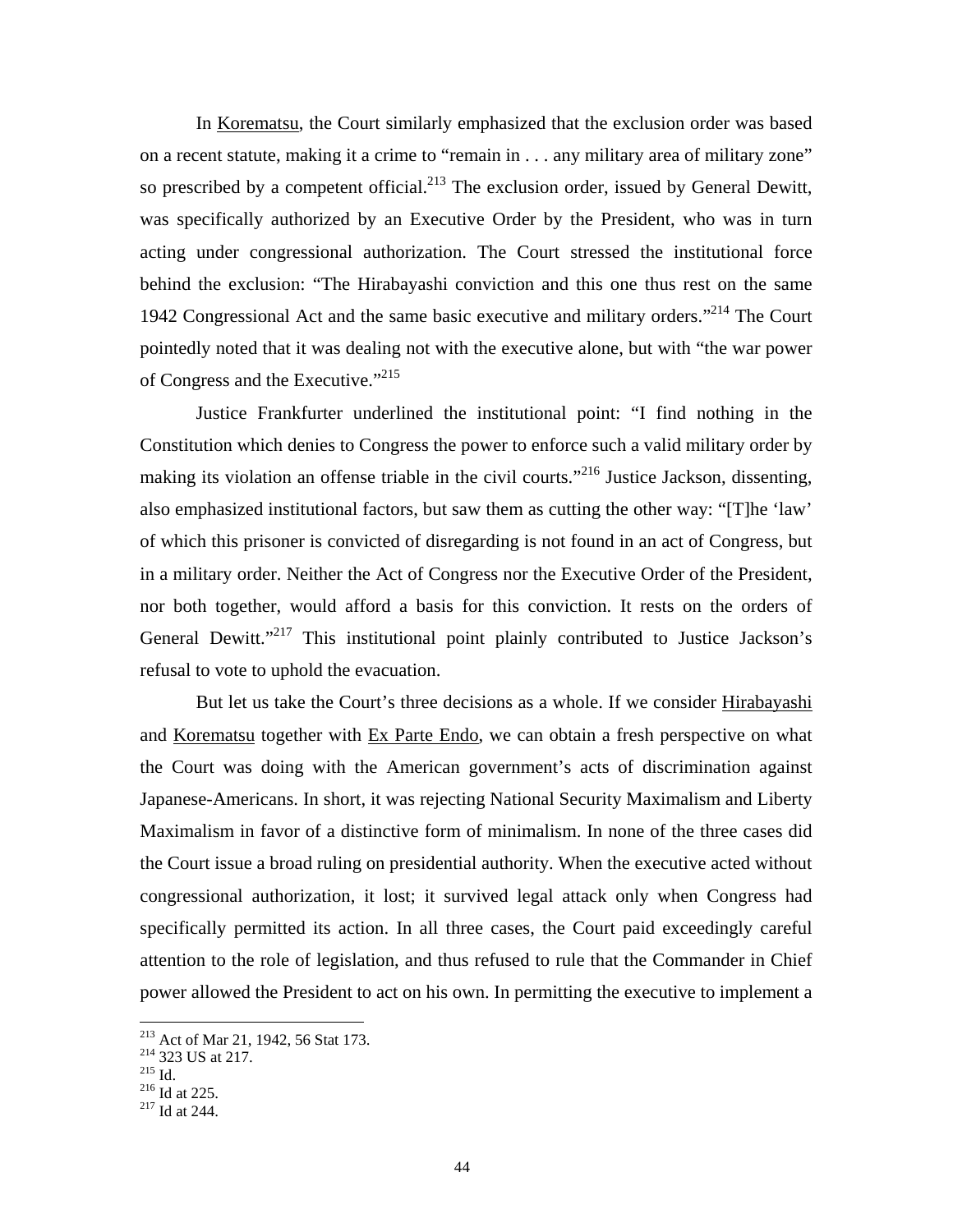curfew and an exclusion order, the Court rejected Liberty Maximalism, indicating that it would yield to the shared judgments of the two democratically accountable branches.

Of course it would be possible to question the Court's holdings. In my view, the Court should have required greater legislative clarity in Hirabayashi. I have said that the Court should have ruled, in the fashion of Kent v Dulles, that if Japanese-Americans were going to be deprived of their liberty, it must be as a result of clear and specific instructions from the national legislature.<sup>218</sup> And in Korematsu, Justice Jackson's opinion could have been recast to emphasize the absence of clear authorization from either Congress or the President. But for present purposes, the most important point lies elsewhere. Hirabayashi, Korematsu, and Endo reflect an emphatically minimalist approach to civil liberties in wartime—an approach that both defers to, and insists on, agreement from both of the democratically accountable branches.

From the standpoint of liberty, of course, skeptics will object that deference is unacceptable even if both branches agree. All I am suggesting here is that congressional authorization should ordinarily be required for presidential intrusion into the domain of constitutionally sensitive interests -- and that outside of the egregious cases, courts will, and usually should, hesitate if such authorization is forthcoming.

4. *Clear statements and terrorism*. In the recent cases involving terrorism, clear statement principles have played a central role.

a. Hamdi. Such principles were endorsed most explicitly by Justice Souter, in his concurring opinion, joined by Justice Ginsburg, in Hamdi.<sup>219</sup> Justice Souter's central argument was that Congress had not authorized Hamdi's detention when a clear statement from Congress was required:

"In a government of separated powers, deciding finally on what is a reasonable degree of guaranteed liberty whether in peace or war (or some condition in between) is not well entrusted to the Executive Branch of Government, whose particular responsibility is to maintain security. For reasons of inescapable human nature, the branch of Government asked to counter a serious threat is not the branch on which to rest the Nation's entire reliance in striking the balance between the will to win and the cost in

<span id="page-46-0"></span><sup>&</sup>lt;sup>218</sup> Compare Gooding v Wilson, 405 US 518 (1972) (using vagueness principles to strike down a restriction on speech).

<span id="page-46-1"></span> $^{219}$  Hamdi v Rumsfeld, 124 US 2633 (2004).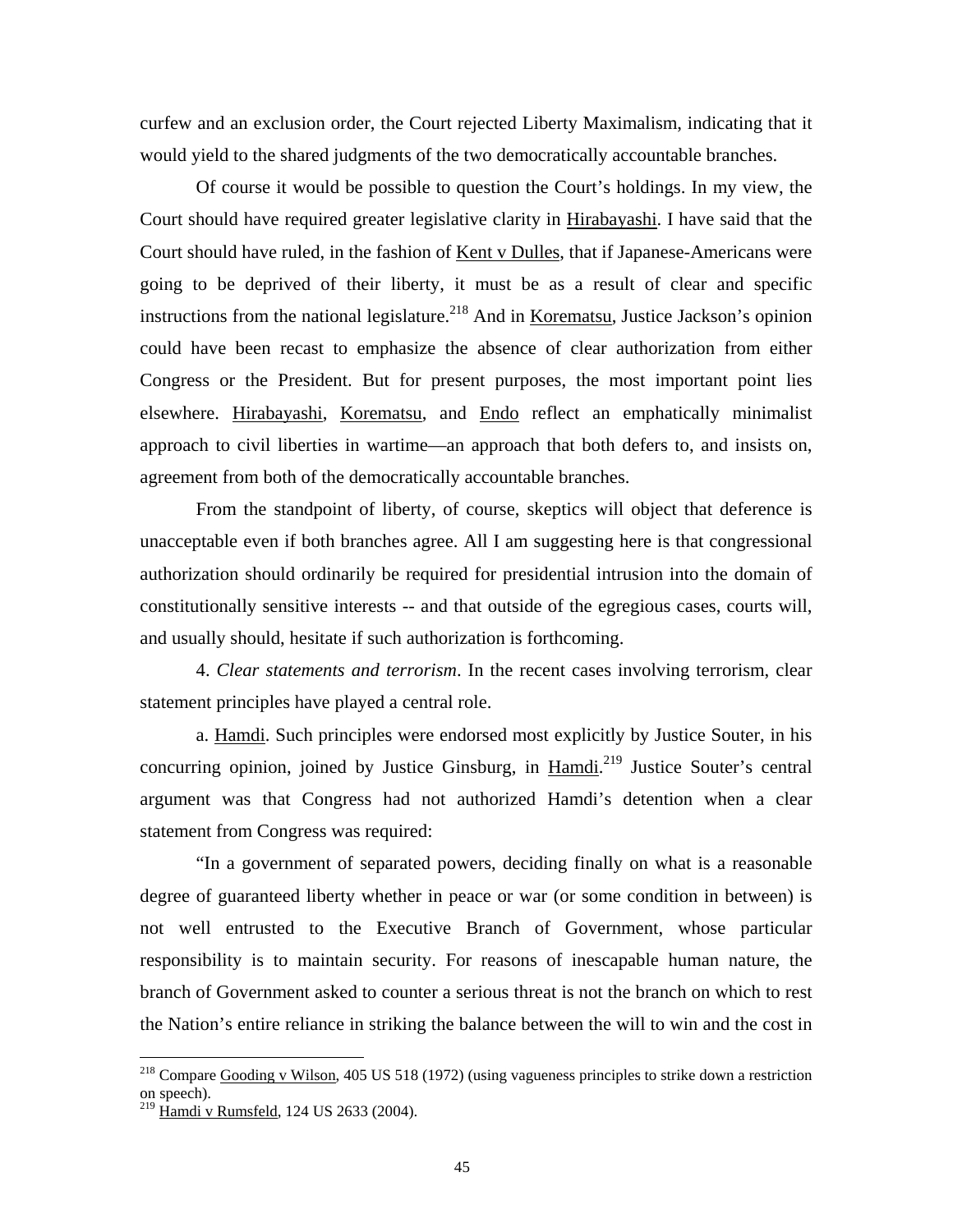liberty on the way to victory. . . . a reasonable balance is more likely to be reached on the judgment of a different branch."  $^{220}$ 

In making this argument, Justice Souter invoked the Non-Detention Act, which plainly states, "No citizen shall be imprisoned or otherwise detained by the United States except pursuant to an Act of Congress."<sup>221</sup> In his view, the Non-Detention Act ought generally to be read in accordance with its apparently "severe" terms.<sup>222</sup> One reason is that the Act was enacted against the background "of an interpretive regime that subjected enactments limiting liberty in wartime to the requirement of a clear statement and [Congress] presumably intended" the Act "to be read accordingly."<sup>223</sup> Emphasizing the cautionary examples afforded by history, and proceeding in light of the executive's incentive to favor security over liberty, Justice Souter contended that "manifest authority to detain" should be demanded "before detention is authorized."<sup> $224$ </sup>

Hence Justice Souter emphasized "the need for a clearly expressed congressional resolution of the competing claims."<sup>225</sup> Not having found any such resolution, he concluded that the detention was unlawful. In a fashion reminiscent of Justice Jackson in The Steel Seizure Case, Justice Souter went on "to note the weakness of the Government's claim of inherent, executive authority" to detain people.<sup>226</sup> He acknowledged the possibility that the President could do this "in a moment of genuine emergency, when the Government must act with no time for deliberation."<sup>227</sup> But that was not the case here.

I believe that Justice Souter was entirely correct to stress the importance of requiring a clear statement from Congress before authorizing detentions of this sort by the executive. But for two different reasons, I am not sure that Justice Souter was correct in his conclusion in Hamdi. First, and most fundamentally, a congressional authorization to use force is reasonably read to include the authority to detain those combatants who were captured during hostilities, at least for the period of those hostilities—a point to

<span id="page-47-0"></span> $220$  Id at 2655.

<span id="page-47-1"></span><sup>221 18</sup> USC 4001(a) (2000).<br>
<sup>222</sup> 124 S Ct at 2653-54.<br>
<sup>223</sup> Id at 2655.<br>
<sup>225</sup> Id.<br>
<sup>226</sup> Id at 2659.<br>
<sup>227</sup> Id.

<span id="page-47-2"></span>

<span id="page-47-3"></span>

<span id="page-47-4"></span>

<span id="page-47-5"></span>

<span id="page-47-6"></span>

<span id="page-47-7"></span>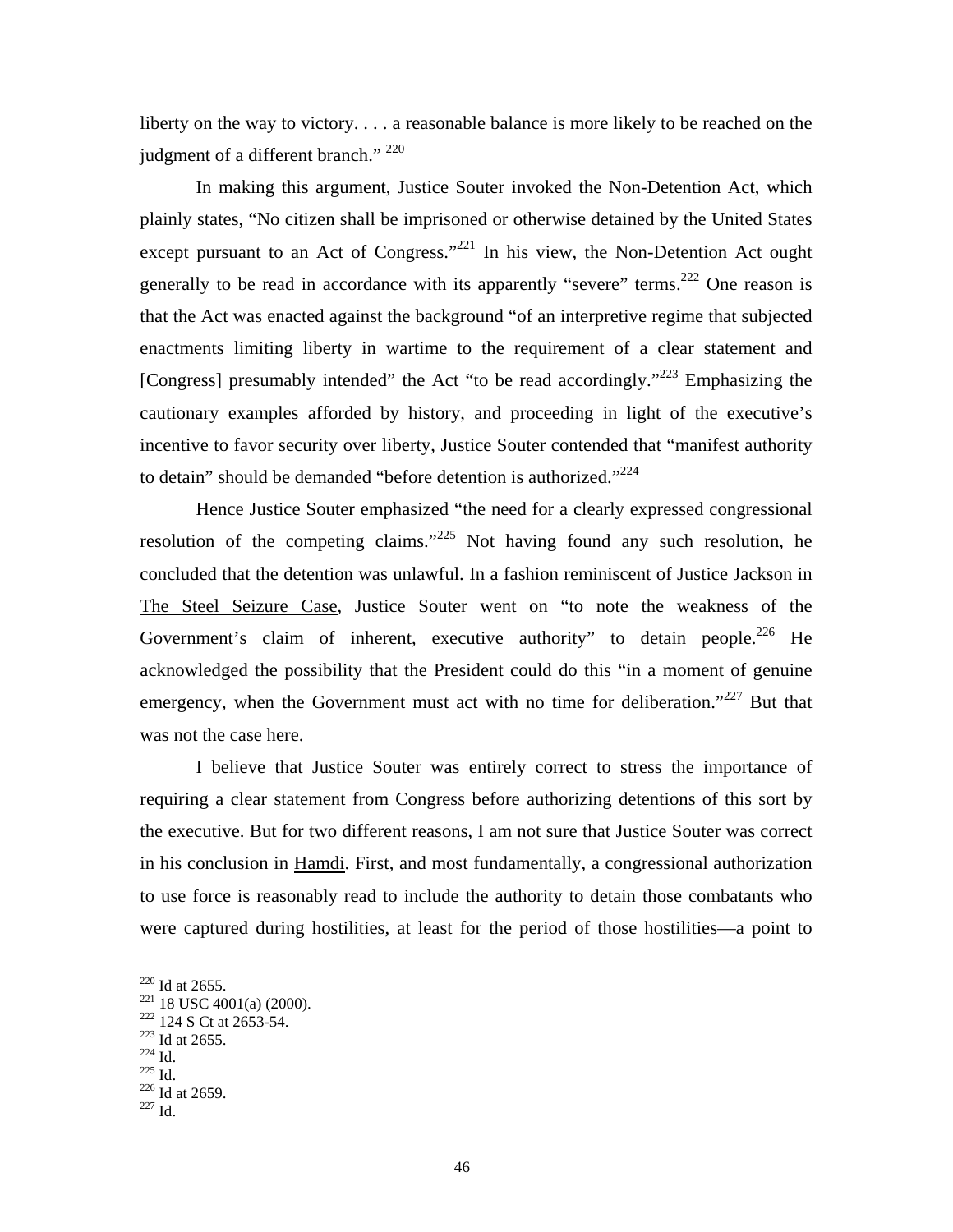which I will return. Second, the President claimed inherent authority to detain those captured on the battlefield—a claim that was at least plausible under the Commander in Chief clause. For this reason, the plurality's conclusion—that Congress had authorized the detention—actually helped to avoid the resolution of a serious constitutional question.

This latter point raises some real complexities for minimalism and the use of clear statement principles to limit presidential power. Such principles are justified, as in Kent v Dulles, as a means of avoiding constitutional questions by requiring a judgment by two branches, rather than simply one, that an invasion of liberty is justified. But in some (narrow) contexts, the President will be able to make a plausible argument that he has inherent authority to proceed with some course of action. If so, there is reason for an opposing clear statement principle, one that reads ambiguous statutory provisions as authorizing, rather than forbidding, presidential action. In fact this is an important form of judicial minimalism, and it is one reading of the Court's opinion in  $Ex$  Parte Quirin.<sup>[228](#page-48-0)</sup> When the President has a strong claim of inherent power, the clear statement approach does not argue in favor of limiting his authority. But for the reasons sketched by Justice Jackson, broad claims of inherent power, made by reference to the Commander in Chief Clause, are usually not strong. On the contrary, they are usually implausible. When they are strong, the Hamdi plurality's approach is the right form of minimalism. When they lack plausibility, Justice Souter provides the best path for the future.

Indeed, an important aspect of the Hamdi plurality's own approach reflects an endorsement of Justice Souter's central idea. The government had argued that as a result of Congress' authorization of the use of force, it was permitted to detain Hamdi indefinitely.[229](#page-48-1) The plurality rejected this argument, invoking a kind of clear statement principle, one that read the authorization to allow detention only during active prosecution of the war in Afghanistan. The Court noted that "the national security underpinnings of the 'war on terror,' although crucially important, are broad and malleable."[230](#page-48-2) A longstanding war on terror might mean that "Hamdi's detention could

<span id="page-48-0"></span> $228$  This is because in that case, the asserted statutory authorization for the President's creation of military tribunals was ambiguous; a clear statement principle would not have found it sufficient. See Jack L. Goldsmith and Cass R. Sunstein, What A Difference Fifty Years Makes, 19 Const Commentary 621 (2002).

<span id="page-48-1"></span> $\frac{229}{229}$  Hamdi, 124 S Ct at 2641.

<span id="page-48-2"></span>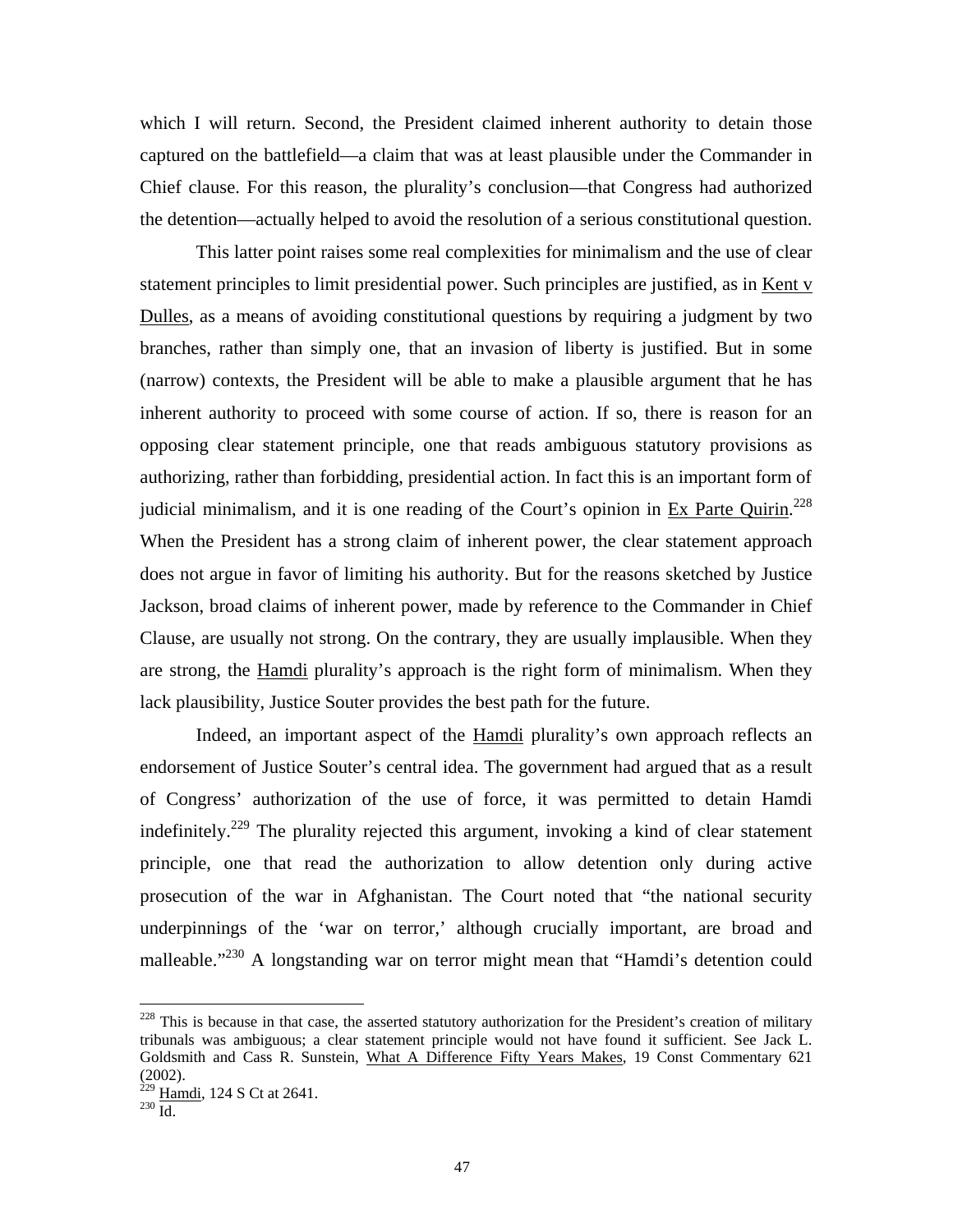last for the rest of his life."<sup>231</sup> Congress had said nothing to allow the President to reach this conclusion. The Court insisted, in this light, that "indefinite detention for the purpose of interrogation is not authorized."<sup>232</sup> It went on to conclude that detention could occur only for the duration of the hostilities in Afghanistan.<sup>233</sup> This conclusion, based on a narrow reading of the authorization of the use of force, is a more modest version of Justice Souter's plea for a clear statement principle in Hamdi.

b. Padilla. Minimalism of the same sort played the central role in the powerful decision of the court of appeals in the Padilla case.<sup>234</sup> At issue was the legality of the detention of Jose Padilla, an American citizen held as an enemy combatant after having been seized on American soil. The court squarely rejected the claim, urged by the executive and rooted in National Security Maximalism, to the effect that the "President has the inherent authority to detain those who take up arms against this country."<sup>235</sup> The court of appeals correctly emphasized that Articles I and II divide the war powers, rather than conferring them on the executive alone.<sup>236</sup> The court added that the grant of numerous war-related powers "to Congress is a powerful indication that, absent express congressional authorization, the President's Commander in Chief powers do not support" the confinement of an American citizen captured on American soil. It stressed that Quirin, the government's best precedent, rested on congressional authorization rather than on inherent presidential authority.<sup>237</sup>

Thus the key issue was whether such authorization could be found here. In the court's view, Congress' authorization to use "all necessary and appropriate force" to respond to the September 11 attacks should be understood in light of Endo. There the Court emphasized that "in interpreting a war-time measure we must assume that [the purpose of Congress and the Executive] was to allow for the greatest possible accommodation between those liberties and the exigencies of war.["238 H](#page-49-7)ere no clear and

<span id="page-49-4"></span>

<span id="page-49-6"></span>

<span id="page-49-0"></span> $^{231}$  Id.

<span id="page-49-1"></span>

<span id="page-49-3"></span><span id="page-49-2"></span>

<sup>&</sup>lt;sup>232</sup> Id at 2641.<br><sup>233</sup> Id at 2642,<br><sup>234</sup> Padilla v Rumsfeld, 352 F3d 695 (2d Cir 2003), reversed on other grounds, Rumsfeld v Padilla, 124 S Ct 2711 (2004).<br>
<sup>235</sup> 352 F3d at 712.<br>
<sup>236</sup> Id at 713-14.<br>
<sup>237</sup> Id at 716.<br>
<sup>238</sup> Id at 722-23.

<span id="page-49-5"></span>

<span id="page-49-7"></span>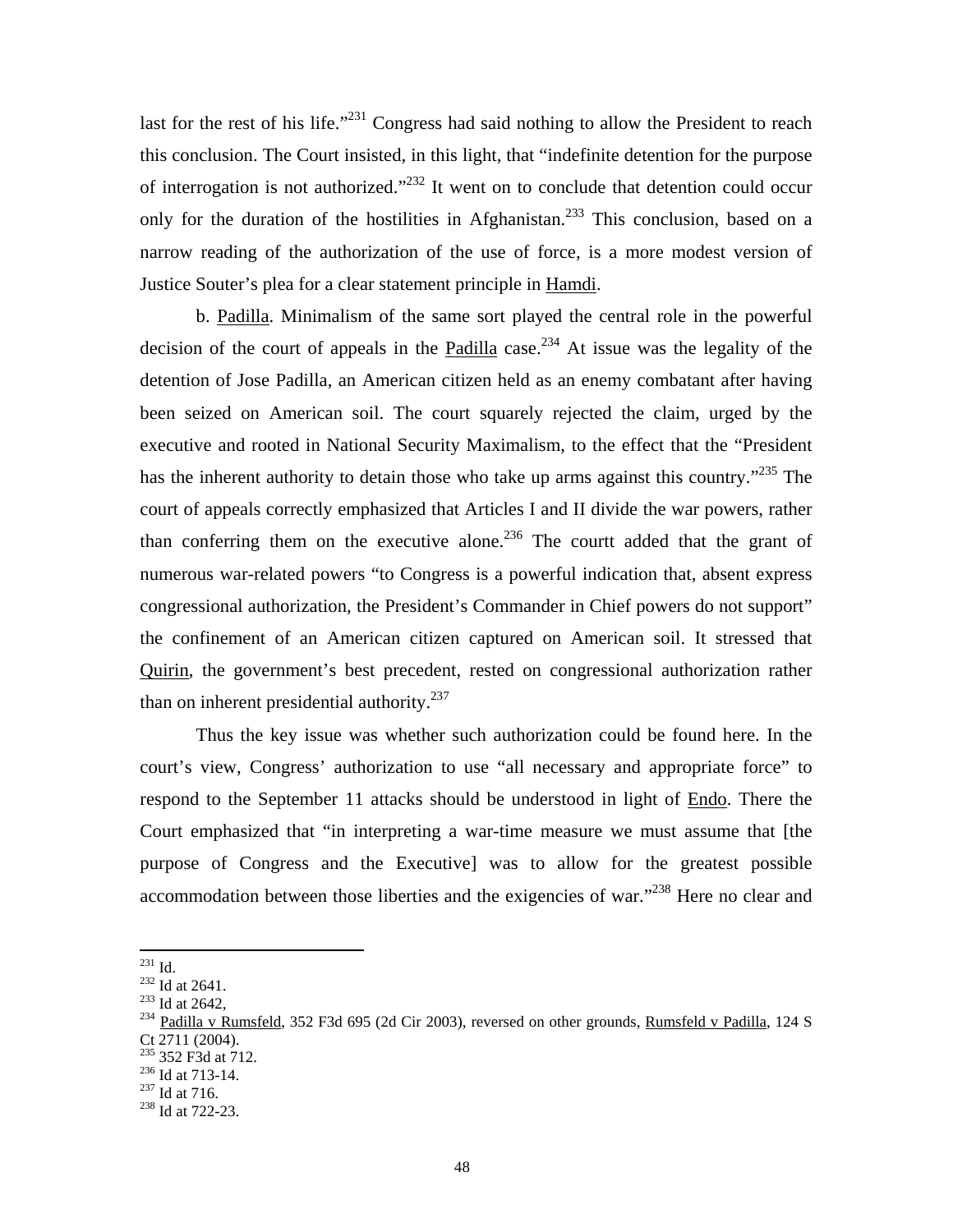unmistakable statement could be found; and that was what was required.<sup>239</sup> This decision is an unambiguous exercise in minimalism at war.

5. *What kind of authorization?* A general emphasis on the need for congressional authorization hardly answers all questions about the relationship between statutory provisions and presidential power.<sup>240</sup> We can group the cases discussed thus far into three categories. Sometimes Congress is required to authorize; the President cannot act without some grant of power from the national legislature. Sometimes Congress is required to authorize clearly; in the face of ambiguity, the President is not permitted to engage in a certain course of conduct. Sometimes Congress is required to authorize both clearly and specifically; without an express grant of authority to act in a specific way, the President is powerless. My emphasis has been on the need for clear authorization, which dominates the cases on liberty amidst war. But as the discussion thus far should suggest, the other categories are relevant as well.

When the President has inherent authority to act, legislative authorization is by hypothesis irrelevant. If, for example, prompt presidential warmaking is needed to repel a sudden attack on the United States, the best reading of the Constitution is that the President can take action whether or not Congress has authorized him to do so.<sup>241</sup> But suppose that the President merely has a plausible claim of inherent authority to act—and that there is a reasonable dispute about whether that authority actually exists. In such cases, the minimalist route is to require congressional authorization, and to find such authorization both necessary and sufficient whether or not it is clear. Because a constitutional question would be presented if such authorization were absent, minimalist judges reasonably rule that the authorization need not be clear. Indeed, such judges might aggressively construe the existing statutory materials to enable the President to do what (he plausibly claims) the Constitution enables him to do on his own. Ex Parte Quirin, finding authorization that cannot fairly be described as clear,  $242$  is the most important example of this kind of minimalism.

<span id="page-50-0"></span><sup>&</sup>lt;sup>239</sup> Id at 723.

<span id="page-50-1"></span><sup>240</sup> See Bradley and Goldsmith, Harv L Rev (cited in note xx).<br>
<sup>241</sup> See sources cited in note xx.<br>
<sup>242</sup> See Goldsmith and Sunstein, Fifty Years (cited in note xx).

<span id="page-50-2"></span>

<span id="page-50-3"></span>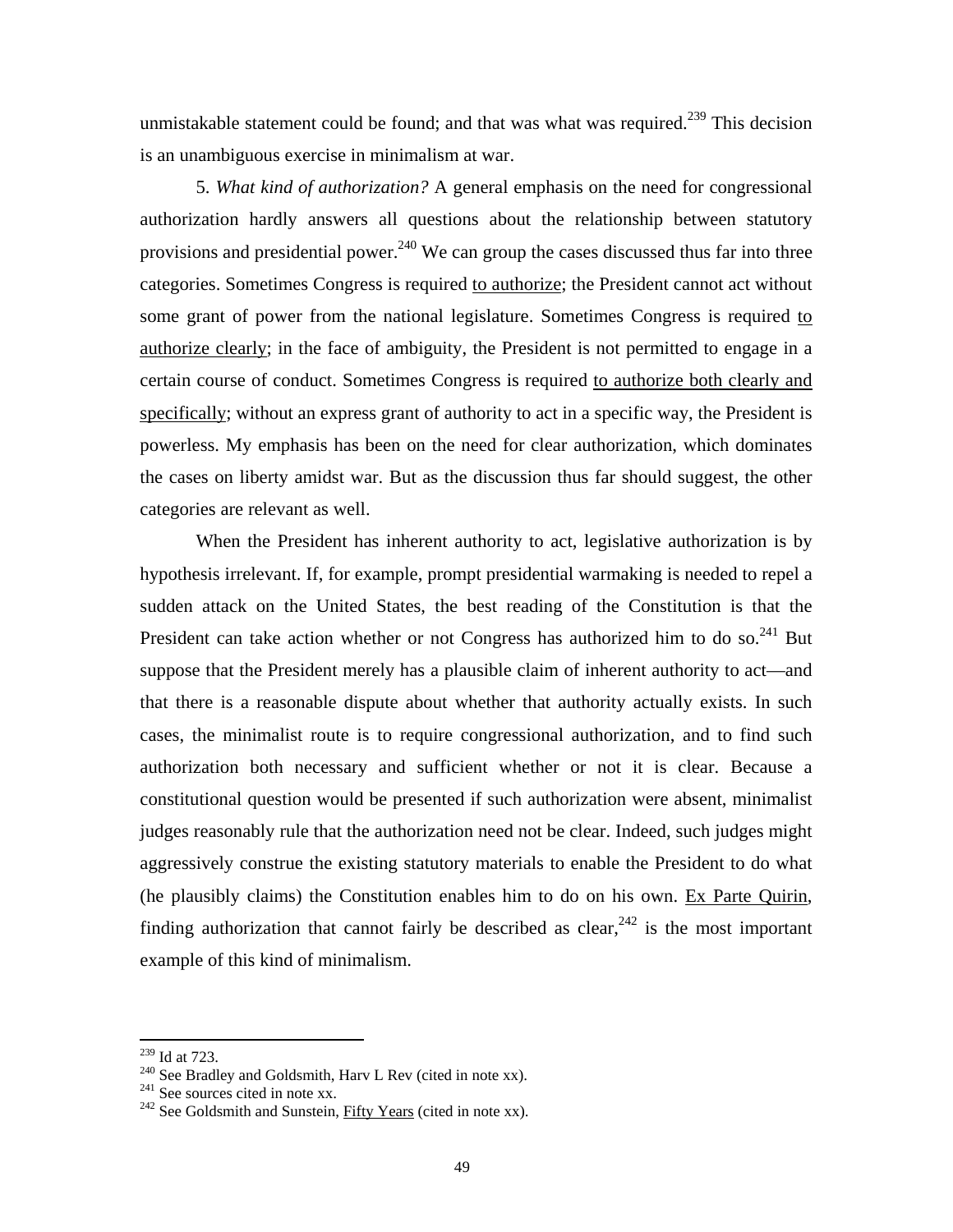But compare a case in which the President lacks a strong claim of constitutional power and in which some kind of liberty-based objection is mounted against his action. Here the proper course is to require a high degree of clarity. Hamdi, Kahanamoku, Masses, and Yates comfortably fall in this category. And where the liberty-based objection is especially strong, both clarity and specificity should be required. The difference between the two is usually unimportant, because clarity is usually absent without specificity. But we can see the relevance of the distinction in the disagreement between the plurality and Justice Souter in Hamdi. Justice Souter would have required specificity in the form of an express grant of authority to detain. By contrast, the plurality was satisfied with the general authorization for the use of force, which seemed relatively clear in light of historical understandings.<sup>243</sup> I will return to this dispute shortly. Note in this regard that Kent v Dulles is the strongest precedent for the view that congressional authorization must be both clear and specific; and Ex Parte Endo speaks in similar terms. The most sensible orienting point here is that the demand for specificity grows with the magnitude of the intrusion on liberty—a claim that will shortly bring us to the second component of minimalism at war.

 6. *On the necessity and sufficiency of congressional authorization*. Under the law as I have reconstructed it here, congressional authorization is ordinarily both a necessary and a sufficient condition for presidential intrusions into the domain of constitutionally sensitive interests. I have also noted that in some areas, such authorization is not necessary. And many civil libertarians will argue that in many areas, such authorization is not sufficient. They will fear that in times of genuine crisis, Congress is likely to do whatever the President wants; and if the stakes are high enough, it will do so fairly automatically, capitulating to his will. Isn't it better, and in a sense more minimalist, to say that while congressional authorization is often sufficient, it should not always be, and that question must be resolved on a case-by-case basis rather than categorically?

A committed minimalist would be tempted to answer this question with an enthusiastic "Yes." In fact I have already suggested that congressional authorization is sometimes insufficient. Even if Congress and the President agree to silence political

<span id="page-51-0"></span> $243$  See Bradley and Goldsmith, Harv L Rev (cited in note xx), for detailed discussion of the history and interpretation of such authorizations.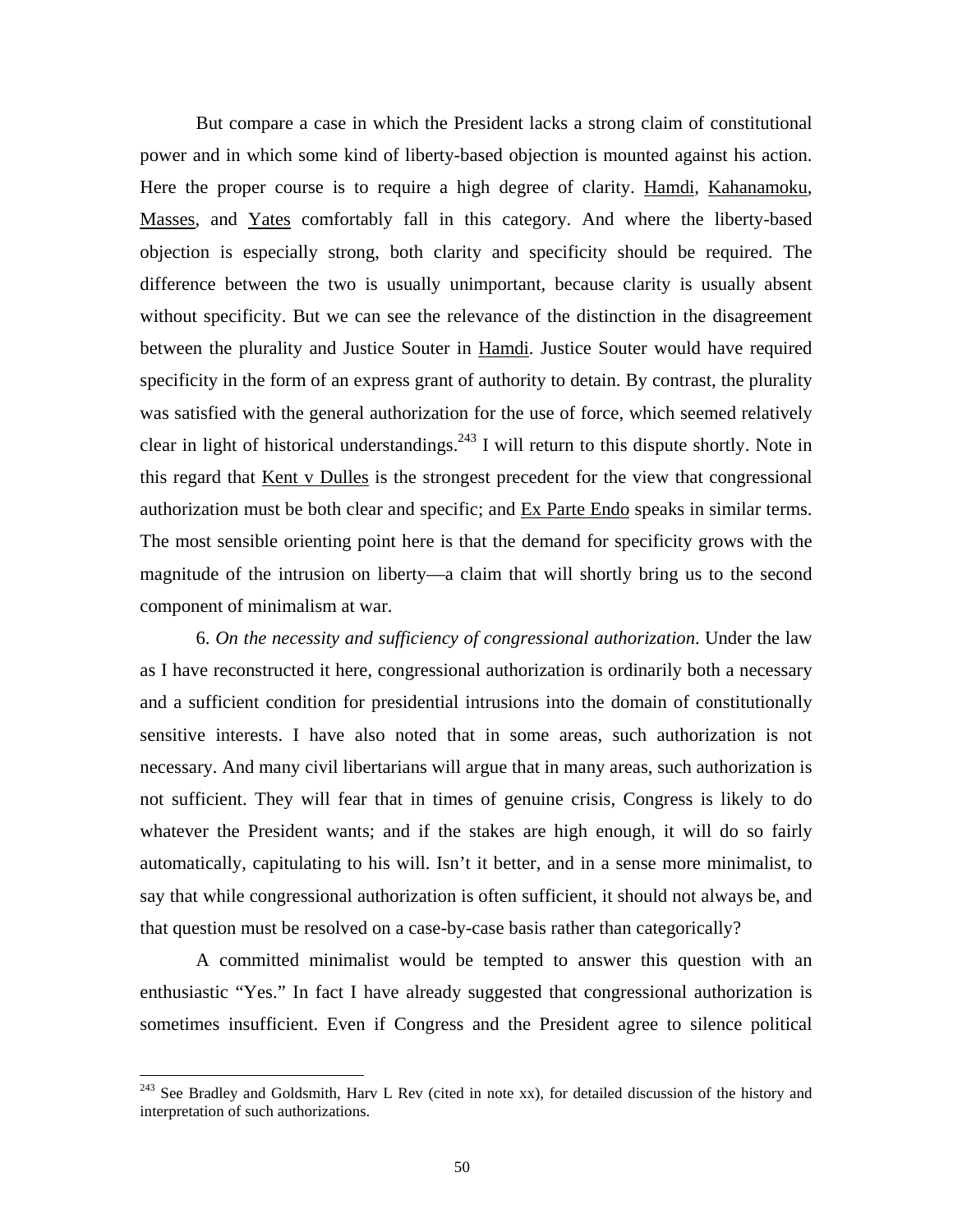dissent during war, the first amendment should stand in their way; and for reasons to be discussed shortly, fair hearings should generally be required even if the democratic branches want to dispense with them. But committed minimalists should also agree that outside of the egregious cases, and when Congress and the President have settled on a certain course of action, courts should be reluctant to rule against them. At the very least, American history attests to the likelihood that courts will follow this path when the stakes are high. Of course we can imagine clear constitutional violations, even outrages, in which we might expect, and certainly hope for, a degree of judicial courage.  $244$ Unfortunately, national experience testifies to the existence and future likelihood of such violations. The jury remains out, so to speak, on the likelihood of future judicial courage. What I am emphasizing here is that congressional authorization should be seen as the first line of defense against intrusions into the domain of constitutionally sensitive interests.

#### **B. Minimally Fair Procedures**

In one of the wisest and most important pronouncements in the history of American law, Justice Felix Frankfurter wrote, "The history of liberty has largely been the history of the observance of procedural safeguards."<sup>245</sup> A primary component of the minimalist program is to take this pronouncement extremely seriously, by requiring, where the legal materials are ambiguous, some kind of hearing for those who are deprived of their liberty.

Indeed, many of the cases explored thus far are centrally concerned with procedural safeguards. The clearest statement along these lines is found in Duncan v Kahanamoku, the martial law case from Hawaii, in which the Court narrowly construed the Hawaiian Organic Act so as to ensure that civilians would receive access to ordinary courts.<sup>246</sup> There the Court offered a ringing endorsement of "procedural safeguards," describing them as "indispensable to our system of government" and as ensuring checks on executive absolutism.<sup>247</sup> Ex Parte Endo is best read in this general spirit. So too, Chief

<span id="page-52-0"></span><sup>&</sup>lt;sup>244</sup> See Stone, *Perilous Times* (cited in note 14).

<span id="page-52-1"></span><sup>245</sup> See Stone, <u>Perilous Times (cited in note</u> 14). 245 McNabb v United States, 318 US 332, 347 (1943). 247 Id at 322.

<span id="page-52-2"></span>

<span id="page-52-3"></span>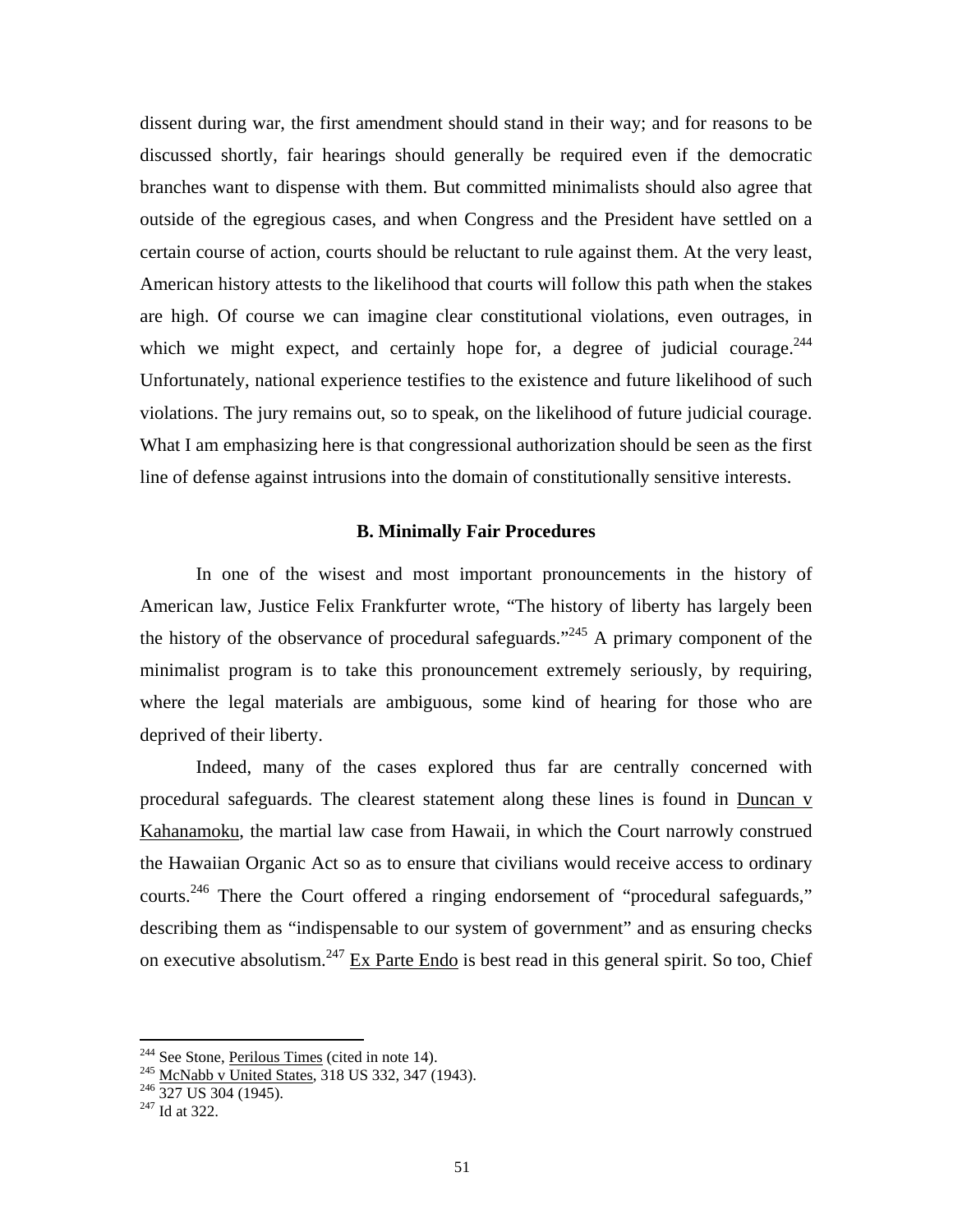Justice Taney's rejection of President Lincoln's claim of authority to suspend the writ of habeas corpus endorses this aspect of minimalism at war.

The requirement of a hearing before people can lose their liberty deserves firm judicial support even when national security is at risk. Of course a general proposition of this kind does not resolve all cases; if people have been captured on the battlefield and are held beyond the territorial jurisdiction of American courts, then judges are powerless to intervene.<sup>248</sup> But if the legal materials can fairly be interpreted to require procedural protection, they should be so interpreted. And indeed this idea has received ringing endorsement in recent Supreme Court decisions involving the war on terrorism. Of these the more elaborately reasoned was the plurality opinion in Hamdi v Rumsfeld,<sup>[249](#page-53-1)</sup> mentioned above; it is now time to explore that ruling in more detail.

Yaser Esam Hamdi, an American citizen born in Louisiana, was seized by members of the Northern Alliance in Afghanistan. From there he was transferred to Guantanamo Bay, then to a naval brig in Norfolk Virginia, and then to a brig in Charleston, South Carolina. According to the United States government, Hamdi qualified as an "enemy combatant" and hence could be held indefinitely without formal proceedings of any kind. The government urged that Hamdi had become affiliated with a Taliban military unit, received weapons training, and had an assault rifle with him at the time that he surrendered to the Northern Alliance.

The initial question was whether the executive had been authorized to detain citizens who qualify as "enemy combatants." This was an unusually complex question, for the government argued that even if Congress had not so authorized the executive, the executive "possesses plenary power to detain pursuant to Article II of the Constitution."<sup>250</sup> As I have noted, the plurality avoided the constitutional question by holding that Congress had authorized presidential detentions. The plurality pointed to the language of the authorization for the use of military force, which gives the President the authority to use "all necessary and appropriate force" against "nations, organizations, or persons" associated with the terrorist attacks of September 11, 2001. The plurality concluded that the detention of "enemy combatants," at least for the duration of the

<span id="page-53-0"></span> $248$  See Johnson v Eisentrager, 339 US 763 (1950).

<span id="page-53-1"></span> $^{249}$  124 S Ct 2633 (2004).<br><sup>250</sup> Id at 2639.

<span id="page-53-2"></span>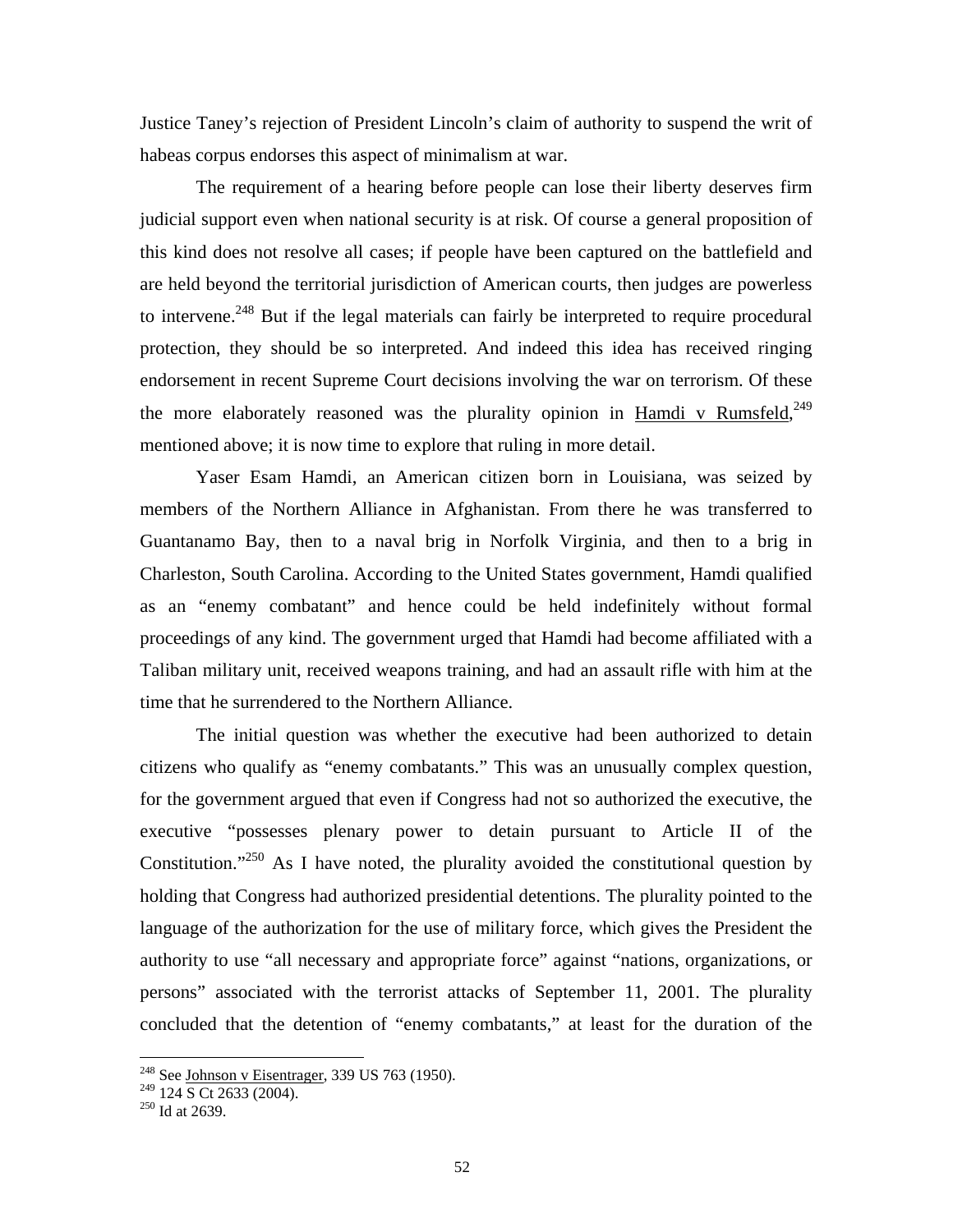conflict in which the capture occurred, "is so fundamental and accepted an incident to war as to be" an authorized exercise of "necessary and appropriate force."<sup>[251](#page-54-0)</sup>

This was not an inevitable conclusion. As I have noted, Justice Souter contended that an explicit legislative statement should be required and that no such statement could be found. The plurality responded, plausibly, that detention to prevent return to the battlefield "is a fundamental incident of war." But we have also seen that the plurality rejected the government's claim that Congress had authorized indefinite detention by the executive. In its view, the "detention may last no longer than active hostilities."<sup>252</sup> As a matter of statutory interpretation, the plurality said that Congress' grant of authority to use force included the power to detain only for the duration of the relevant conflict. In good minimalist fashion, the plurality acknowledged that this "understanding may unravel" if "the practical circumstances of a given conflict are entirely unlike those of the conflicts that informed the development of the law of war."<sup>253</sup> But this "is not the situation we face as of this date." $254$ 

Having found that the detention of Hamdi was authorized, at least for the duration of the conflict, the plurality turned to the question of due process. The government contended that because Hamdi was seized in a combat zone, no factfinding was necessary. The plurality disagreed. For Hamdi to be lawfully detained, he would have to have been part of armed forces engaged in conflict against the United States. This question was disputed and the conclusion of the executive would not be enough. The government also argued that no individual procedure was justified "in light of the extraordinary constitutional interests at stake"—or at most, that the court should ask whether "some evidence" supported the executive's determination that a citizen is an enemy combatant.<sup>255</sup> The plurality disagreed here as well. In the key passage, the plurality said that an enemy combatant must be supplied with "notice of the factual basis

<span id="page-54-3"></span>

<span id="page-54-0"></span> $251$  Id at 2640.

<span id="page-54-1"></span><sup>&</sup>lt;sup>252</sup> Id at 2642.<br><sup>253</sup> Id at 2641.<br><sup>254</sup> Id at 2642.<br><sup>255</sup> Id at 2645.

<span id="page-54-2"></span>

<span id="page-54-4"></span>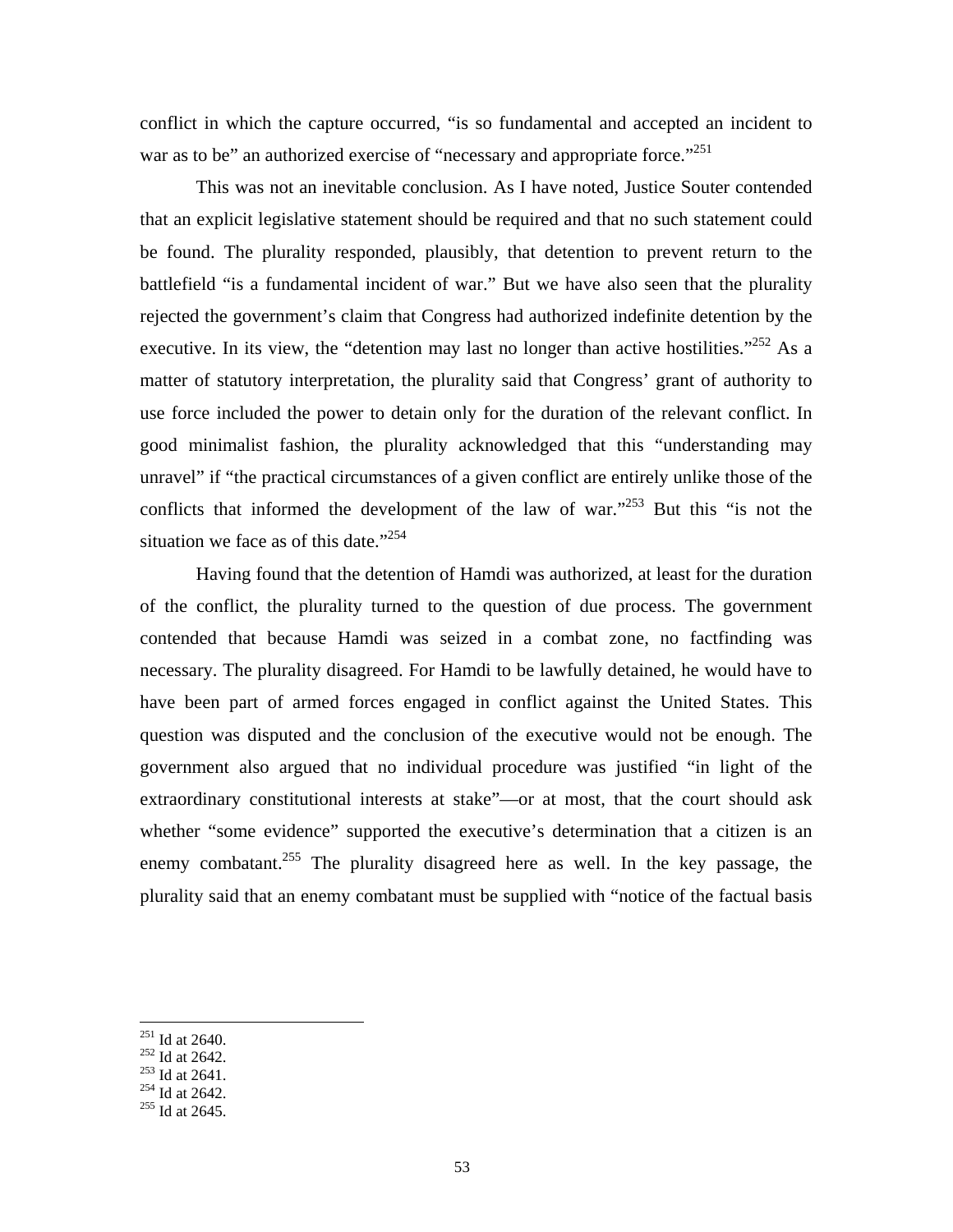for his classification, and a fair opportunity to rebut the Government's factual assertions before a neutral decisionmaker."<sup>256</sup>

The plurality acknowledged the possibility that the constitutional requirements could be met before a military tribunal.<sup>257</sup> What was necessary was not any particular set of procedures, but a process that offers both notice and a chance to be heard. "We anticipate that a District Court would proceed with the caution that we have indicated is necessary in this setting, engaging in a factfinding process that is both prudent and incremental." $^{258}$ 

What is noteworthy about the plurality's reasoning is its insistence on the right to a fair hearing before a deprivation of freedom, which is called one of the "essential liberties that remain vibrant even in times of security concerns."[259](#page-55-3) Minimalists emphasize that right above all others. Of all the opinions in the Court's terrorism cases, the clearest endorsement of this point can be found in Justice Stevens' dissenting opinion in Padilla, where he wrote that "[u]nconstrained Executive detention for the purpose of investigating and preventing subversive activity is the hallmark of the Star Chamber," and added that the ability to retain "counsel for the purpose of protecting the citizen from official mistakes and mistreatment is the hallmark of due process," even when the nation is attempting "to resist an assault by the forces of tyranny."  $^{260}$  In so saying, Justice Stevens was writing in the same spirit as the Court's majority, which has yet to question the general requirement of fair hearings.<sup>[261](#page-55-5)</sup>

Of course that requirement has exceptions. Good minimalists cannot claim that hearings are always required; the very endorsement of hearing rights is, in its way, a departure from the minimalist reluctance to rule widely. As the Court said in Rasul, "there is a realm of political authority over military affairs where the judicial power may not enter."<sup>262</sup> If an enemy combatant is being held for a specific period in an area outside

<span id="page-55-0"></span><sup>&</sup>lt;sup>256</sup> Id at 2651 ("There remains the possibility that the standards we have articulated could be met by an appropriately authorized and properly constituted military tribunal").<br>
<sup>257</sup> Id at 2651.<br>
<sup>258</sup> Id at 2652.<br>
<sup>259</sup> Id at 2652.

<span id="page-55-1"></span>

<span id="page-55-3"></span><span id="page-55-2"></span>

<span id="page-55-6"></span><span id="page-55-5"></span><span id="page-55-4"></span>

<sup>&</sup>lt;sup>260</sup> Rumsfeld v Padilla, 124 S Ct 2711, 2735 (2004) (Stevens dissenting).<br><sup>261</sup> Padilla itself was decided not on the merits, but on jurisdictional grounds. See id at 2727 (ruling that Padilla was required to bring his habeas petition in South Carolina, not the Southern District of New York). 262 Rasul v Bush, 124 S Ct at 2700.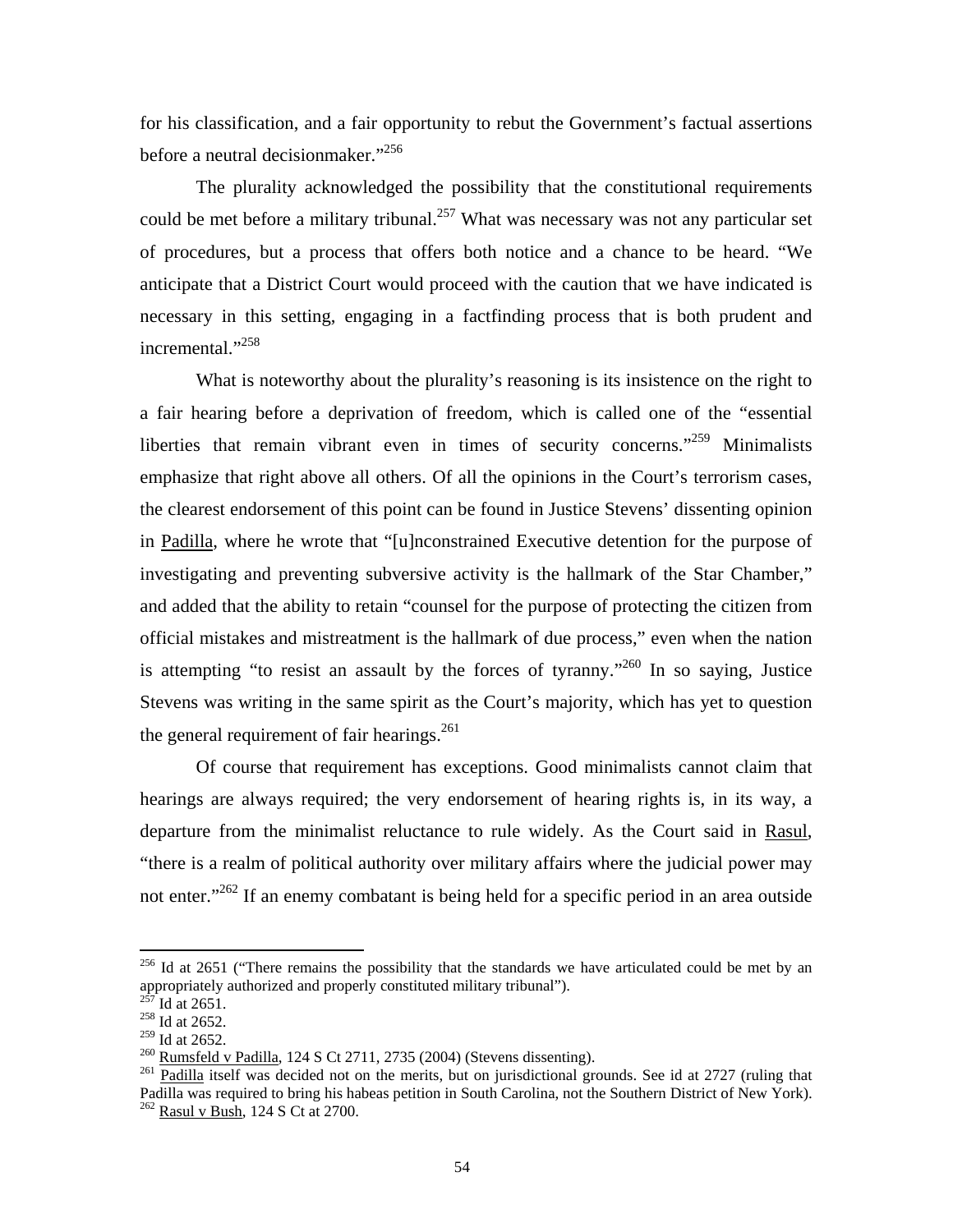the territorial control of the United States, federal courts may not intervene.<sup>263</sup> It is clear that as Commander in Chief, the President can authorize the capture and detention of enemy combatants for specified periods of time, free from federal judicial oversight. But even in such situations, American courts have been careful to reject indefinite detention without trial, and have looked to ensure that some kind of procedure was available to reduce the risk of error.<sup>264</sup> In times of war, minimalist judges are reluctant to impose sharp constraints on the executive. But they are less reluctant to intervene when they are being asked to ensure against arbitrary or mistaken deprivations of liberty.

#### **C. Narrow and Incompletely Theorized Rulings**

Thus far my emphasis has been on the need to restrain executive power. But there is also a need for courts to restrain themselves. In the context of war, minimalists endorse narrow, incompletely theorized rulings in order to promote two goals. First, judges ought to avoid excessive intrusions into the executive domain. Minimalist rulings help to ensure against judicial overreaching. Second, judges ought to avoid setting precedents that will, in retrospect, appear to give excessive authority to the President.<sup>265</sup> Minimalist rulings help to ensure against that risk as well.

Justice Frankfurter's concurring opinion in The Steel Seizure Case offers the most elaborate discussion of the basic point.<sup>266</sup> He emphasized that "[r]igorous adherence to the narrow scope of the judicial function" is especially important in constitutional cases when national security is at risk, notwithstanding the national "eagerness to settle preferably forever—a specific problem on the basis of the broadest possible constitutional pronouncement."<sup>267</sup> In his view, the Court's duty "lies in the opposite direction," through judgments that make it unnecessary to consider "delicate problems of power under the Constitution.["268](#page-56-5) Thus the Court has an obligation "to avoid putting fetters upon the future by needless pronouncements today."[269 T](#page-56-6)hus he would have ruled, very narrowly, that the President had been deprived, by Congress, of the authority to

<span id="page-56-0"></span><sup>&</sup>lt;sup>263</sup> See id, relying on *Johnson v Eisentrager*, 339 US 763 (1950).

<span id="page-56-2"></span><span id="page-56-1"></span>

<sup>&</sup>lt;sup>264</sup> 124 S Ct at 2700;  $\overline{339}$  US at 777-78.<br><sup>265</sup> On this risk, see Lee Epstein et al., <u>Supreme Silence</u> (cited in note xx).<br><sup>266</sup> 343 US at 594-597.<br><sup>267</sup> Id at 594.<br><sup>268</sup> Id at 595.

<span id="page-56-3"></span>

<span id="page-56-4"></span>

<span id="page-56-5"></span>

<span id="page-56-6"></span> $^{269}$  Id at 596.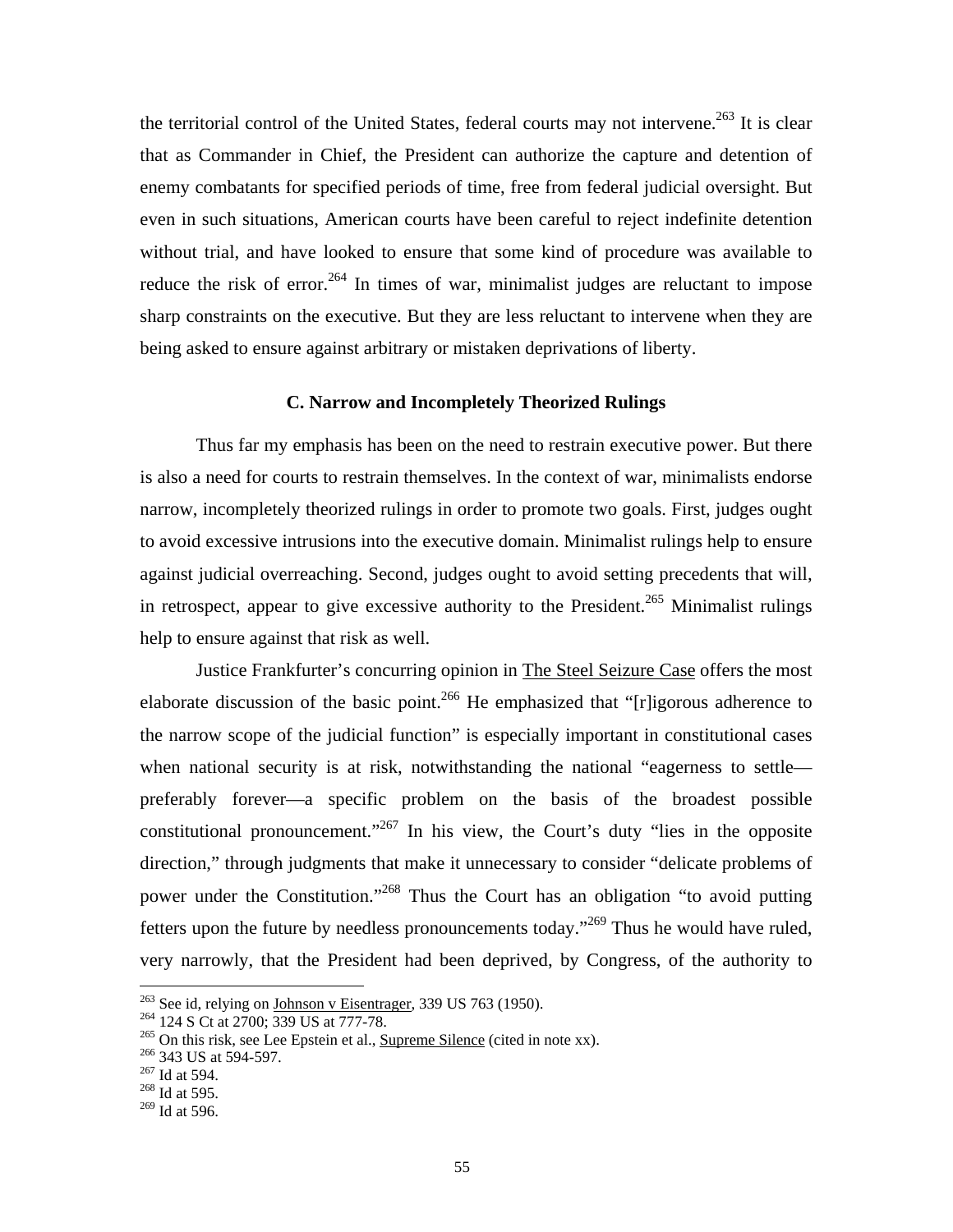engage in the seizure of the steel mills—a ruling that would have said exceedingly little about the hardest constitutional questions. $270$ 

We have already encountered a number of illustrations of analogous forms of judicial self-discipline. The ruling in Kent v Dulles left the largest constitutional questions for another day. So too, the concurring justices in Ex Parte Milligan argued against a broad ruling on individual rights. In the same vein, Ex Parte Quirin, emphasizing congressional authorization, was a narrow ruling, simply because it left so much in legislative hands. In Masses, Judge Hand did not hold that Congress lacked the constitutional power to punish the relevant speech; he ruled more modestly that Congress had not seen fit to exercise whatever power it might have. The Supreme Court followed precisely the same approach in Yates.

The same tendency toward minimalist rulings was on fine display in 2004. In Rasul v Bush,<sup>271</sup> the Court was asked to say whether federal courts have jurisdiction to consider the detentions of foreign nationals captured and incarcerated at Guantanamo Bay. The Court chose to restrict itself to two exceedingly narrow questions. It held only that the federal habeas statute granted jurisdiction to federal courts to hear challenges by foreign nationals to their detentions, and that the Alien Tort Statute did not bar federal jurisdiction.<sup>272</sup> Having reached these conclusions, the Court said almost nothing else: "Whether and what proceedings may become necessary after respondents make their response to the merits of petitioners' claims are matters that we need not address now. What is presently at stake is only whether the federal courts have jurisdiction to determine the legality of the Executive's potentially indefinite detention of individuals who claim to be wholly innocent of wrongdoing." $273$ 

We might compare the majority's approach here with the maximalist approaches of Justices Scalia and Thomas. Characteristically, Justice Scalia produced two opinions that were both deep and wide. In Hamdi, he argued that unless Congress has suspended the writ of habeas corpus, an American citizen is entitled to challenge his imprisonment

<span id="page-57-0"></span> $270$  Id at 602.

<span id="page-57-1"></span> $^{271}$  124 S Ct 2686 (2004).<br>
<sup>272</sup> Id at 2698-99.<br>
<sup>273</sup> Id at 2699.

<span id="page-57-2"></span>

<span id="page-57-3"></span>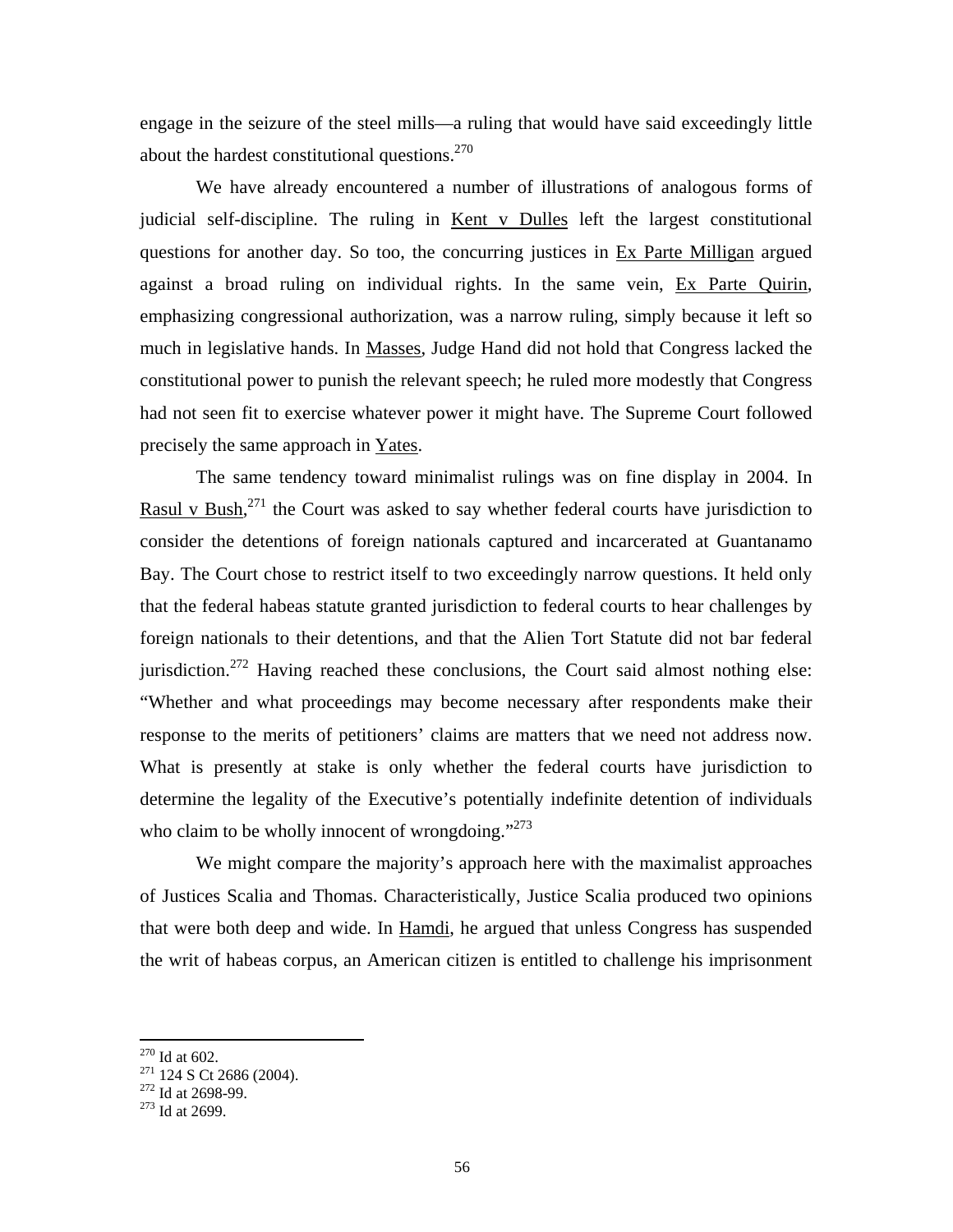and to obtain release unless and until criminal proceedings are brought.<sup>274</sup> The implication here is large: The President of the United States may not detain American citizens indefinitely, even if they are captured on the battlefield, unless the writ of habeas corpus has been suspended. "Many think it not only inevitable but entirely proper that liberty give way to security in times of national crisis . . . Whatever the general merits of the view that war silences law or modulates its voice, that view has no place in the interpretation and application of a Constitution designed precisely to confront war and, in a manner that accords with democratic principles, to accommodate it."<sup>275</sup> Suspension of habeas corpus, or an ordinary trial-type hearing, is the rule for American citizens.

Justice Scalia's preference for a maximalist ruling fits well with one of his strongest argument on behalf of wide rather than narrow decisions: Width works not only to constrain judges but also to embolden them. "The chances that frail men and women will stand up to their unpleasant duty are greatly increased if they can stand behind the solid shield of a firm, clear principle enunciated in earlier cases."<sup>276</sup>

Justice Scalia urges a different but similarly wide rule for foreign nationals detained overseas by the United States military.<sup>277</sup> Here his rule is also clear: The federal habeas corpus statute does not apply at all, and the President can detain people free from judicial oversight. Thus Justice Scalia rejects the Court's conclusion that some kind of hearing is necessary to support detention. "For this Court to create such a monstrous scheme in time of war, and in frustration of our military commanders' reliance upon clearly stated prior law, is judicial adventurism of the worst sort."<sup>278</sup> Justice Thomas joined Justice Scalia on the point; and as we have seen, he also favors a broad rule for American citizens, permitting the President to detain enemy combatants indefinitely. For present purposes, what is noteworthy about the Scalia and Thomas opinions is that they favor both width and depth. Justice Thomas is quite explicit on this point, objecting specifically to the Court's use of a "balancing scheme" and responding, "I do not think that the Federal Government's war powers can be balanced away by this Court."<sup>279</sup>

<span id="page-58-0"></span><sup>&</sup>lt;sup>274</sup> 124 S Ct 2633, 2671 (Scalia dissenting).

<span id="page-58-2"></span><span id="page-58-1"></span>

<sup>&</sup>lt;sup>275</sup> Id at 2674.<br><sup>276</sup> See Scalia, <u>Rule of Law</u> at 1181 (cited in note xx).<br><sup>277</sup> Rasul v Bush, 124 S Ct 2686 (2004).<br><sup>278</sup> Id at 2711.

<span id="page-58-3"></span>

<span id="page-58-4"></span>

<span id="page-58-5"></span><sup>279</sup> Id at 2674.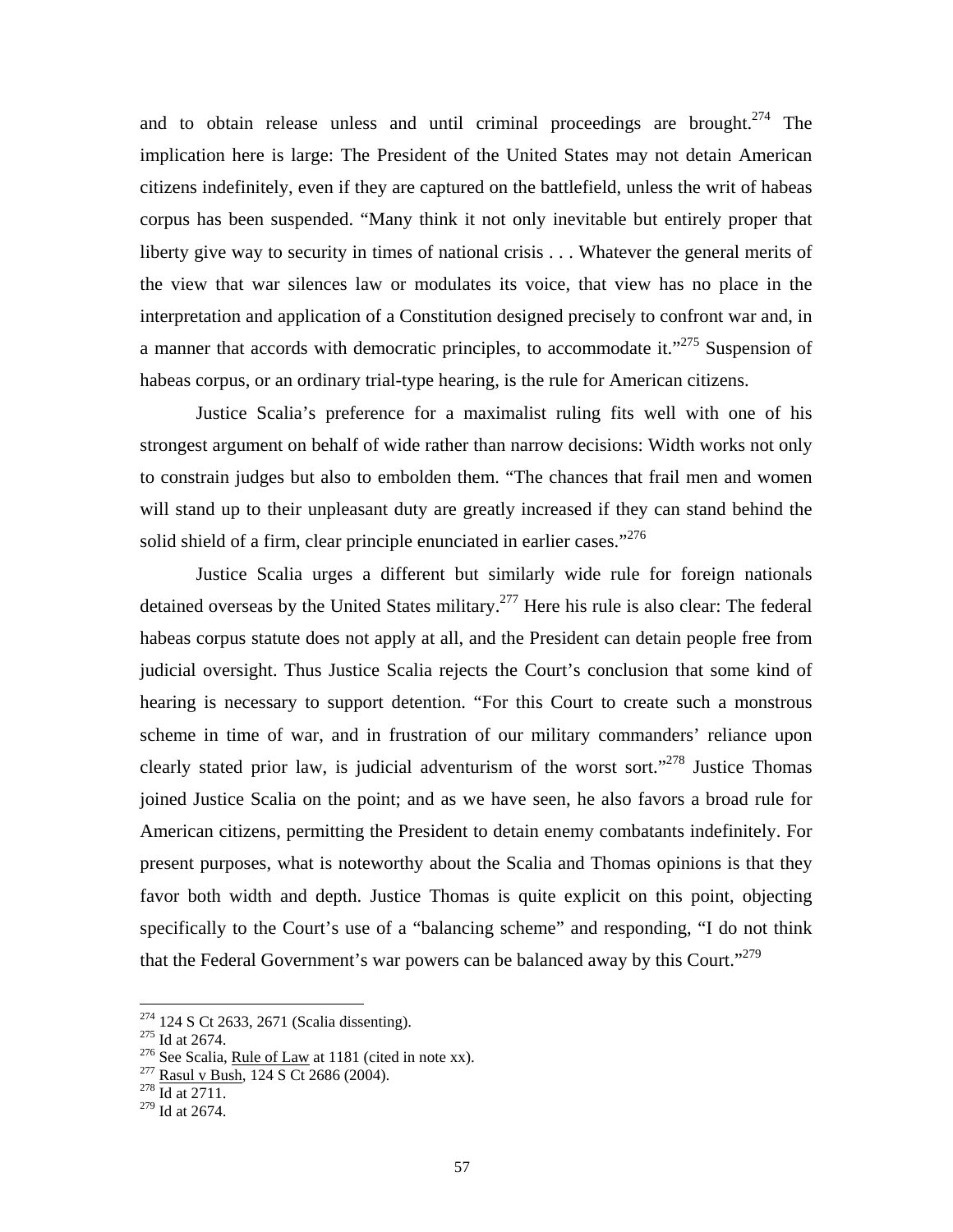Of course civil libertarians are likely to approve of Justice Scalia's approach in Hamdi and to reject that of Justices Scalia and Thomas in Rasul. But as Justice Thomas points out, Justice Scalia's liberty-protecting position in Hamdi creates risks simply because of its breadth.<sup>280</sup> If Justice Scalia or Justice Thomas were clearly right on the law, then no one could object to their plea for depth and width. But suppose that the law is not clear and that a deep or wide ruling might be confounded by unanticipated circumstances. If so, there is every reason for federal judges to issue shallow and narrow opinions, refusing to freeze the future and allowing decisions to turn on particular circumstances. Indeed, the Court's very refusal to decide the Padilla case on the merits, relying instead on a jurisdictional objection, can be understood as an extreme example of an insistence on shallowness and narrowness<sup>281</sup>; and if the underlying issues are extremely complex, then it is not hard to understand the Court's reluctance to resolve them. [282](#page-59-2) 

At this point it would be possible to object that narrow decisions, stressing particular facts, are in a sense more intrusive than those that offer greater width and depth. The reason is that narrow decisions leave the executive, and other institutions, so unclear about what they are supposed to do. This is a significant and legitimate concern about Rasul in particular. I have emphasized that that decision is highly minimalist, holding only that on these particular facts, these detainees are entitled to hearings. But this ruling leaves the government with very little guidance. Are those held at an air force base in Afghanistan or Iraq entitled to hearings? Does it matter if they are only being held for a few weeks, while the government explores the relevant facts, obtains a translator, and so forth? Justice Kennedy's concurring opinion appears responsive to the

<span id="page-59-0"></span> $^{280}$  The difficulty is that it is easy to imagine cases of emergency in which the writ may not be suspended, because "Cases of Rebellion or Invasion" are not involved. 124 S Ct 2682-83. If the writ may not be suspended, then the President must hold formal trials and may not detain people – perhaps a plausible conclusion, but not what Justice Scalia intended.<br><sup>281</sup> Rumsfeld v Padilla, 124 S Ct 2711 (2004). The extreme case may, of course, conflict with the second

<span id="page-59-1"></span>feature of minimalism if it results in a failure to require a minimally fair hearing. Note, however, that there is a difference between a refusal to decide whether such a hearing is required and a ruling that such a hearing is not required; the Supreme Court's ruling in Padilla does not foreclose a future decision that the court of appeals was correct on the merits, as I believe that it was. See supra.<br><sup>282</sup> See the discussion of the passive virtues in Alexander Bickel, <u>The Least Dangerous Branch: The</u>

<span id="page-59-2"></span>Supreme Court at the Bar of Politics (1962).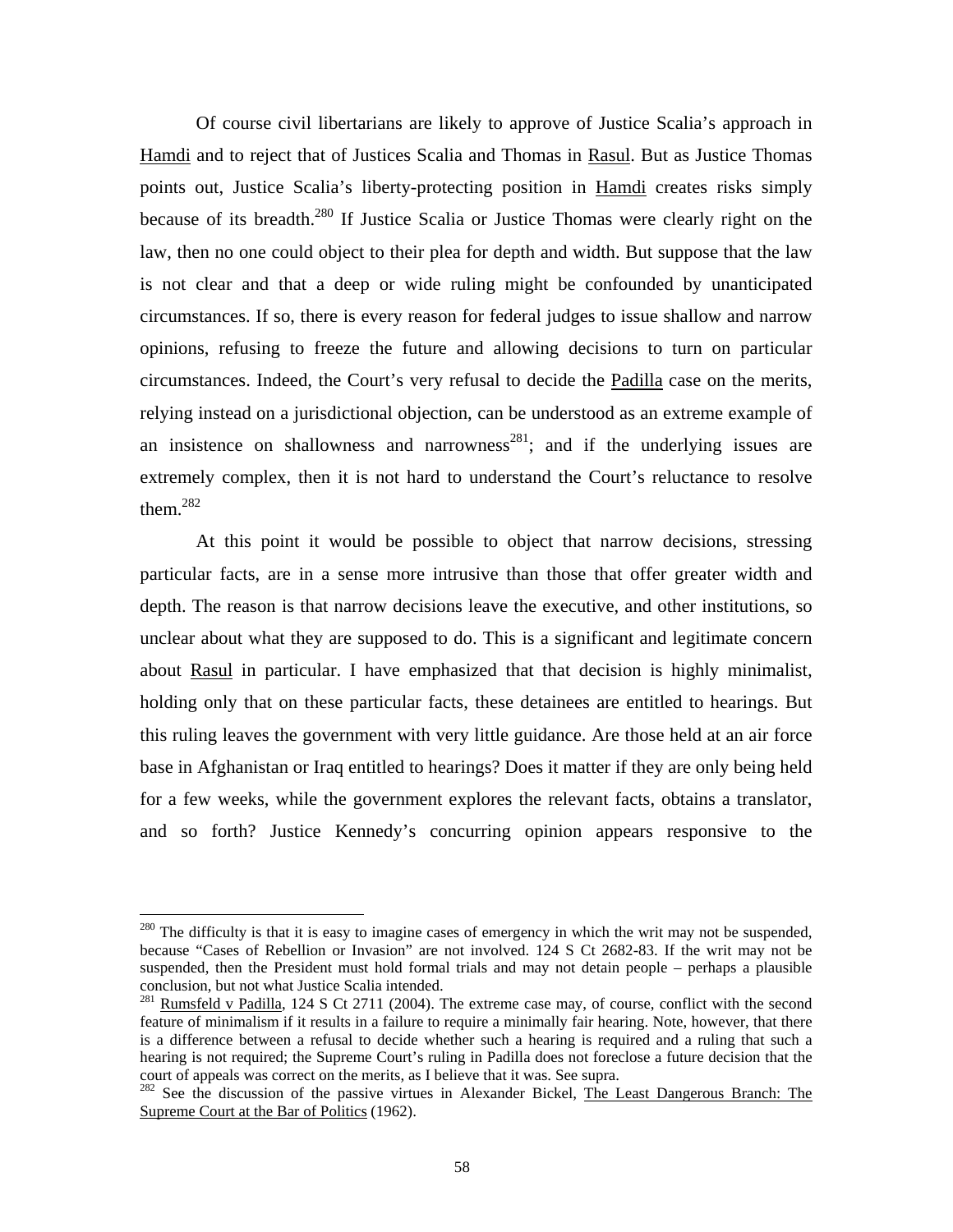government's need for a measure of clarity.[283](#page-60-0) If the Court leaves too much undecided, the government will have to proceed in the dark, in a way that might lead to a range of problems.

As evidence, consider here the distinctive problems that have emerged in the aftermath of Rasul. In December 2004, a federal district court "served as the stage for the beginning of what [was] expected to be a long and bruising second phase of the legal battle" over the fate of prisoners at Guantanamo Bay.<sup>284</sup> The adnministration argued for a narrow reading of Rasul, one that would be satisfied by a hearing at the naval base in which detainees were permitted to argue that they were not properly characterized as enemy combatants.<sup>285</sup> By contrast, the detainees contended that they were entitled to a lawyer and to an opportunity to see the evidence against them.<sup>286</sup> Because the Supreme Court did not resolve this dispute, protracted litigation was inevitable. In this light, it is reasonable to worry whether narrowness might not create unnecessary and even damaging uncertainty.

The concern is justified, and for some problems, it offers a good reason for a degree of width; but that reason is only one of a set of relevant considerations, many of them pointing toward narrow rulings in the context of war. If judges can be confident about a wider ruling, then they should issue it. By doing so, they reduce uncertainty, and they do so (by hypothesis) without compromising other important values. But if judges lack confidence in a wider ruling, the costs of uncertainty may be worth incurring. The argument in Rasul involved the narrow questions the Court decided, not the broader ones that have arisen in the aftermath of its decision. The most that can be said is that government's need for planning provides a cautionary note about narrow and shallow rulings -- suggesting the need to be minimalist, so to speak, about minimalism itself. But I hope that I have said enough to show that during war, a minimalist posture, of the sort defined by the three principles, provides the best general orientation.

<span id="page-60-1"></span><span id="page-60-0"></span>

 $^{283}$  124 S Ct at 2699-2670 (Kennedy concurring in the judgment).<br><sup>284</sup> See Neil Lewis, Fate of Guantanamo Detainees is Debated in Federal Court, New York Times, December 2, 2004, at p. 36.<br><sup>285</sup> Id.<br><sup>286</sup> Id.

<span id="page-60-2"></span>

<span id="page-60-3"></span>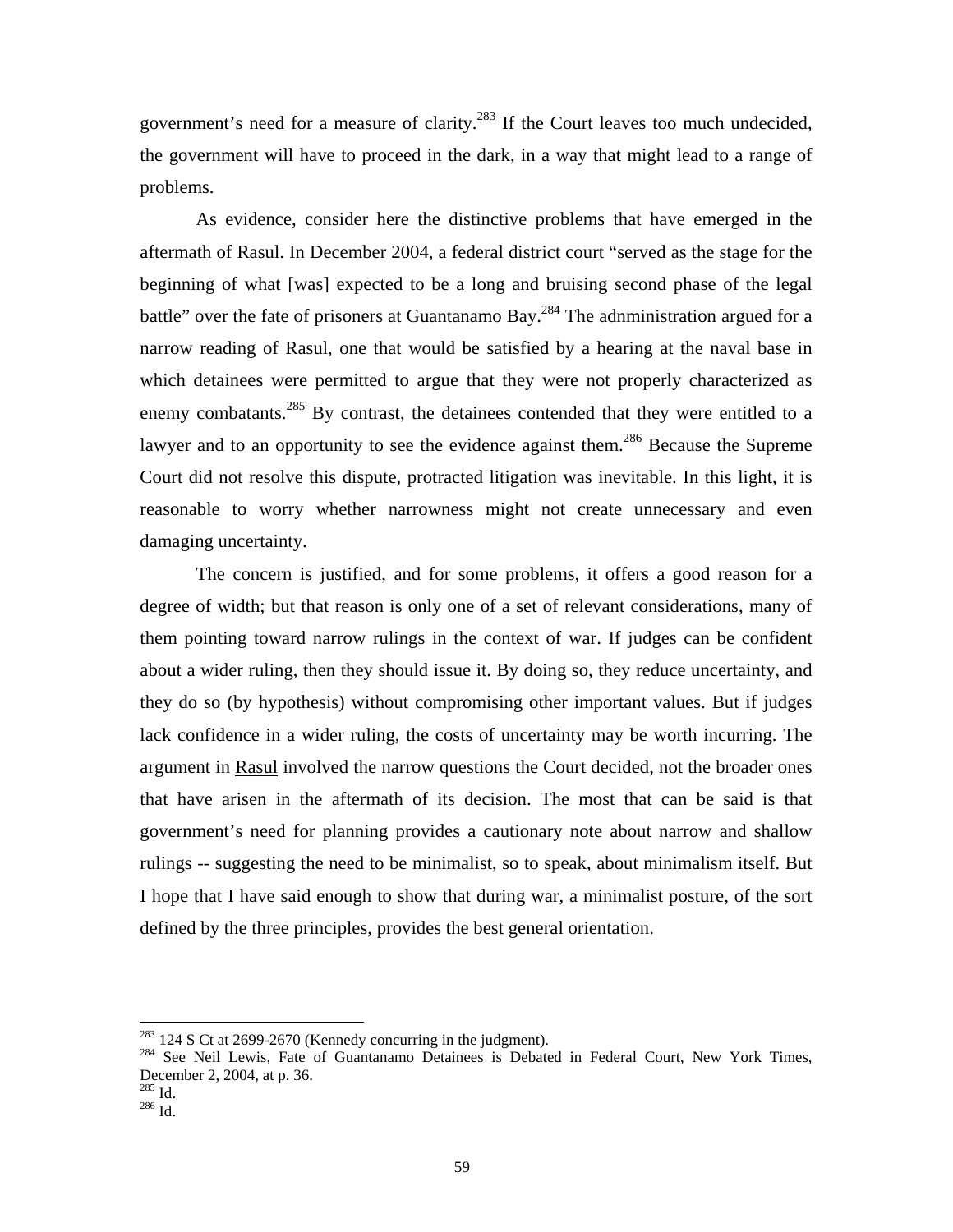#### **Conclusion**

I have attempted to outline and to evaluate three general approaches to conflicts among civil liberty and national security: Liberty Maximalism, National Security Maximalism, and minimalism. Courts are most unlikely to adopt Liberty Maximalism, and for good reason. The extent of liberty depends, in large part, on the strength and the legitimacy of the reasons for intruding on it, and when national security is genuinely at risk, the legitimate reasons for intruding on liberty are stronger. Of course courts should strike down indefensible restrictions on constitutional rights, above all freedom of speech.<sup>287</sup> But where the founding document leaves gaps and ambiguities, judicial caution is entirely appropriate amidst war.

By contrast, National Security Maximalism might seem highly attractive to reviewing courts, and there are strong arguments on its behalf. More than anyone else, the President is in a strong position to protect the country, because he is uniquely wellequipped to acquire relevant information, and because he can act both in a coordinated way and with dispatch. These points are closing connected with central ideas about the executive branch in the founding era.<sup>288</sup> For their part, judges lack the information that would permit them to make sensible judgments about when an intrusion on liberty is justified, and the costs of judicial errors in the direction of liberty may turn out to be catastrophic. Notably, National Security Maximalism has received some strong endorsements on federal courts of appeals amidst the war on terrorism.

Notwithstanding its attractions, National Security Maximalism cannot claim much support in the Constitution itself. The founding document carefully divides authority between the President and Congress. It does not give a general "war power" to the President. With respect to war, the Constitution is easily read to give the national legislation the primary role. In addition, National Security Maximalism neglects institutional factors that create a grave risk that the executive branch will support unjustified intrusions on civil liberties. Group polarization is a significant danger, particularly for a branch specifically designed to consist of like-minded people. As a

<span id="page-61-0"></span><sup>&</sup>lt;sup>287</sup> See Stone, *Perilious Times* (cited in note 14).

<span id="page-61-1"></span><sup>&</sup>lt;sup>288</sup> See Lessig and Sunstein, 94 Colum L Rev 1 (1994) (cited in note xx).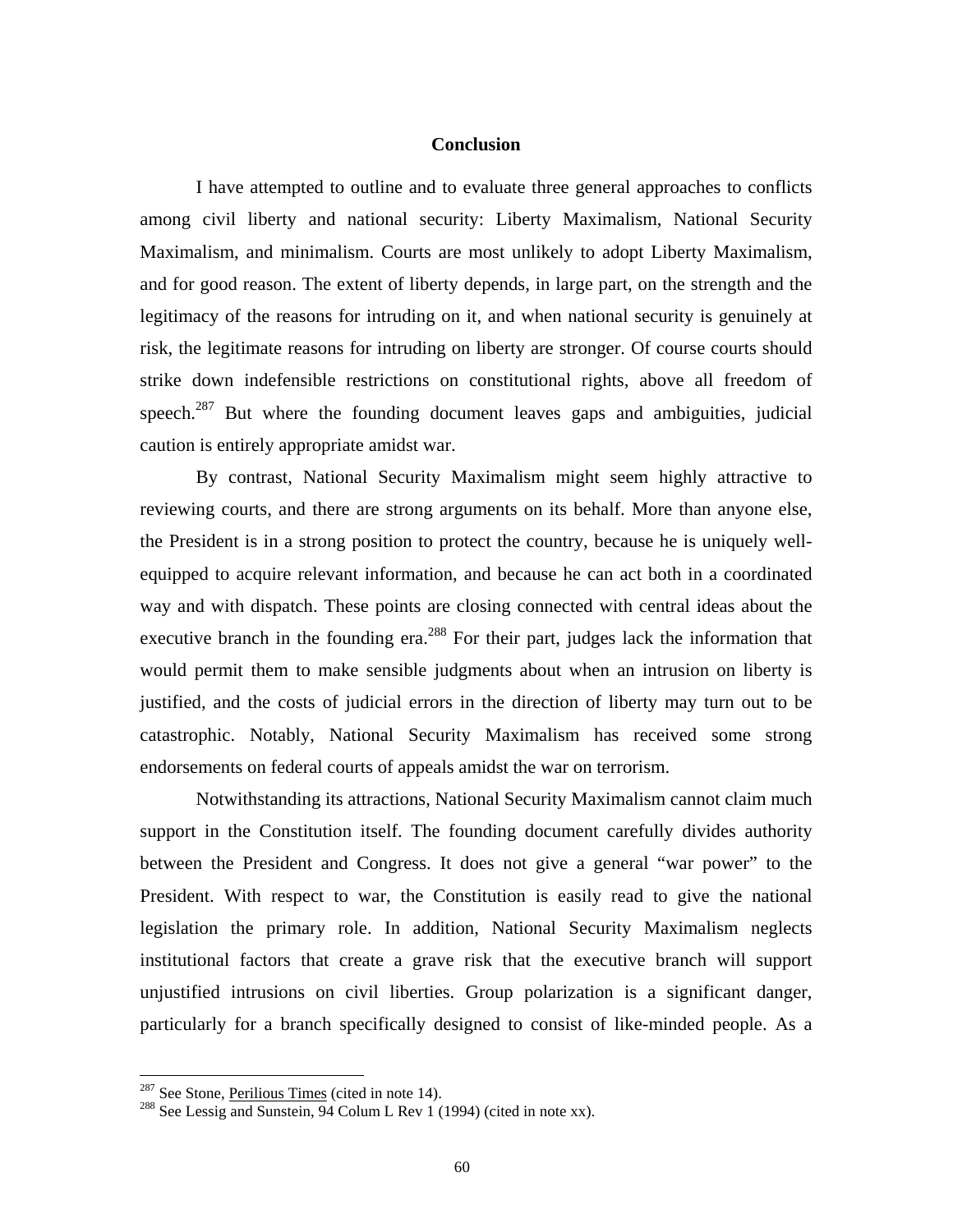result, the executive might well support interferences with freedom that are not adequately justified by security concerns. This is especially likely if those interferences affect identifiable groups rather than the public as a whole.

In the face of the relevant risks, the best general orientation is a particular form of minimalism, with its three principal requirements, representing a kind of Due Process Writ Large. First, Congress should be required to provide clear authorization for executive intrusions on interests that have a strong claim to constitutional protection. Second, some kind of hearing should be required before the executive deprives people of their freedom. Third, courts should discipline themselves through narrow, incompletely theorized rulings. To a remarkable degree, these three ideas capture the practices of the Supreme Court in dealing with claimed violations of constitutional rights when national security has been threatened. Minimalism can find prominent endorsement during the Civil War, World War I, World War II, the Cold War, and the contemporary war on terrorism.

In numerous cases, the Court, and its most celebrated members, have adopted a form of minimalism in war. To be sure, minimalist decisions are unlikely to do all that should be done to prevent unjustified intrusions into the domain of liberty. But such decisions have the significant advantage of carving out a role that is admirably wellsuited to the institutional strengths and weaknesses of the federal judiciary.

Readers with comments should address them to:

Cass R. Sunstein University of Chicago Law School 1111 East 60th Street Chicago, IL 60637 csunstei@uchicago.edu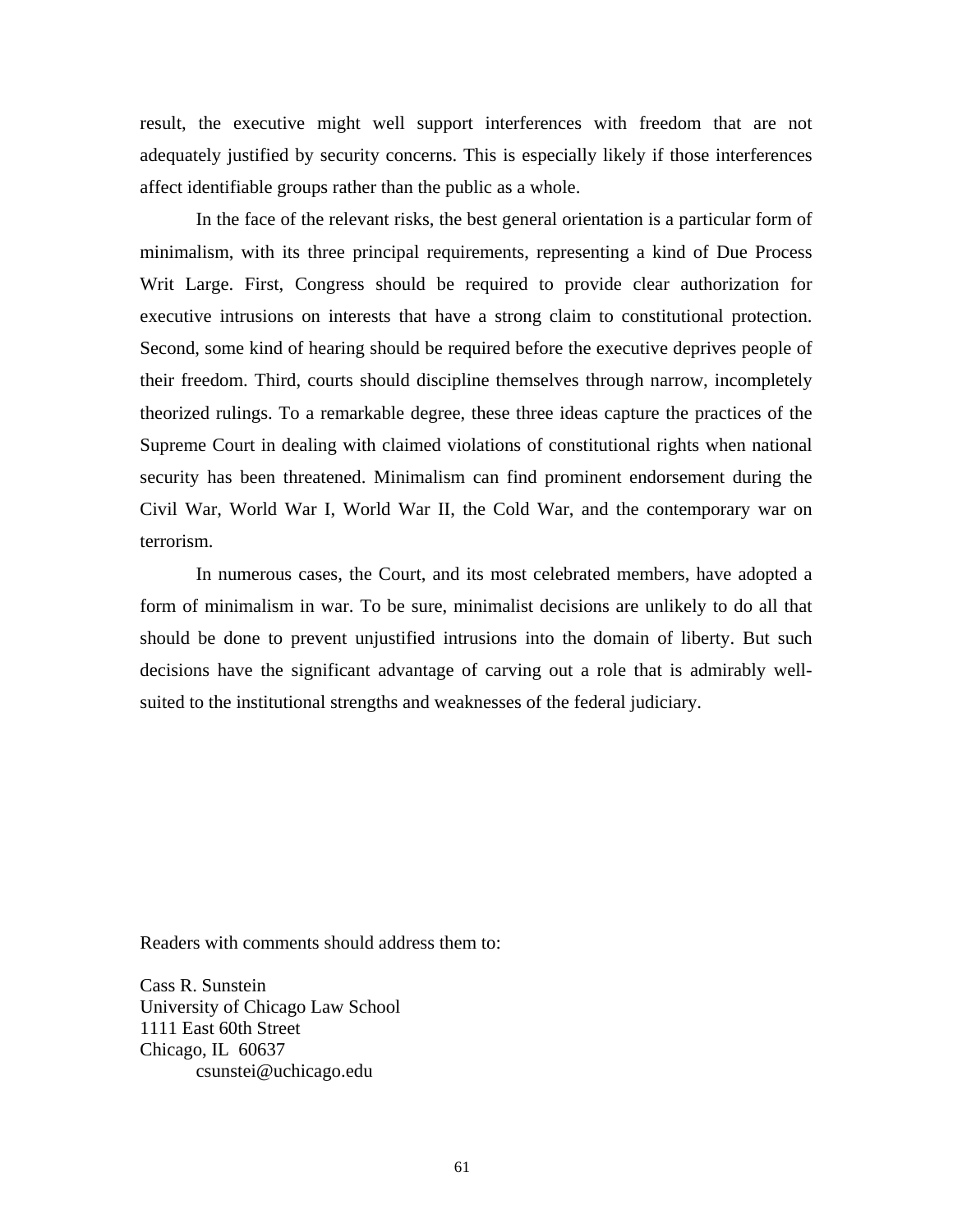#### Chicago Working Papers in Law and Economics (Second Series)

- 1. William M. Landes, Copyright Protection of Letters, Diaries and Other Unpublished Works: An Economic Approach (July 1991)
- 2. Richard A. Epstein, The Path to *The T. J. Hooper*: The Theory and History of Custom in the Law of Tort (August 1991)
- 3. Cass R. Sunstein, On Property and Constitutionalism (September 1991)
- 4. Richard A. Posner, Blackmail, Privacy, and Freedom of Contract (February 1992)
- 5. Randal C. Picker, Security Interests, Misbehavior, and Common Pools (February 1992)
- 6. Tomas J. Philipson & Richard A. Posner, Optimal Regulation of AIDS (April 1992)
- 7. Douglas G. Baird, Revisiting Auctions in Chapter 11 (April 1992)
- 8. William M. Landes, Sequential versus Unitary Trials: An Economic Analysis (July 1992)
- 9. William M. Landes & Richard A. Posner, The Influence of Economics on Law: A Quantitative Study (August 1992)
- 10. Alan O. Sykes, The Welfare Economics of Immigration Law: A Theoretical Survey With An Analysis of U.S. Policy (September 1992)
- 11. Douglas G. Baird, 1992 Katz Lecture: Reconstructing Contracts (November 1992)
- 12. Gary S. Becker, The Economic Way of Looking at Life (January 1993)
- 13. J. Mark Ramseyer, Credibly Committing to Efficiency Wages: Cotton Spinning Cartels in Imperial Japan (March 1993)
- 14. Cass R. Sunstein, Endogenous Preferences, Environmental Law (April 1993)
- 15. Richard A. Posner, What Do Judges and Justices Maximize? (The Same Thing Everyone Else Does) (April 1993)
- 16. Lucian Arye Bebchuk and Randal C. Picker, Bankruptcy Rules, Managerial Entrenchment, and Firm-Specific Human Capital (August 1993)
- 17. J. Mark Ramseyer, Explicit Reasons for Implicit Contracts: The Legal Logic to the Japanese Main Bank System (August 1993)
- 18. William M. Landes and Richard A. Posner, The Economics of Anticipatory Adjudication (September 1993)
- 19. Kenneth W. Dam, The Economic Underpinnings of Patent Law (September 1993)
- 20. Alan O. Sykes, An Introduction to Regression Analysis (October 1993)
- 21. Richard A. Epstein, The Ubiquity of the Benefit Principle (March 1994)
- 22. Randal C. Picker, An Introduction to Game Theory and the Law (June 1994)
- 23. William M. Landes, Counterclaims: An Economic Analysis (June 1994)
- 24. J. Mark Ramseyer, The Market for Children: Evidence from Early Modern Japan (August 1994)
- 25. Robert H. Gertner and Geoffrey P. Miller, Settlement Escrows (August 1994)
- 26. Kenneth W. Dam, Some Economic Considerations in the Intellectual Property Protection of Software (August 1994)
- 27. Cass R. Sunstein, Rules and Rulelessness, (October 1994)
- 28. David Friedman, More Justice for Less Money: A Step Beyond *Cimino* (December 1994)
- 29. Daniel Shaviro, Budget Deficits and the Intergenerational Distribution of Lifetime Consumption (January 1995)
- 30. Douglas G. Baird, The Law and Economics of Contract Damages (February 1995)
- 31. Daniel Kessler, Thomas Meites, and Geoffrey P. Miller, Explaining Deviations from the Fifty Percent Rule: A Multimodal Approach to the Selection of Cases for Litigation (March 1995)
- 32. Geoffrey P. Miller, Das Kapital: Solvency Regulation of the American Business Enterprise (April 1995)
- 33. Richard Craswell, Freedom of Contract (August 1995)
- 34. J. Mark Ramseyer, Public Choice (November 1995)
- 35. Kenneth W. Dam, Intellectual Property in an Age of Software and Biotechnology (November 1995)
- 36. Cass R. Sunstein, Social Norms and Social Roles (January 1996)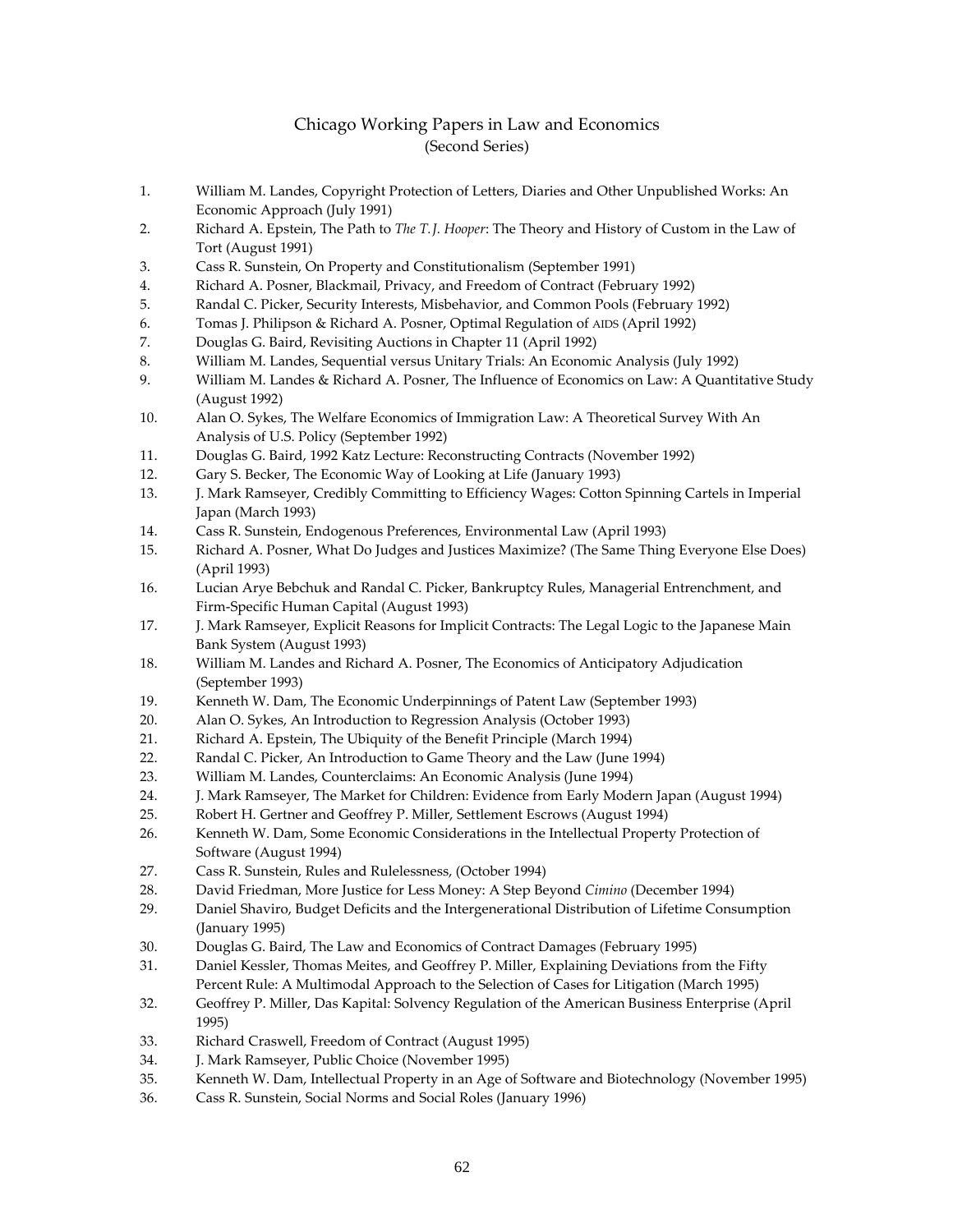- 37. J. Mark Ramseyer and Eric B. Rasmusen, Judicial Independence in Civil Law Regimes: Econometrics from Japan (January 1996)
- 38. Richard A. Epstein, Transaction Costs and Property Rights: Or Do Good Fences Make Good Neighbors? (March 1996)
- 39. Cass R. Sunstein, The Cost-Benefit State (May 1996)
- 40. William M. Landes and Richard A. Posner, The Economics of Legal Disputes Over the Ownership of Works of Art and Other Collectibles (July 1996)
- 41. John R. Lott, Jr. and David B. Mustard, Crime, Deterrence, and Right-to-Carry Concealed Handguns (August 1996)
- 42. Cass R. Sunstein, Health-Health Tradeoffs (September 1996)
- 43. G. Baird, The Hidden Virtues of Chapter 11: An Overview of the Law and Economics of Financially Distressed Firms (March 1997)
- 44. Richard A. Posner, Community, Wealth, and Equality (March 1997)
- 45. William M. Landes, The Art of Law and Economics: An Autobiographical Essay (March 1997)
- 46. Cass R. Sunstein, Behavioral Analysis of Law (April 1997)
- 47. John R. Lott, Jr. and Kermit Daniel, Term Limits and Electoral Competitiveness: Evidence from California's State Legislative Races (May 1997)
- 48. Randal C. Picker, Simple Games in a Complex World: A Generative Approach to the Adoption of Norms (June 1997)
- 49. Richard A. Epstein, Contracts Small and Contracts Large: Contract Law through the Lens of Laissez-Faire (August 1997)
- 50. Cass R. Sunstein, Daniel Kahneman, and David Schkade, Assessing Punitive Damages (with Notes on Cognition and Valuation in Law) (December 1997)
- 51. William M. Landes, Lawrence Lessig, and Michael E. Solimine, Judicial Influence: A Citation Analysis of Federal Courts of Appeals Judges (January 1998)
- 52. John R. Lott, Jr., A Simple Explanation for Why Campaign Expenditures are Increasing: The Government is Getting Bigger (February 1998)
- 53. Richard A. Posner, Values and Consequences: An Introduction to Economic Analysis of Law (March 1998)
- 54. Denise DiPasquale and Edward L. Glaeser, Incentives and Social Capital: Are Homeowners Better Citizens? (April 1998)
- 55. Christine Jolls, Cass R. Sunstein, and Richard Thaler, A Behavioral Approach to Law and Economics (May 1998)
- 56. John R. Lott, Jr., Does a Helping Hand Put Others At Risk?: Affirmative Action, Police Departments, and Crime (May 1998)
- 57. Cass R. Sunstein and Edna Ullmann-Margalit, Second-Order Decisions (June 1998)
- 58. Jonathan M. Karpoff and John R. Lott, Jr., Punitive Damages: Their Determinants, Effects on Firm Value, and the Impact of Supreme Court and Congressional Attempts to Limit Awards (July 1998)
- 59. Kenneth W. Dam, Self-Help in the Digital Jungle (August 1998)
- 60. John R. Lott, Jr., How Dramatically Did Women's Suffrage Change the Size and Scope of Government? (September 1998)
- 61. Kevin A. Kordana and Eric A. Posner, A Positive Theory of Chapter 11 (October 1998)
- 62. David A. Weisbach, Line Drawing, Doctrine, and Efficiency in the Tax Law (November 1998)
- 63. Jack L. Goldsmith and Eric A. Posner, A Theory of Customary International Law (November 1998)
- 64. John R. Lott, Jr., Public Schooling, Indoctrination, and Totalitarianism (December 1998)
- 65. Cass R. Sunstein, Private Broadcasters and the Public Interest: Notes Toward A "Third Way" (January 1999)
- 66. Richard A. Posner, An Economic Approach to the Law of Evidence (February 1999)
- 67. Yannis Bakos, Erik Brynjolfsson, Douglas Lichtman, Shared Information Goods (February 1999)
- 68. Kenneth W. Dam, Intellectual Property and the Academic Enterprise (February 1999)
- 69. Gertrud M. Fremling and Richard A. Posner, Status Signaling and the Law, with Particular Application to Sexual Harassment (March 1999)
- 70. Cass R. Sunstein, Must Formalism Be Defended Empirically? (March 1999)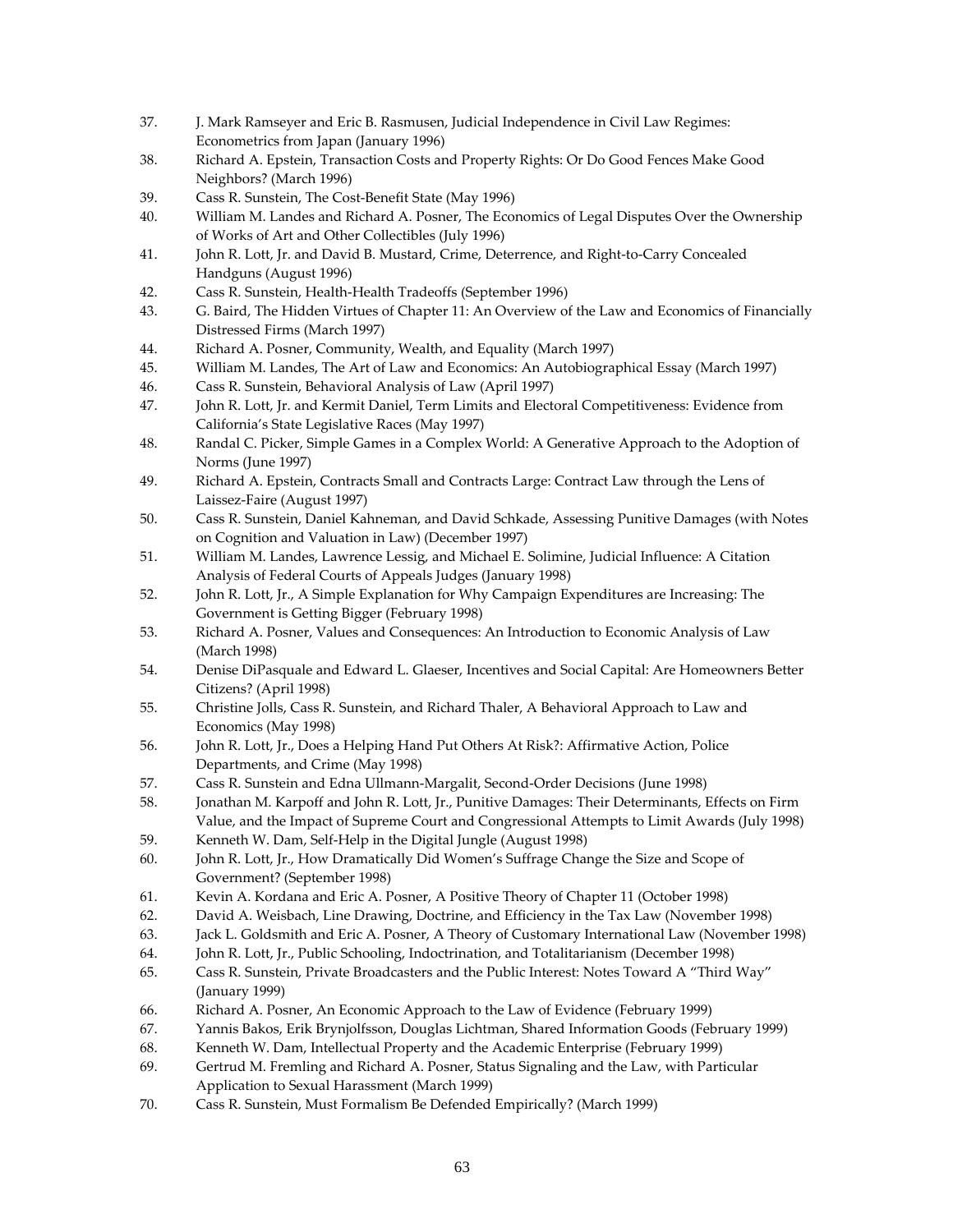- 71. Jonathan M. Karpoff, John R. Lott, Jr., and Graeme Rankine, Environmental Violations, Legal Penalties, and Reputation Costs (March 1999)
- 72. Matthew D. Adler and Eric A. Posner, Rethinking Cost-Benefit Analysis (April 1999)
- 73. John R. Lott, Jr. and William M. Landes, Multiple Victim Public Shooting, Bombings, and Right-to-Carry Concealed Handgun Laws: Contrasting Private and Public Law Enforcement (April 1999)
- 74. Lisa Bernstein, The Questionable Empirical Basis of Article 2's Incorporation Strategy: A Preliminary Study (May 1999)
- 75. Richard A. Epstein, Deconstructing Privacy: and Putting It Back Together Again (May 1999)
- 76. William M. Landes, Winning the Art Lottery: The Economic Returns to the Ganz Collection (May 1999)
- 77. Cass R. Sunstein, David Schkade, and Daniel Kahneman, Do People Want Optimal Deterrence? (June 1999)
- 78. Tomas J. Philipson and Richard A. Posner, The Long-Run Growth in Obesity as a Function of Technological Change (June 1999)
- 79. David A. Weisbach, Ironing Out the Flat Tax (August 1999)
- 80. Eric A. Posner, A Theory of Contract Law under Conditions of Radical Judicial Error (August 1999)
- 81. David Schkade, Cass R. Sunstein, and Daniel Kahneman, Are Juries Less Erratic than Individuals? Deliberation, Polarization, and Punitive Damages (September 1999)
- 82. Cass R. Sunstein, Nondelegation Canons (September 1999)
- 83. Richard A. Posner, The Theory and Practice of Citations Analysis, with Special Reference to Law and Economics (September 1999)
- 84. Randal C. Picker, Regulating Network Industries: A Look at *Intel* (October 1999)
- 85. Cass R. Sunstein, Cognition and Cost-Benefit Analysis (October 1999)
- 86. Douglas G. Baird and Edward R. Morrison, Optimal Timing and Legal Decisionmaking: The Case of the Liquidation Decision in Bankruptcy (October 1999)
- 87. Gertrud M. Fremling and Richard A. Posner, Market Signaling of Personal Characteristics (November 1999)
- 88. Matthew D. Adler and Eric A. Posner, Implementing Cost-Benefit Analysis When Preferences Are Distorted (November 1999)
- 89. Richard A. Posner, Orwell versus Huxley: Economics, Technology, Privacy, and Satire (November 1999)
- 90. David A. Weisbach, Should the Tax Law Require Current Accrual of Interest on Derivative Financial Instruments? (December 1999)
- 91. Cass R. Sunstein, The Law of Group Polarization (December 1999)
- 92. Eric A. Posner, Agency Models in Law and Economics (January 2000)
- 93. Karen Eggleston, Eric A. Posner, and Richard Zeckhauser, Simplicity and Complexity in Contracts (January 2000)
- 94. Douglas G. Baird and Robert K. Rasmussen, Boyd's Legacy and Blackstone's Ghost (February 2000)
- 95. David Schkade, Cass R. Sunstein, Daniel Kahneman, Deliberating about Dollars: The Severity Shift (February 2000)
- 96. Richard A. Posner and Eric B. Rasmusen, Creating and Enforcing Norms, with Special Reference to Sanctions (March 2000)
- 97. Douglas Lichtman, Property Rights in Emerging Platform Technologies (April 2000)
- 98. Cass R. Sunstein and Edna Ullmann-Margalit, Solidarity in Consumption (May 2000)
- 99. David A. Weisbach, An Economic Analysis of Anti-Tax Avoidance Laws (May 2000, revised May 2002)
- 100. Cass R. Sunstein, Human Behavior and the Law of Work (June 2000)
- 101. William M. Landes and Richard A. Posner, Harmless Error (June 2000)
- 102. Robert H. Frank and Cass R. Sunstein, Cost-Benefit Analysis and Relative Position (August 2000)
- 103. Eric A. Posner, Law and the Emotions (September 2000)
- 104. Cass R. Sunstein, Cost-Benefit Default Principles (October 2000)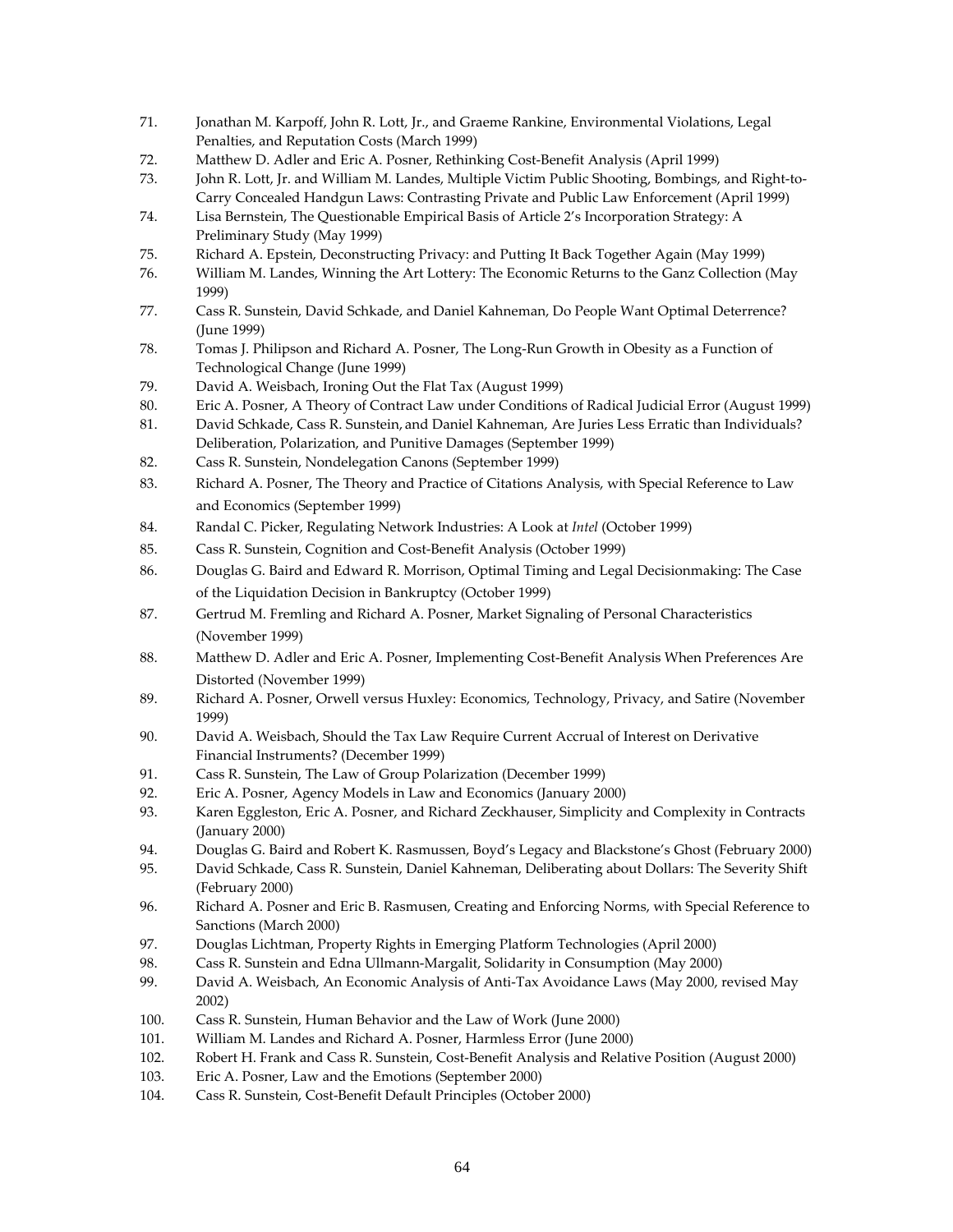- 105. Jack Goldsmith and Alan Sykes, The Dormant Commerce Clause and the Internet (November 2000)
- 106. Richard A. Posner, Antitrust in the New Economy (November 2000)
- 107. Douglas Lichtman, Scott Baker, and Kate Kraus, Strategic Disclosure in the Patent System (November 2000)
- 108. Jack L. Goldsmith and Eric A. Posner, Moral and Legal Rhetoric in International Relations: A Rational Choice Perspective (November 2000)
- 109. William Meadow and Cass R. Sunstein, Statistics, Not Experts (December 2000)
- 110. Saul Levmore, Conjunction and Aggregation (December 2000)
- 111. Saul Levmore, Puzzling Stock Options and Compensation Norms (December 2000)
- 112. Richard A. Epstein and Alan O. Sykes, The Assault on Managed Care: Vicarious Liability, Class Actions and the Patient's Bill of Rights (December 2000)
- 113. William M. Landes, Copyright, Borrowed Images and Appropriation Art: An Economic Approach (December 2000)
- 114. Cass R. Sunstein, Switching the Default Rule (January 2001)
- 115. George G. Triantis, Financial Contract Design in the World of Venture Capital (January 2001)
- 116. Jack Goldsmith, Statutory Foreign Affairs Preemption (February 2001)
- 117. Richard Hynes and Eric A. Posner, The Law and Economics of Consumer Finance (February 2001)
- 118. Cass R. Sunstein, Academic Fads and Fashions (with Special Reference to Law) (March 2001)
- 119. Eric A. Posner, Controlling Agencies with Cost-Benefit Analysis: A Positive Political Theory Perspective (April 2001)
- 120. Douglas G. Baird, Does Bogart Still Get Scale? Rights of Publicity in the Digital Age (April 2001)
- 121. Douglas G. Baird and Robert K. Rasmussen, Control Rights, Priority Rights and the Conceptual Foundations of Corporate Reorganization (April 2001)
- 122. David A. Weisbach, Ten Truths about Tax Shelters (May 2001)
- 123. William M. Landes, What Has the Visual Arts Rights Act of 1990 Accomplished? (May 2001)
- 124. Cass R. Sunstein, Social and Economic Rights? Lessons from South Africa (May 2001)
- 125. Christopher Avery, Christine Jolls, Richard A. Posner, and Alvin E. Roth, The Market for Federal Judicial Law Clerks (June 2001)
- 126. Douglas G. Baird and Edward R. Morrison, Bankruptcy Decision Making (June 2001)
- 127. Cass R. Sunstein, Regulating Risks after ATA (June 2001)
- 128. Cass R. Sunstein, The Laws of Fear (June 2001)
- 129. Richard A. Epstein, In and Out of Public Solution: The Hidden Perils of Property Transfer (July 2001)
- 130. Randal C. Picker, Pursuing a Remedy in *Microsoft*: The Declining Need for Centralized Coordination in a Networked World (July 2001)
- 131. Cass R. Sunstein, Daniel Kahneman, David Schkade, and Ilana Ritov, Predictably Incoherent Judgments (July 2001)
- 132. Eric A. Posner, Courts Should Not Enforce Government Contracts (August 2001)
- 133. Lisa Bernstein, Private Commercial Law in the Cotton Industry: Creating Cooperation through Rules, Norms, and Institutions (August 2001)
- 134. Richard A. Epstein, The Allocation of the Commons: Parking and Stopping on the Commons (August 2001)
- 135. Cass R. Sunstein, The Arithmetic of Arsenic (September 2001)
- 136. Eric A. Posner, Richard Hynes, and Anup Malani, The Political Economy of Property Exemption Laws (September 2001)
- 137. Eric A. Posner and George G. Triantis, Covenants Not to Compete from an Incomplete Contracts Perspective (September 2001)
- 138. Cass R. Sunstein, Probability Neglect: Emotions, Worst Cases, and Law (November 2001)
- 139. Randall S. Kroszner and Philip E. Strahan, Throwing Good Money after Bad? Board Connections and Conflicts in Bank Lending (December 2001)
- 140. Alan O. Sykes, TRIPs, Pharmaceuticals, Developing Countries, and the Doha "Solution" (February 2002)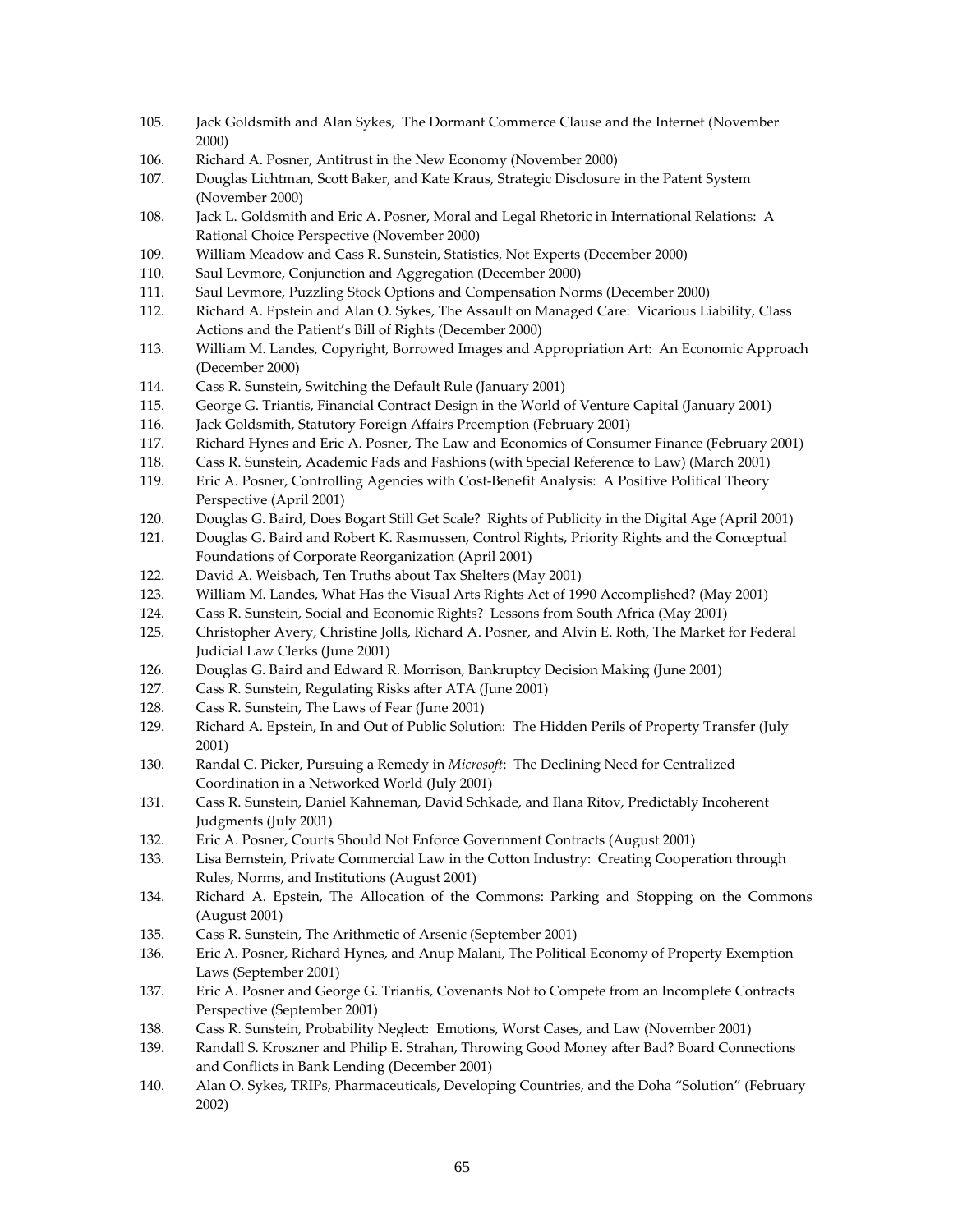- 141. Edna Ullmann-Margalit and Cass R. Sunstein, Inequality and Indignation (February 2002)
- 142. Daniel N. Shaviro and David A. Weisbach, The Fifth Circuit Gets It Wrong in *Compaq v. Commissioner* (February 2002) (Published in *Tax Notes*, January 28, 2002)
- 143. Warren F. Schwartz and Alan O. Sykes, The Economic Structure of Renegotiation and Dispute Resolution in the WTO/GATT System (March 2002, *Journal of Legal Studies* 2002)
- 144. Richard A. Epstein, HIPAA on Privacy: Its Unintended and Intended Consequences (March 2002, forthcoming *Cato Journal*, summer 2002)
- 145. David A. Weisbach, Thinking Outside the Little Boxes (March 2002, *Texas Law Review*)
- 146. Eric A. Posner, Economic Analysis of Contract Law after Three Decades: Success or Failure (March 2002)
- 147. Randal C. Picker, Copyright as Entry Policy: The Case of Digital Distribution (April 2002, The Antitrust Bulletin)
- 148. David A. Weisbach, Taxes and Torts in the Redistribution of Income (April 2002, Coase Lecture February 2002)
- 149. Cass R. Sunstein, Beyond the Precautionary Principle (April 2002)
- 150. Robert W. Hahn and Cass R. Sunstein, A New Executive Order for Improving Federal Regulation? Deeper and Wider Cost-Benefit Analysis (April 2002)
- 151. Douglas Lichtman, Copyright as a Rule of Evidence (May 2002, updated January 2003)
- 152. Richard A. Epstein, Steady the Course: Property Rights in Genetic Material (May 2002; revised March 2003)
- 153. Jack Goldsmith and Cass R. Sunstein, Military Tribunals and Legal Culture: What a Difference Sixty Years Makes (June 2002)
- 154. William M. Landes and Richard A. Posner, Indefinitely Renewable Copyright (July 2002)
- 155. Anne Gron and Alan O. Sykes, Terrorism and Insurance Markets: A Role for the Government as Insurer? (July 2002)
- 156. Cass R. Sunstein and Adrian Vermeule, Interpretation and Institutions (July 2002)
- 157. Cass R. Sunstein, The Rights of Animals: A Very Short Primer (August 2002)
- 158. Cass R. Sunstein, Avoiding Absurdity? A New Canon in Regulatory Law (with Notes on Interpretive Theory) (August 2002)
- 159. Randal C. Picker, From Edison to the Broadcast Flag: Mechanisms of Consent and Refusal and the Propertization of Copyright (September 2002)
- 160. Eric A. Posner, A Theory of the Laws of War (September 2002)
- 161 Eric A. Posner, Probability Errors: Some Positive and Normative Implications for Tort and Contract Law (September 2002)
- 162. Lior Jacob Strahilevitz, Charismatic Code, Social Norms, and the Emergence of Cooperation on the File-Swapping Networks (September 2002)
- 163. David A. Weisbach, Does the X-Tax Mark the Spot? (September 2002)
- 164. Cass R. Sunstein, Conformity and Dissent (September 2002)
- 165. Cass R. Sunstein, Hazardous Heuristics (October 2002)
- 166. Douglas Lichtman, Uncertainty and the Standard for Preliminary Relief (October 2002)
- 167. Edward T. Swaine, Rational Custom (November 2002)
- 168. Julie Roin, Truth in Government: Beyond the Tax Expenditure Budget (November 2002)
- 169. Avraham D. Tabbach, Criminal Behavior: Sanctions and Income Taxation: An Economic Analysis (November 2002)
- 170. Richard A. Epstein, In Defense of "Old" Public Health: The Legal Framework for the Regulation of Public Health (December 2002)
- 171. Richard A. Epstein, Animals as Objects, or Subjects, of Rights (December 2002)
- 172. David A. Weisbach, Taxation and Risk-Taking with Multiple Tax Rates (December 2002)
- 173. Douglas G. Baird and Robert K. Rasmussen, The End of Bankruptcy (December 2002)
- 174. Richard A. Epstein, Into the Frying Pan: Standing and Privity under the Telecommunications Act of 1996 and Beyond (December 2002)
- 175. Douglas G. Baird, In Coase's Footsteps (January 2003)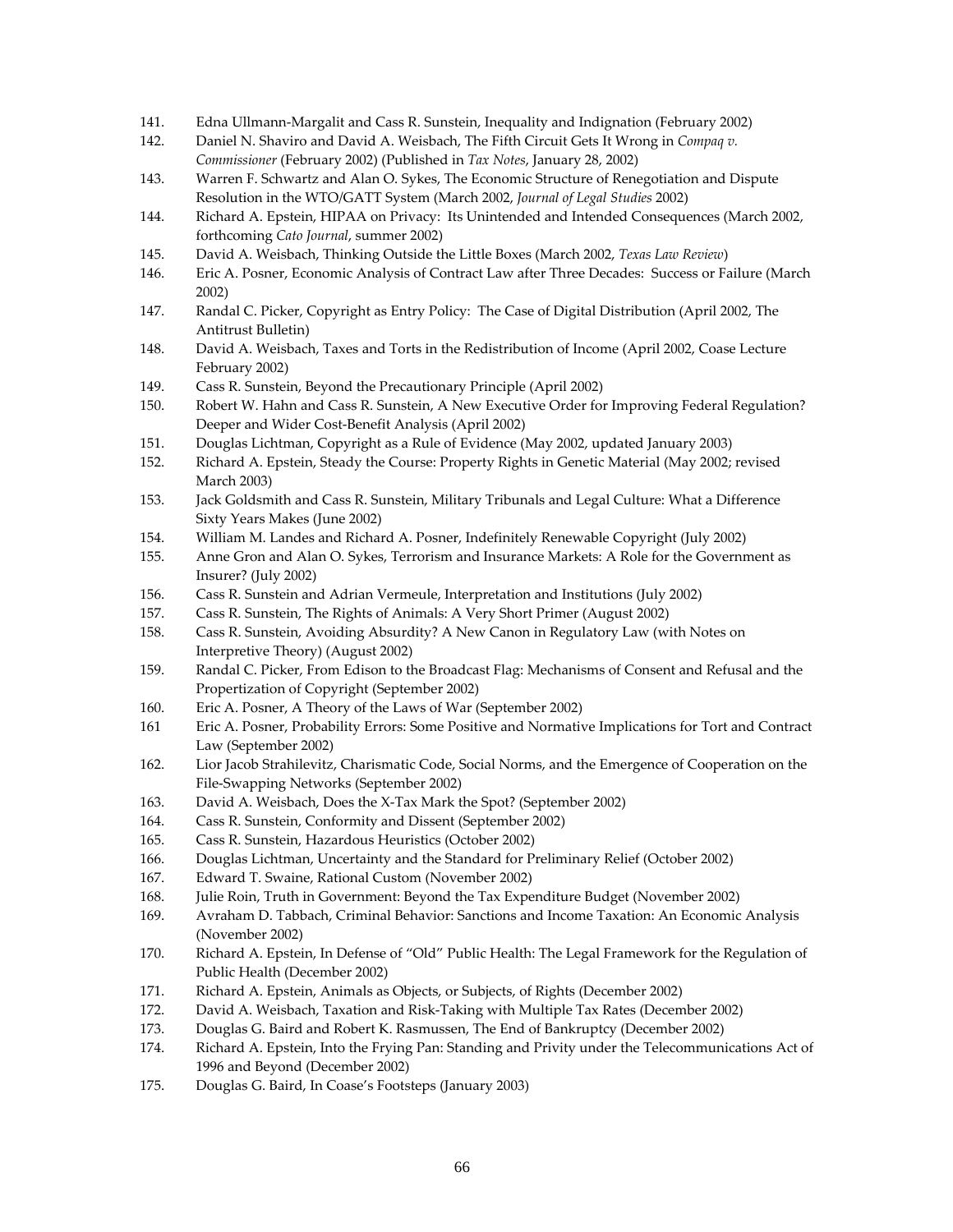- 176. David A. Weisbach, Measurement and Tax Depreciation Policy: The Case of Short-Term Assets (January 2003)
- 177. Randal C. Picker, Understanding Statutory Bundles: Does the Sherman Act Come with the 1996 Telecommunications Act? (January 2003)
- 178. Douglas Lichtman and Randal C. Picker, Entry Policy in Local Telecommunications: *Iowa Utilities* and *Verizon* (January 2003)
- 179. William Landes and Douglas Lichtman, Indirect Liability for Copyright Infringement: An Economic Perspective (February 2003)
- 180. Cass R. Sunstein, Moral Heuristics (March 2003)
- 181. Amitai Aviram, Regulation by Networks (March 2003)
- 182. Richard A. Epstein, Class Actions: Aggregation, Amplification *and* Distortion (April 2003)
- 183. Richard A. Epstein, The "Necessary" History of Property and Liberty (April 2003)
- 184. Eric A. Posner, Transfer Regulations and Cost-Effectiveness Analysis (April 2003)
- 185. Cass R. Sunstein and Richard H. Thaler, Libertarian Paternalizm Is Not an Oxymoron (May 2003)
- 186. Alan O. Sykes, The Economics of WTO Rules on Subsidies and Countervailing Measures (May 2003)
- 187. Alan O. Sykes, The Safeguards Mess: A Critique of WTO Jurisprudence (May 2003)
- 188. Alan O. Sykes, International Trade and Human Rights: An Economic Perspective (May 2003)
- 189. Saul Levmore and Kyle Logue, Insuring against Terrorism—and Crime (June 2003)
- 190. Richard A. Epstein, Trade Secrets as Private Property: Their Constitutional Protection (June 2003)
- 191. Cass R. Sunstein, Lives, Life-Years, and Willingness to Pay (June 2003)
- 192. Amitai Aviram, The Paradox of Spontaneous Formation of Private Legal Systems (July 2003)
- 193. Robert Cooter and Ariel Porat, Decreasing Liability Contracts (July 2003)
- 194. David A. Weisbach and Jacob Nussim, The Integration of Tax and Spending Programs (September 2003)
- 195. William L. Meadow, Anthony Bell, and Cass R. Sunstein, Statistics, Not Memories: What Was the Standard of Care for Administering Antenatal Steroids to Women in Preterm Labor between 1985 and 2000? (September 2003)
- 196. Cass R. Sunstein, What Did *Lawrence* Hold? Of Autonomy, Desuetude, Sexuality, and Marriage (September 2003)
- 197. Randal C. Picker, The Digital Video Recorder: Unbundling Advertising and Content (September 2003)
- 198. Cass R. Sunstein, David Schkade, and Lisa Michelle Ellman, Ideological Voting on Federal Courts of Appeals: A Preliminary Investigation (September 2003)
- 199. Avraham D. Tabbach, The Effects of Taxation on Income Producing Crimes with Variable Leisure Time (October 2003)
- 200. Douglas Lichtman, Rethinking Prosecution History Estoppel (October 2003)
- 201. Douglas G. Baird and Robert K. Rasmussen, Chapter 11 at Twilight (October 2003)
- 202. David A. Weisbach, Corporate Tax Avoidance (January 2004)
- 203. David A. Weisbach, The (Non)Taxation of Risk (January 2004)
- 204. Richard A. Epstein, Liberty versus Property? Cracks in the Foundations of Copyright Law (April 2004)
- 205. Lior Jacob Strahilevitz, The Right to Destroy (January 2004)
- 206. Eric A. Posner and John C. Yoo, A Theory of International Adjudication (February 2004)
- 207. Cass R. Sunstein, Are Poor People Worth Less Than Rich People? Disaggregating the Value of Statistical Lives (February 2004)
- 208. Richard A. Epstein, Disparities and Discrimination in Health Care Coverage; A Critique of the Institute of Medicine Study (March 2004)
- 209. Richard A. Epstein and Bruce N. Kuhlik, Navigating the Anticommons for Pharmaceutical Patents: Steady the Course on Hatch-Waxman (March 2004)
- 210. Richard A. Esptein, The Optimal Complexity of Legal Rules (April 2004)
- 211. Eric A. Posner and Alan O. Sykes, Optimal War and *Jus Ad Bellum* (April 2004)
- 212. Alan O. Sykes, The Persistent Puzzles of Safeguards: Lessons from the Steel Dispute (May 2004)